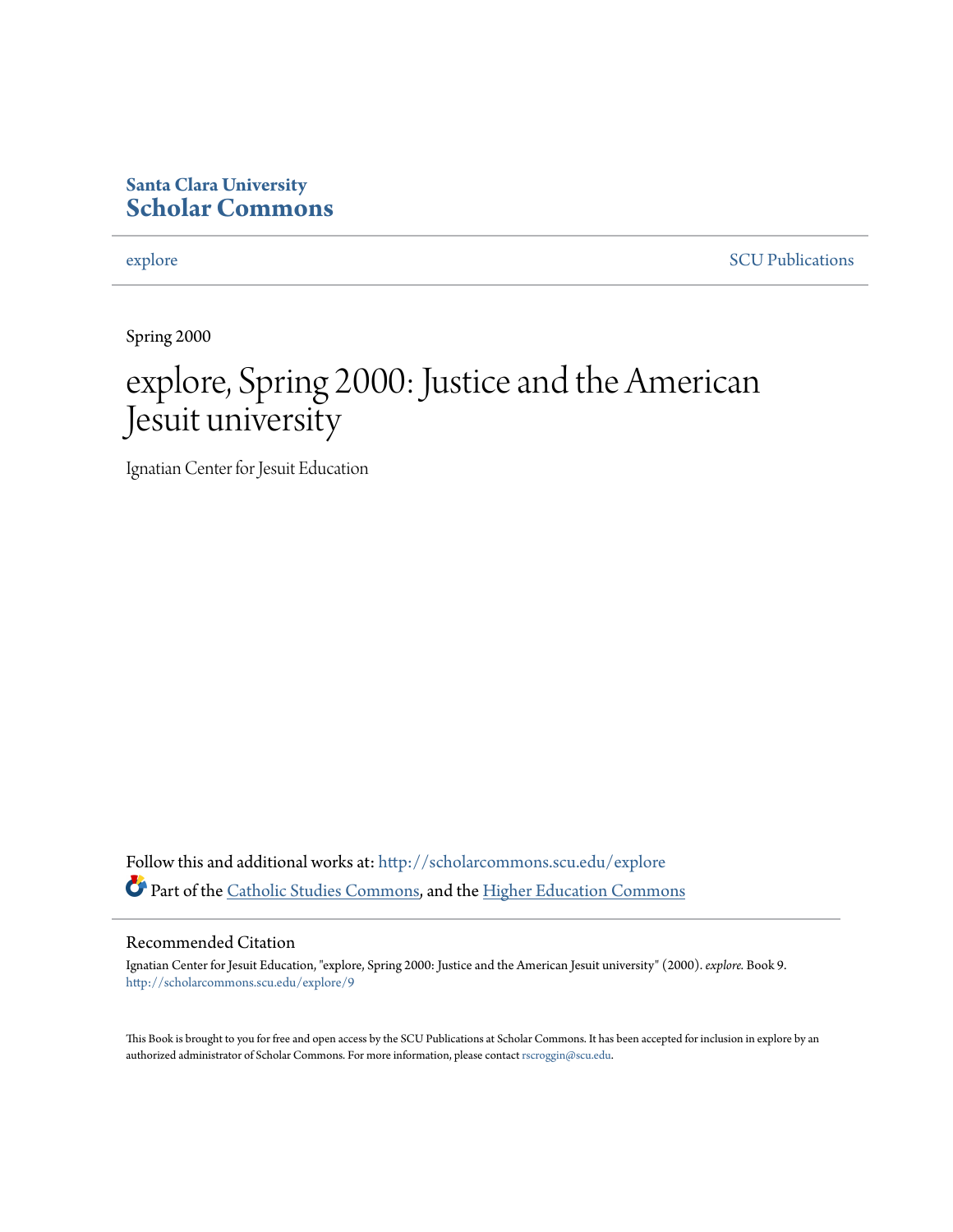



#### **Spring 2000**

Letter from the Director

Jesuit Activities in Focus: Justice and the American Jesuit University By William C. Spohn

Telling Tales: Unexpected Journeys into Interconnectedness By Sunwolf

My Mother's Legacy: Trying to Make a Difference Through Teaching and Research By Marilyn Edelstein

"I Am Only One, but Still I Am One": A Hunger for Justice By Patricia L. Sullivan '93

Why Do I Live In African Villages By Michael Kevane

The Gift of "Presence": Reflections on Jesuit Values in the Classroom By Tracey L. Kahan

Teaching Compassion Philosophically By William J. Prior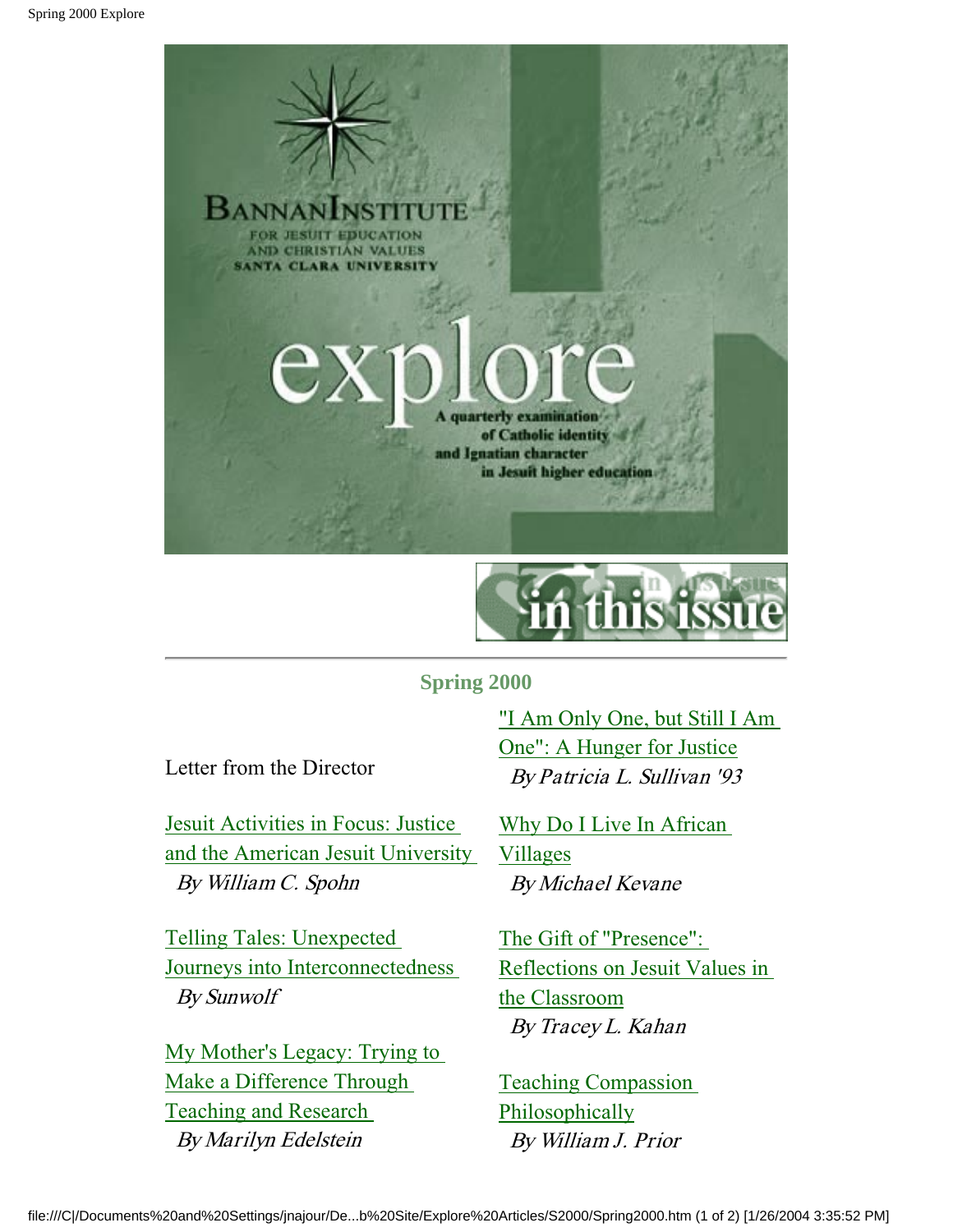Spelling Justice in Sanskrit By Gregory Sharkey, SJ.

Coming Events: Spirituality Series Bannan Visitor

My Journey into the Wolrd of **Justice Research** By Marilyn Fernandez

Next Issue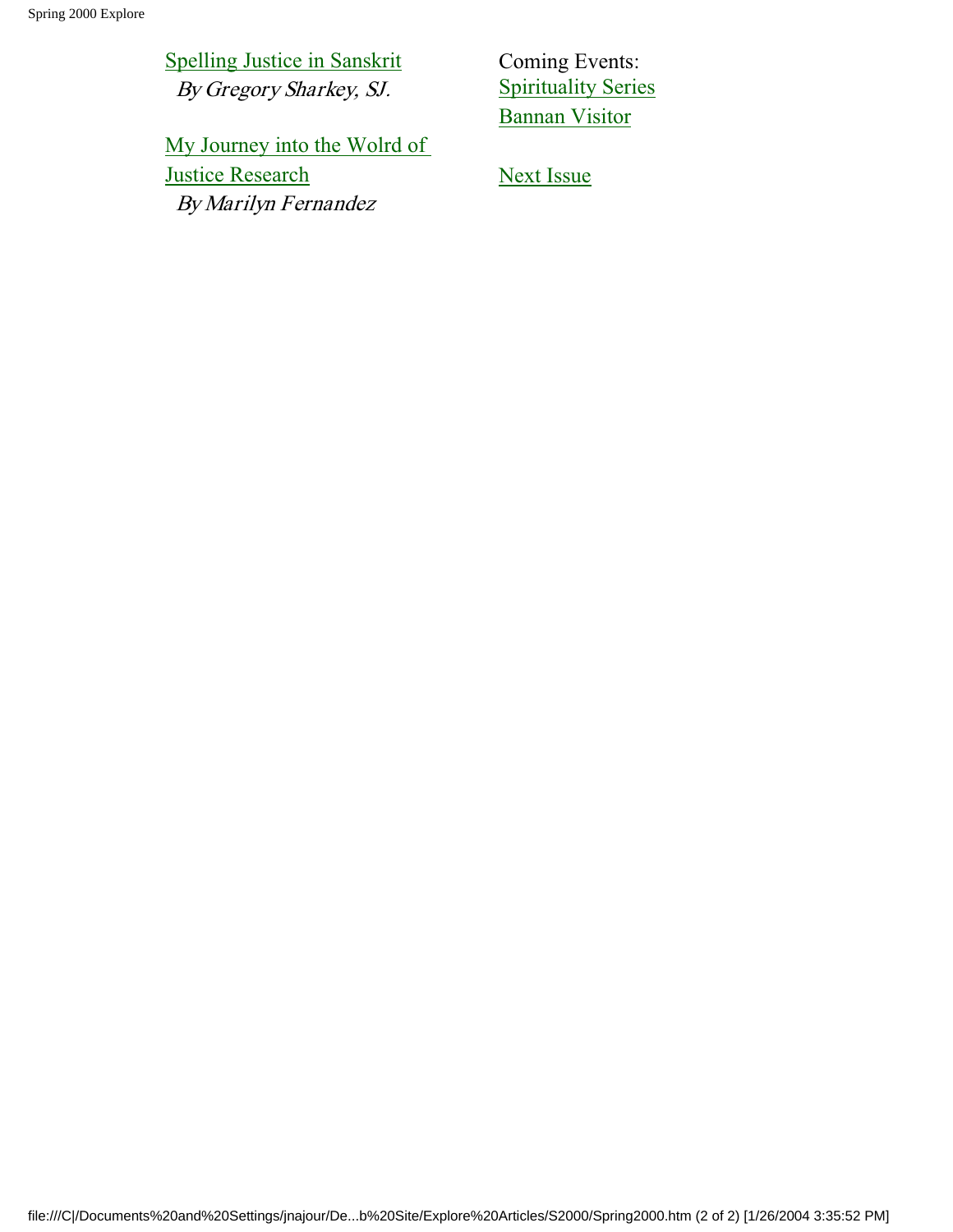# **JESUIT ACTIVITIES IN FOCUS**

# **JUSTICE AND THE AMERICAN JESUIT UNIVERSITY**

At the regional conference held at Boston College (BC) entitled "Commitment to Justice in Jesuit Higher Education," Rev. J. Bryan Hehir issued a direct challenge: "The Catholic social teaching that was adequate for the twentieth century will not be adequate for the next century. We cannot ride that wave much longer." Hehir, the de facto dean of Harvard Divinity School, said that Catholic universities must produce new categories and strategies to address the new world shaped by economic globalization and

the decline of national sovereignty.

This charge from a scholar who helped author the landmark Episcopal letters on nuclear deterrence and the American economy was made to the right audience. Over one hundred delegates from eleven Jesuit universities in the Northeast and mid-Atlantic regions met at BC October 29 through 31 to discuss the role of justice on their campuses. Following regional conferences at University of Detroit-Mercy in June 1999 and at Santa Clara University (SCU) in October 1999, this conference investigated the impact of the Society of Jesus' commitment to the faith that does justice. These three regional meetings were held in preparation for the national conference at SCU to be held this October 5 through October 8, which will mark the 25th anniversary of the 32nd General Congregation's historic commitment to make the faith that does justice a defining aspect of every Jesuit work. Paul Locatelli, S.J., William Leahy, S.J., and Maureen Fay, O.P., are inviting the American Jesuit colleges and universities to send ten-person delegations. The Association of Jesuit Colleges and Universities (AJCU), Presidents, Academic Vice-Presidents, Arts and Sciences Deans, and Rectors of Jesuit communities will hold their Fall meetings concurrently with the national conference. Rev. Peter-Hans Kolvenbach, S.J., Superior General of the Society of Jesus, will come from Rome to meet with them and give the keynote for the conference.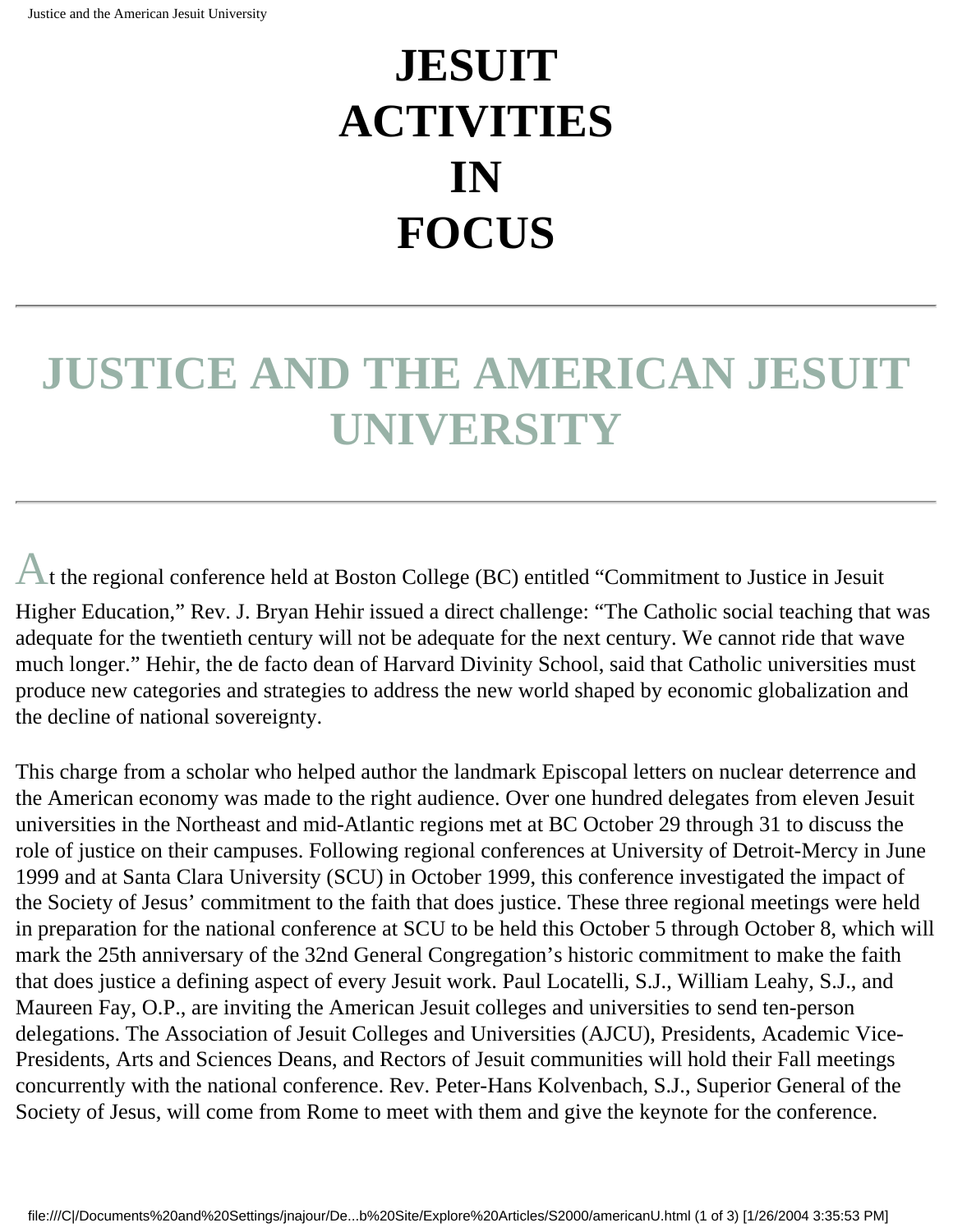David O'Brien, noted American Catholic historian from Holy Cross College, observes that "Jesuit institutions have been excellent at encouraging volunteerism, have done a fairly good job at servicelearning, but have only scratched the surface on actual education for justice." O'Brien's remark seems to be borne out in the self-assessments that each school did prior to the regional conferences. Though each of the campuses has its own distinctive campus culture and unique relations with the surrounding urban area, some common themes stood out. Every campus has student organizations that attract numerous volunteers. Often these depend on charismatic individuals and tenuous funding without any clear relationship to the university faculty or administrators. A number of schools have well-organized community-based learning programs that integrate service experiences into academic reflection in regular courses. Most have an office or coordinator of service-learning, but on some campuses it is left to individual faculty members to find placements and organize student involvement.

When it comes to teaching, research, and curriculum design, however, it does seem that the work of education for justice has just begun. Individual faculty pursue questions of justice, equality, and oppression in their research, but rarely discuss it with other faculty. Professor Michael Malek of BC discovered that faculty rarely make any connection between their professional interest in justice questions and the Jesuit mission of their institution. Different notions of justice operate in business schools and social science faculties, with little conversation about competing analyses and strategies. Connecting justice to faith, whether articulated in a religious tradition or not, rarely occurs in research or the classroom.

A number of institutions have established small peace and justice programs, usually an academic minor, but only a few have attempted to integrate these issues into the core curriculum or faculty culture. Professor of Philosophy David McMenamin, Director of the BC Center for Advancement of Values Education, explained how Boston College's Pulse Program accomplished this integration for 30 years to over 300 students annually. Professor Donald Kirby, S.J., Director of the Center for Advancement of Values in Education at LeMoyne College, described the LeMoyne Values Project, which has brought faculty from all disciplines into extended conversations about war and peace, the economy, the environment, and other related topics over the past twelve years.

The individual campus self-assessments provided a snapshot of the role justice currently plays in curriculum and research, campus life, and the relationships with the surrounding community. The regional conferences produced a rich series of papers by faculty that examined ways in which the Jesuit colleges and universities might develop beyond that base-line. All agreed that questions of justice and faith had to be approached in the manner proper to the university, namely, with open inquiry, critical dialogue, serious analysis, and respect for diversity. Relegating concern for issues of justice to volunteer organizations or campus ministry makes these concerns peripheral to the academic heart of the university. Professors Mary Beth Ingham and Michael O'Sullivan, from Loyola Marymount University, did a national survey of over 1,600 students on AJCU campuses and found that faith and justice questions are rarely raised outside of courses in philosophy and theology. The challenge is how to raise questions that are central to the Jesuit ethos while respecting the academic freedom and disciplinary integrity of the American academy.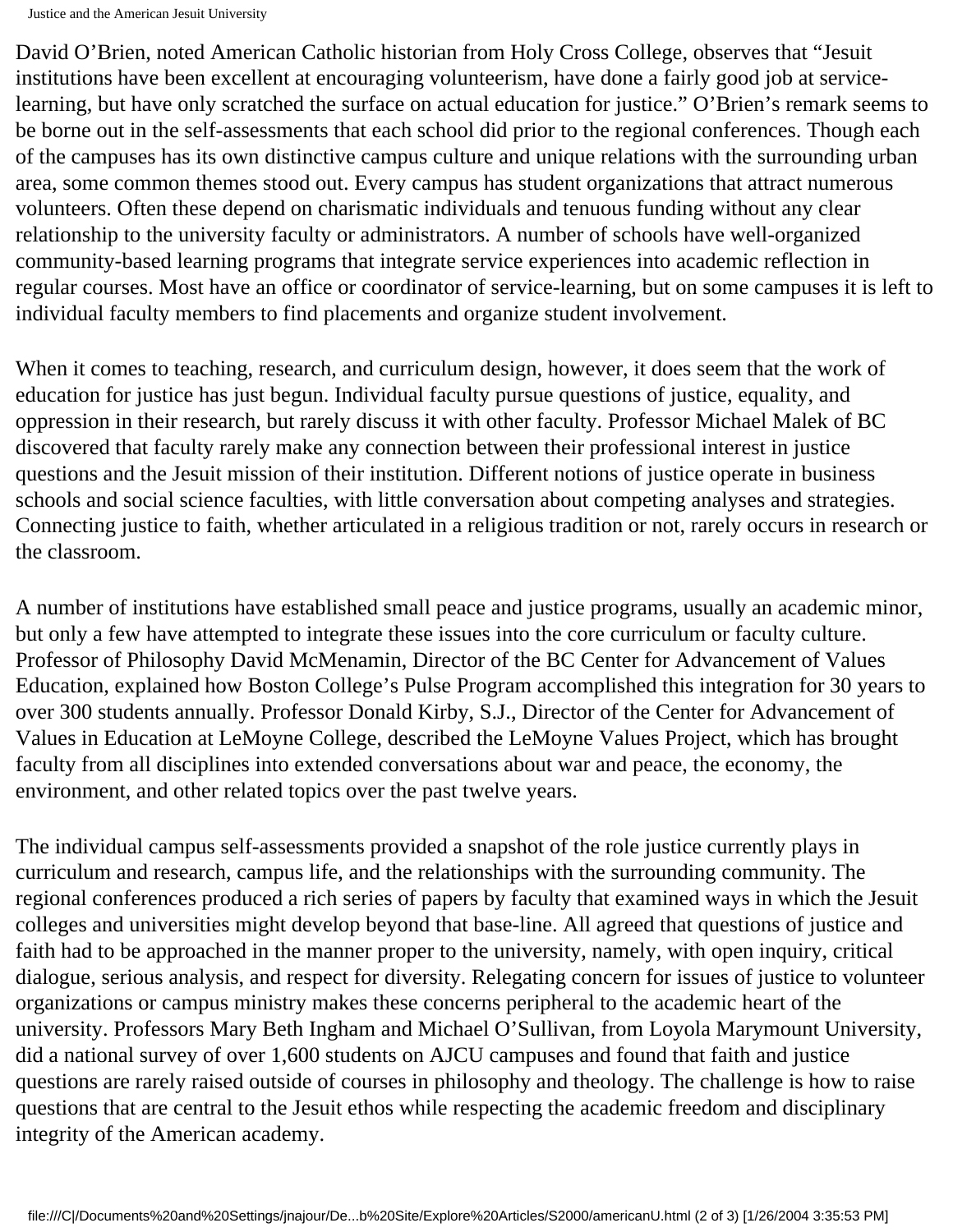The regional conferences discussed the theoretical foundations of the various views of justice in our society, institutional strategies to integrate these concerns organizationally into the university, and particular pedagogical approaches in every discipline, from the hard sciences to economics to professional schools of law, education, and nursing. The most vital programs are found on campuses where the top administration supports these efforts and encourages faculty to pursue them with institutional assistance. Fordham, Seattle, Loyola Chicago, Boston College, and Loyola Marymount have some of the most active faculty groups.

Most of the delegations agreed to meet regularly in anticipation of the national conference this October. They wanted to keep the momentum going from the regional conferences and make specific plans for their own unique campus cultures. The national conference will not repeat the previous efforts but build on them by showing the model programs at each institution, engaging people with common professional interests from around the country, and allowing each delegation to strategize on their own possibilities.

"Education for justice" is an ancient and honorable part of education in the West since Plato and in the East since Confucius. Every educated person had to be able to reflect on the moral quality of social relations and struggle with how to act responsibly. The Hebrew prophets made it clear that the God of Israel called for just dealings and compassionate service. What does the Ignatian heritage have to contribute to this vision today? The same week in November witnessed the tenth anniversary of the martyrs of the Universidad de Centro Americana in San Salvador and the passage of Ex Corde Ecclesiae. If these conferences can encourage American Jesuit higher education to think critically about these issues and forge new ideas and approaches to the problems of justice, Jesuit universities may begin to respond to Bryan Hehir's invitation to rewrite Catholic social teaching for the new century.

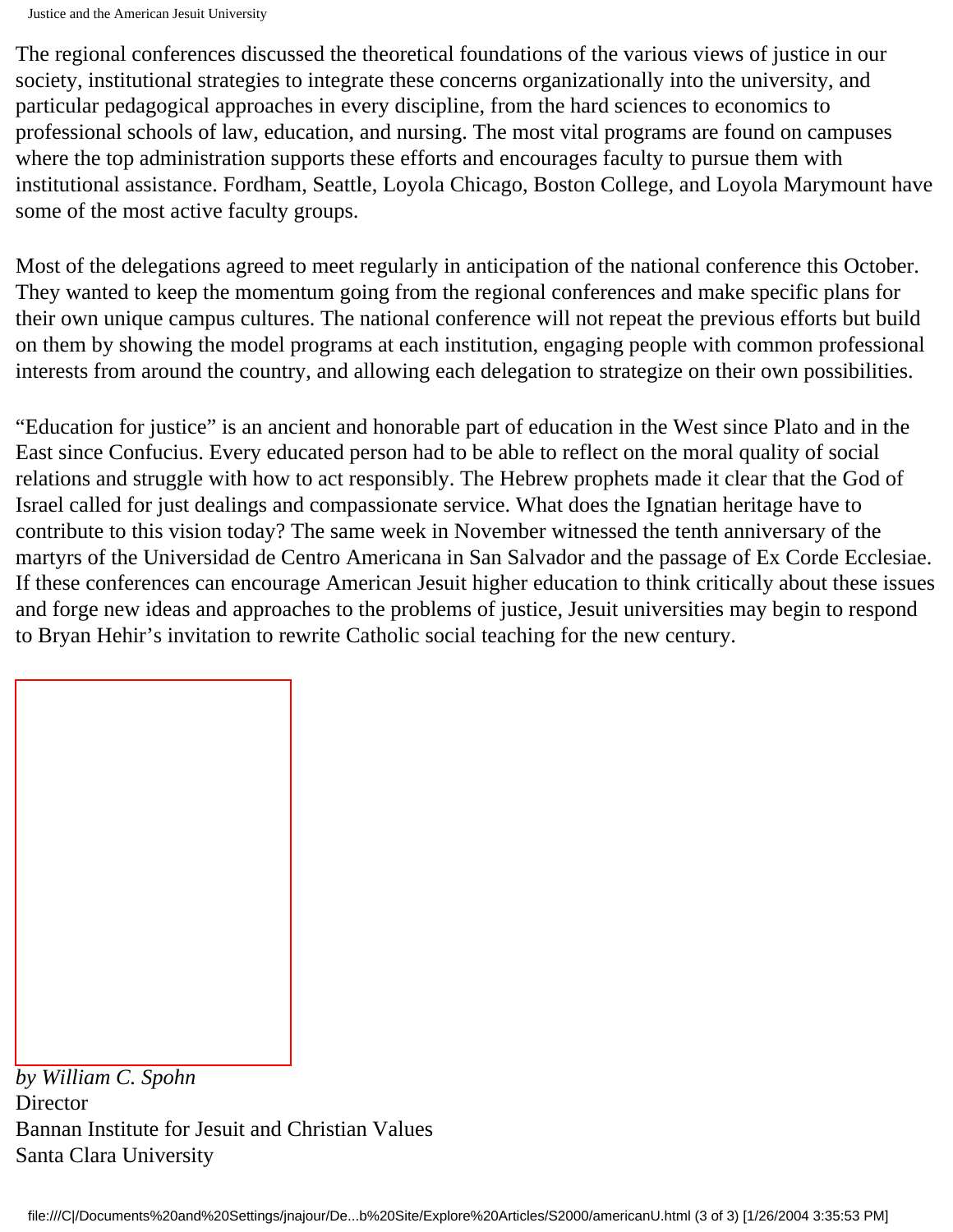# TELLING TALES:Unexpected Journeys into Interconnectedness

#### *By Sunwolf*

Assistant Professor, Department of Communication, Santa Clara University

It was a dark and stormy night. Well, not dark exactly, or even stormy precisely, but in all other respects it had the requisite climate for a compelling story. In a fifth floor corner of the large hospital building there is a room in which no doctors are allowed. A sign near the door reiterates the well-known rule. This is a room of sanctuary, where children on the oncology ward know they will be temporarily free of painful intrusive treatments. The battles these patients confront necessitate long periods of hospitalincarceration; even the most engaging toys or creative crafts become too familiar. Late one Saturday night, ten years ago, I sat in that room, a play therapist, surrounded by six bored children. Caught in a moment of epiphany, 1, who was not a storyteller, asked them if they'd like to hear ghost stories, and we plunged our room into darkness. I gave them the stories my father had given to me, and some that just seemed to show up. The shivers and chills, shared in the community of group, were far different versions of fear than the ones the children faced daily. They laughed, screeched, giggled. The next day I set up camp in the local library, unearthing every book I could find about storytelling.

IT WAS THE FIRST TIME THAT STORY- TELLING WOUILD PROVIDE UNEXPECTED CONNECTIONS BETWEEN IMPORTANT COMPARTMENTS IN MY LIFE. I had been a criminal defense attorney for more than ten years, and had received intensive training for work as a volunteer play therapist on weekends. As training director for a large public defender system, I represented numerous victims of zealous law enforcement (all poor, some creative, many now free). My clients were generally guests of the local county jail; the communication challenge was to devise effective ways to advocate on their behalf to judges, juries, prosecutors, and press. Now caught in the enchantment of story- telling, I bought books, attended workshops and conferences, joined story groups-as the art of storytelling became my tool, not only for helping children who were living with cancer, but for helping attorneys more powerfully share their clients' stories in the courtroom. I studied with gifted tellers whose audible magic fed, and continues to feed, my own tellings.

Daughter of an engineering professor and nurse, I had grown up having both left and right sides of my brain continually stimulated. Compassion and logic, creativity and community involvement are all important to me. I have been a faculty member at the University of Denver College of Law, the Training Director for Colorado's Public Defender Office, and a trial consultant. I am currently a scholar-teacher, a professional storyteller, and a clinical hypnotherapist. The leap from trial attorney to academic was powered not by burn-out, but by burn-in: I became convinced, while looking into the eyes of jurors during a six-month, high-publicity death penalty trial, that if attorneys wanted to save clients' lives, we would need to understand less about laws and more about how to communicate. How could we persuade citizens of diverse backgrounds and values that someone's life is worthwhile? As the trial plodded painfully along,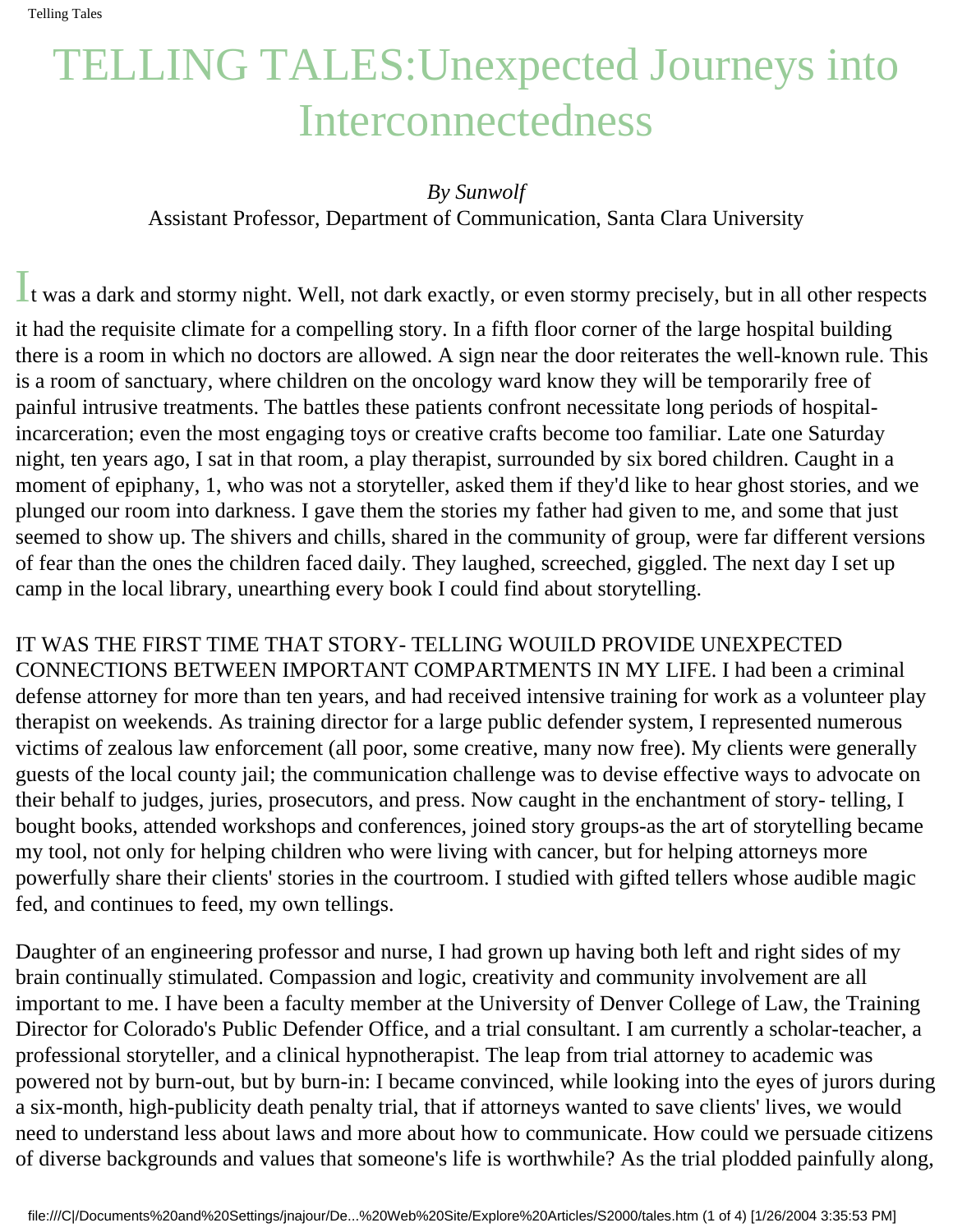I enrolled in the Master's Program at the University of Colorado. Convinced I would pursue psychology, I was unexpectedly seduced by the courses in communication: social influence, decision-making groups, conflicts, interpersonal communication-their various contents were exactly, I thought, what trial attorneys would welcome. If we managed to save the client's life, I vowed to return to school full-time to get the ammunition (Ph.D.) defense attorneys sorely needed.

While the two most frequently-asked questions I faced previously had been versions of How can you defend that guy?, or Where did you get a name like that?, the question I was forced to confront as a graduate student was Why would a successful attorney give that up to be a graduate student? (followed up by pithy reminders of the relative salaries of college professors versus attorneys). Sometimes I had clear answers, sometimes the answers were elusive. About the time other people stopped asking these questions, I started asking them myself.

Faced with the prospect of supporting myself on the thin remuneration of a teaching assistant and college lecturer, I offered myself, in addition, to the legal world as a trial consultant, mining the treasures buried in academic journals and translating academic-speak into lawyer-friendly trial tactics. FOR THE SECOND TIME, STORYTELLING BECAME A POWERFUL BRIDGE BETWEEN COMPARTMENTALIZED PASSIONS IN MY LIFE. Telling tales, I had discovered, was the surest way to gain the attention of students-no matter what the topic of the class-and students remembered the stories! I had only to begin, "It was a dark and stormy night," and a previously distracted class simultaneously snapped to expectant story- attention. For the dreaded 8:00 a.m. classes, I had only to start the tales regularly at 7:57 to assure myself of a more-or-less full class at 8 o'clock, no small feat for those who frequent that time-slot. What worked with students was equally powerful with attorneys. Hundreds of hardened trial lawyers, stacked into a hotel conference room for one more round of mandatory continuing education, listened in child-like rapture and utter silence as real stories were told. [Field experiment: The reader is invited at this point to make a firm distinction between war stories, the attorneys' conversational tool-du-jour, and tales from other lands and times; if data are needed, observe one attorney trying to get another to actively listen to the former's war stories; a battle-of-stories ensues. Repeat the observation as needed.]

Between time-spaces where I was vigorously researching jury deliberation literature, I began to harvest interdisciplinary research on the effects of oral storytelling. "Tale" comes from the Anglo-Saxon talu, which means "speech," and storytelling has been proposed as the engine of human communication systems in all cultures. The problem is that oral storytelling has been vanishing in a technologically videodriven world. Stories perform both an epistemological function (passing on specific knowledge to a listener) and a transformative function (suggesting new ways of thinking or behaving). Told tales allow the audience to design their own ogres, insert their own colorations, and fashion the appearance of their own heroes; videos encourage the mind to remain passive, accepting the images offered. Oral storytelling allows the audience to engage in a leap of empathy, binding them into wider relationships that provide bridges across cultures and times. Communities use stories as carriers of cultural values, norms, and expectations.

Storytelling is also a communication event between teller and audience, with trance-like results. When I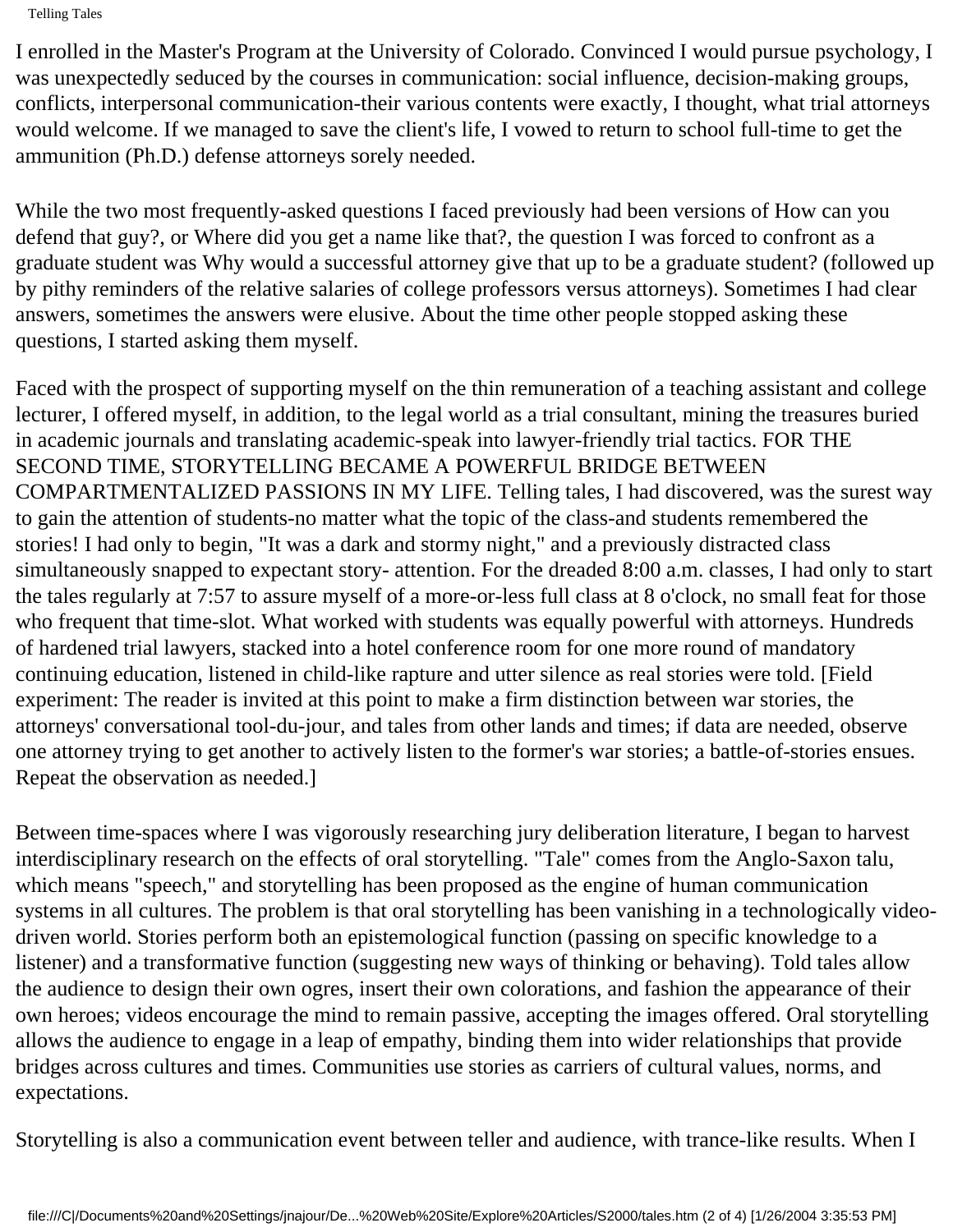am telling a tale I have told many times before, I am always aware that I negotiate that tale through communication with the new audience. Tellings vary as myriad non- verbal messages from the listeners encourage witchier witches, darker nights, or more poignant partings. For five amazing years (spanning the transition from lawyer to academic) I had been invited to teach law each summer to recentlygraduated law students in Paris. I told stories before lunch. One day a sophisticated young lawyer offered an observation that clearly surprised her. "Do you notice what happens to us when we're listening to your stories? Our mouths drop slightly open, we lean forward, and it gets quieter than at any other time!" Storytelling, it was becoming clear, was a powerful pedagogical tool. It connected my work with students and with lawyers. In my communication courses at SCU, I began not only telling tales, but devising activities that involved oral narrative. In my class on intercultural communication, for example, students now are given the challenge of finding someone from a culture they are unfamiliar with, and asking that person to tell them a ghostly tale from that culture. The gathered tales are such a delight they have evolved into a group ghost story concert-and each time we turn out the lights, I find myself full-circle, back on the fifth floor of Children's Hospital, shivering in excellent expectant company. Further, the post-telling interviews reveal tales about the tales (whose grandmother told the story under what circumstances, the effect of the telling on the listener at the time, or what values or lessons are embedded within), which are treasures in themselves.

### FOR THE THIRD TIME, STORYTELLING STIMULATED A NEW PATH AND NEW

CONNECTIONS. Narrative communication that could create such a trance-state seemed a close cousin to hypnosis. I studied and became certified as a clinical hypnotherapist, bringing this work as an added tool to my private coaching of attorneys and their stressed clients, while using the knowledge of trance induction to enhance my understanding of the storylistening phenomenon.

FINALLY, THE COMMUNICATION EFFECTS OF STORYTELLING SPILLED INTO MYJURY RESEARCH. I had developed narrative-lenses on my own academic eyes. Influenced further by the creative work of Walter Fisher (narrative paradigm; suggesting that people may evaluate persuasive appeals using narrative assessments of the stories they experience) and Ernest Bormann (symbolic convergence theory; accounting for human narrative communication in groups), I watched real jurors deliberating and saw how jury decision making is story-driven, as jurors insert, imagine, and invite stories from one another in the course of arguing about the evidence. The coding scheme and story typology that emerged were the products of the connectedness provided by telling tales.

I have become so comfortable with the easy way storytelling bridges all my own interests, that the dynamic differences between those interests are now brought home only four times a year: when I attend the respective conferences of those disciplines (communication, law, storytelling, hypnotherapy). The rich stimulation to my own thinking at these diverse conventions fuels an urge to ask new questions and find new ways of bridging the knowledge-base of each field. I believe any research project is a living entity, a story constantly unfolding, that is richer for the contributions of many fields of study. There is a Native American lesson story called the Rule of Six. It tells us that to understand any perceivable phenomenon, you should devise at least six explanations; there are probably sixty, but if you devise six, this will remind you of the complexity of the universe, while preventing you from fixing on the first plausible explanation as the truth.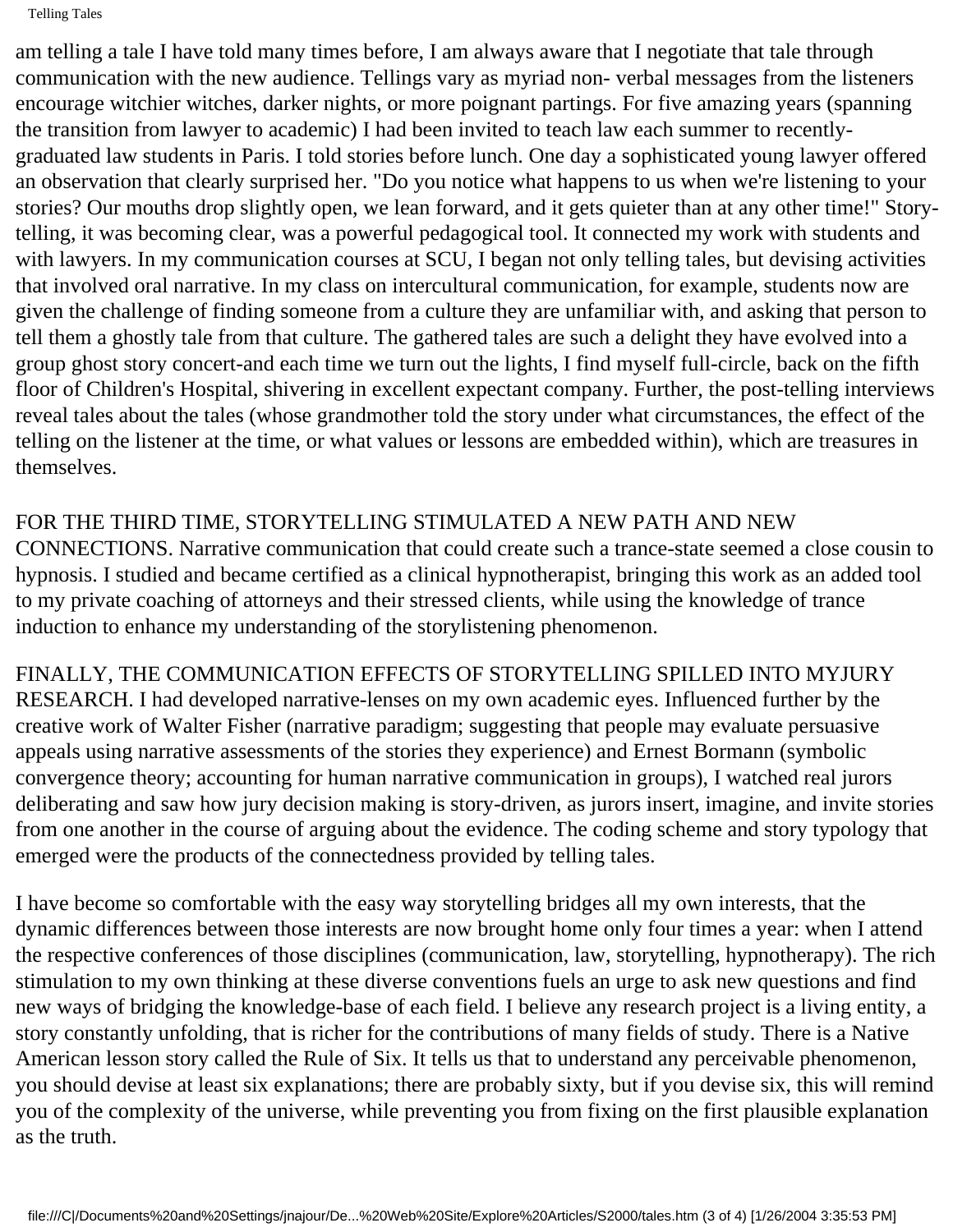Academic fortune has visited my doorstep and unpacked its bags for a visit. A former attorney for the indigent, I now do research at a university whose mission statement includes a commitment to studies that promote social justice and seek to answer not only "what is" but "what should be" questions. An innovative activist, I now teach at a university that encourages the integration of different forms of knowledge, as well as the creative and humane use of that knowledge. While I am still trying to find the answers to life's more persistent questions, I firmly believe that storytelling can change the lives of both listeners and tellers. Might even change the world.

A Zuni kachina emerged from the underworld. Attached to his back was a being from an alien world. There they were, back-to-back, facing in opposite directions. The alien couldn't see the world of the Zuni and so, of course, he didn't understand it. Yet they were attached. But still he had hope. For there was always the possibility that the Zuni would learn to turn around, and then each could learn who the other is, and what the other might become.1

I offer here a tip of the hat to all scholars who work from their hearts as well as their heads, whose doors and windows are always open, and who tell their own stories. Insert a low bow approximately here to the thousands of people (teachers, librarians, ministers, lawyers, therapists, doctors, nurses, and full-time tellers) who have made storytelling an integral part of their lives and work.

1. Ruth Stotter (1994). About Story:- Writings on Stories and Storytelling 1980-1984. Stotter Press, Stinson Beach, CA.

*Sunwolf* Assistant Professor Department of Communication Santa Clara University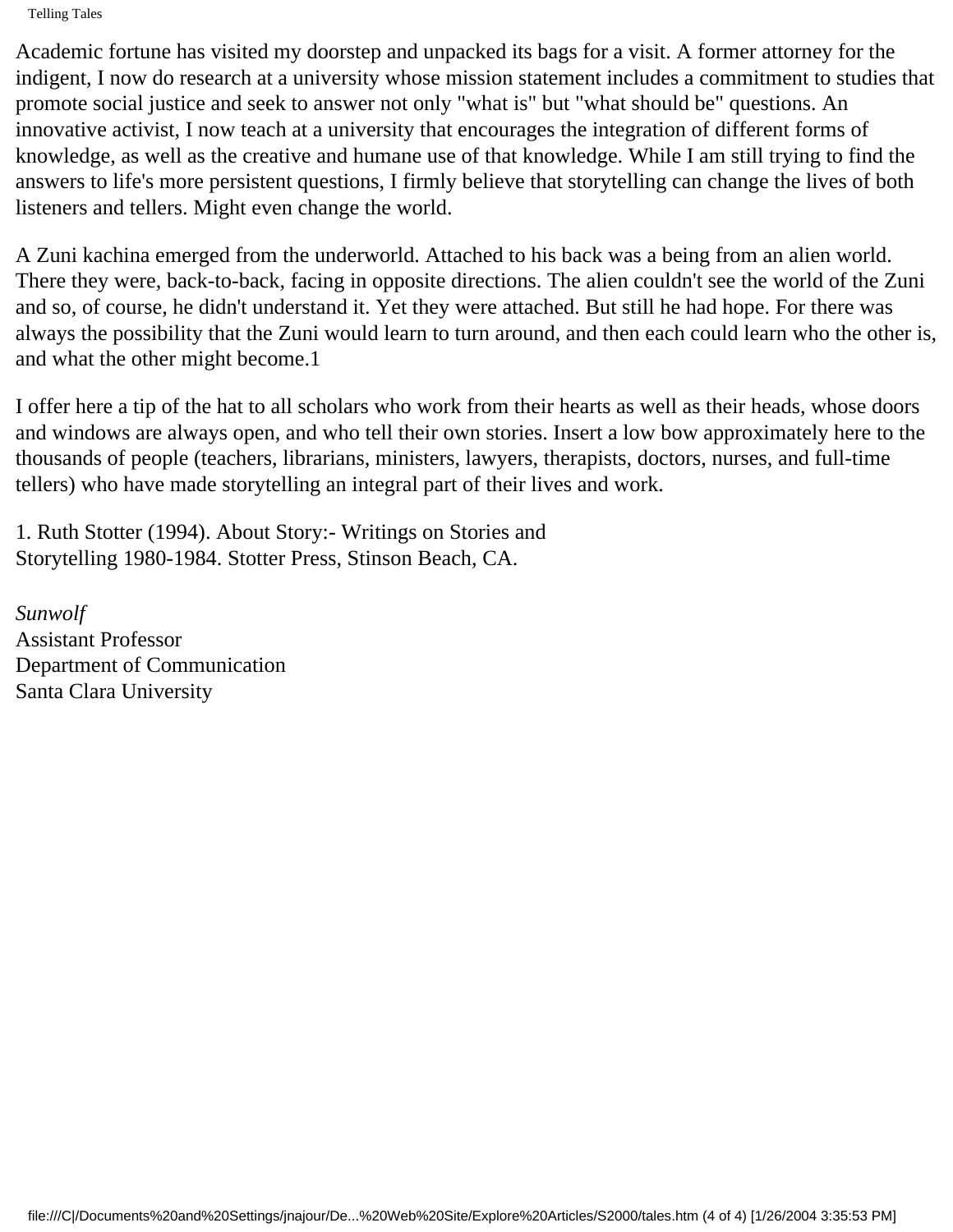

Asked to write about how I became interested in social justice research, I realized that the question had two parts for me: how I got interested in social justice and how I got interested in research. To answer these questions, I found myself thinking back to my early adolescence, and to my mother. I remember a day when I was about 12 and saw a TV news report on poverty and hunger in some 49 underdeveloped" part of the world. When it was over, I flung myself across my mother's bed, crying. My mother came into the room and asked me why I was crying. I said something like "Mommy, it just isn't fair that so many people are suffering and starving, while others are rich." She comforted me by saying that we should try to do whatever we can to make the world a better place, even if we can't cure every world problem.

My mother had gone to Michigan State Normal College and had gotten a teaching credential. She married right after her graduation, and moved with my father, a chemist, to a Detroit suburb, Royal Oak.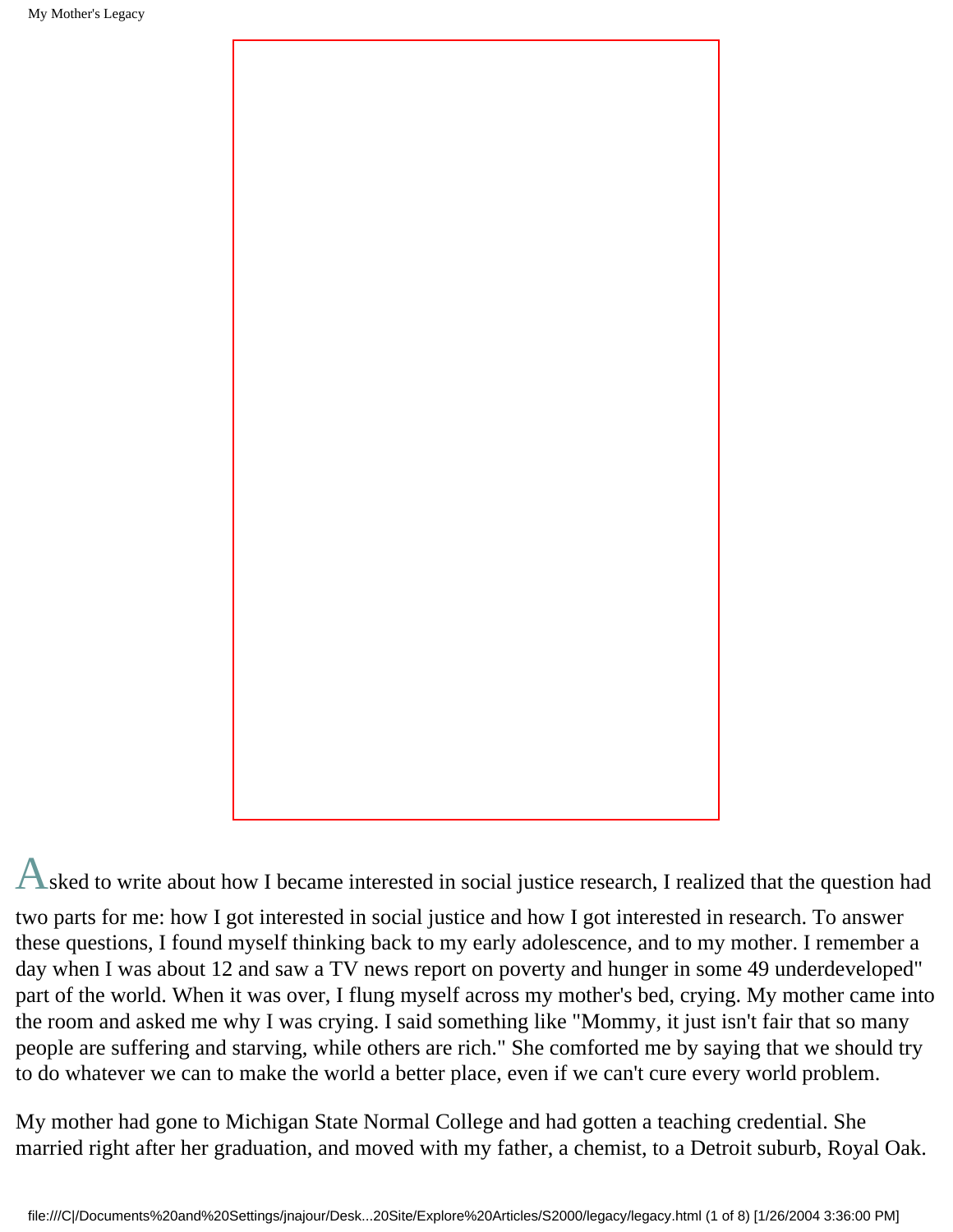She found herself unable to get a teaching job there since Royal Oak schools would not hire Jews. (I still have a copy of the angry letter my father wrote to the school superintendent.) Shortly thereafter, I was born, and within a year, my parents moved out to Los Angeles. Two years later, my father died, and my mother went back to teaching, first as a substitute teacher while she took graduate courses on special education and I went to preschool. From about the time I started first grade until shortly before she died when I was fifteen, my mother was a special education teacher at an elementary school in Venice, a lively, multiracial, but economically depressed area near our home in Mar Vista.

My mother taught students who had been placed in special classes for the "retarded" after taking "intelligence" tests. She would often talk about her students, many of whom she slowly discovered were **not** "retarded" but were from poor, non-English-speaking, often immigrant households and thus did not do well on English-language tests. She was able to help many students out of the "retarded track" into regular classes. I often accompanied my mother to "parent- teacher nights" at her school, and every time, some students and their parents would come up to tell me, often in broken English (mixed with Swedish or Spanish), how much they liked my mother and how much she had helped them. I saw a similarity between many of these parents and my grandparents, who had been driven, by pogroms and prejudice, to emigrate from Latvia to the United States during the great wave of Eastern European immigration in the early decades of the 20th century.

I always felt proud of my mother for having helped so many students to succeed. From her, her students, and her students' families, I learned about the importance of education and about the difference a caring and thoughtful teacher could make to people's lives. I also saw how my mother's own educational research-both text-based and experimental-helped her to help her students. Even though I sometimes considered other careers, I think I always knew that I, too, wanted to be a teacher.

I suppose a lot of children become more socially and politically conscious as they become adolescents; this was especially true for those of us whose adolescence began with JFK's assassination and the period of national self-analysis and self- doubt it ushered in. In my racially and socioeconomically diverse junior high school on the edge of Venice, I saw how cliques, gangs, and stereotypes formed among the students, often on racial and/or class lines. I sometimes caught myself accepting these stereotypes and prejudices, which I then struggled against.

In junior high, I read and was inspired by John Howard Griffin's book Black Like Me, about his quest to understand how it might feet to be a "Minority" in the racially divided U.S. by "becorning" (albeit temporarily, artificially, and voluntarily) "black." Some of the same racial tensions and racism had also been illuminated for me by one of my favorite novels (and films) at that time, To Kill a Mockingbird. When I encountered works like these, I tried to understand how it must feel to be a person of color in a racist society. Even in elementary school, I had some sense of what it was like to be outside the ethnic/racial and economic norms, as a dark-haired, dark-eyed, Jewish child among blond-haired and blue- eyed WASPS; as almost the only child who had to answer "and what does your father do?" with "I don't have a father" or "My father's dead;" and who had a single working mother surviving (barely) on a public school teacher's salary.

Although my awareness of racial problems in the U.S. had increased, I was nonetheless stunned and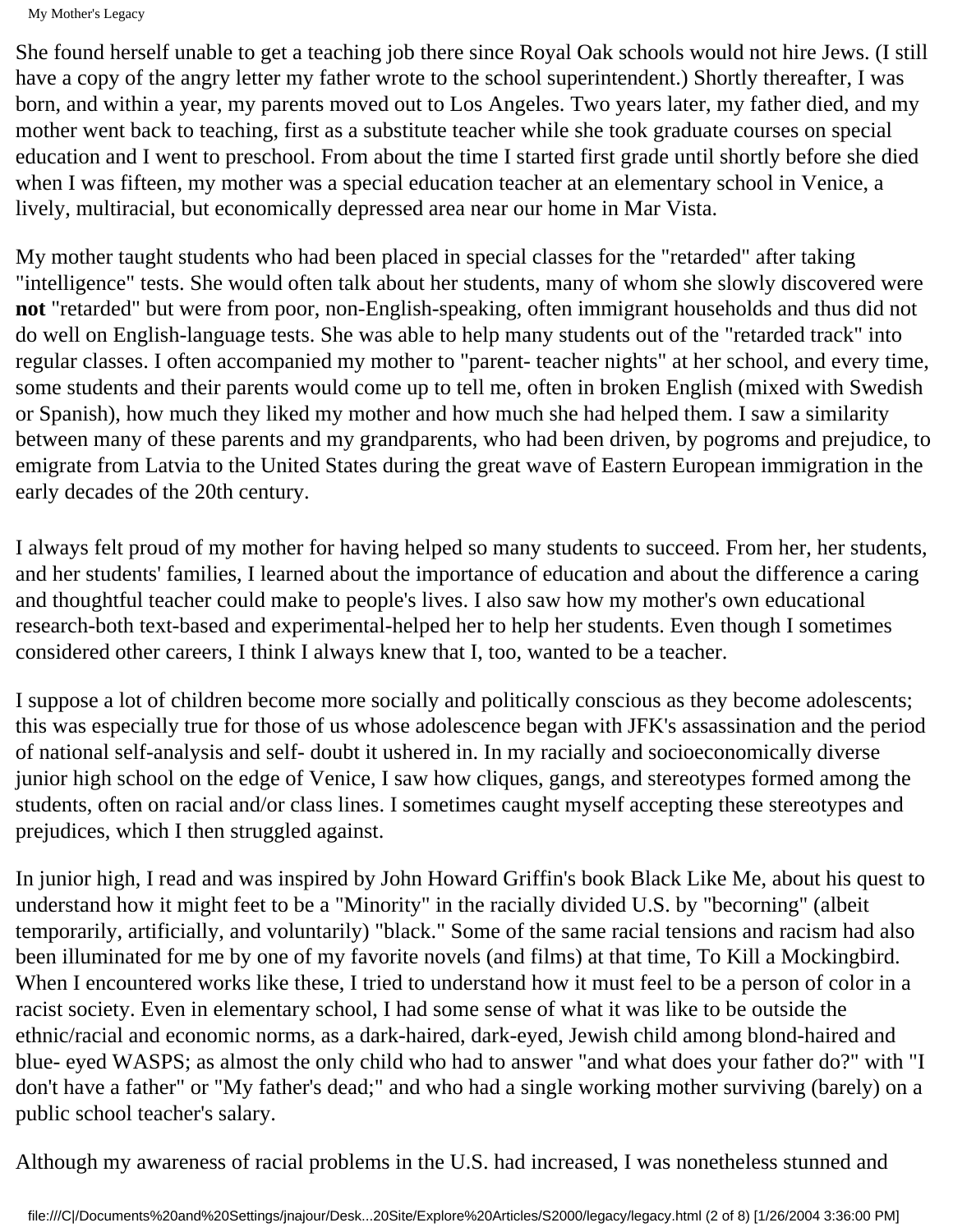horrified when I learned, in my 7th grade social studies class, about apartheid when we studied South Africa (where I knew I had some relatives with whom my grandmother corresponded). I decided to write a research paper on the system of apartheid and its effects. My paper was a highly critical analysis and impassioned denunciation of apartheid; as I recall, my teacher praised it but thought the paper should have been more objective. It was probably the first school project I had really cared deeply about.

In the eighth grade, my best friend Karen and I decided to do our required research project on the John Birch Society, the right-wing "Patriotic" organization. We read whatever we could find on the organization, and actually tried to infiltrate it. I can't remember now whether we actually ever went to a meeting, but we gave our report and wrote our papers to show that the Birch Society was a threat to democracy and racial harmony in the U.S.

My awareness of social problems was heightened when, in the summer of 1965, a major race-related riot broke out in Watts, a part of Los Angeles that at that time I had never visited. I found that I was much more sympathetic towards the rioters than were many of my peers or the adults I knew; I could understand some of the rioters' rage and frustration, given the poverty and lack of opportunity in places like Watts even after more than a decade of the Civil Rights movement. Wanting to do something, I decided to participate in a new tutoring program run by the EON (Economic Opportunity Program) in Venice. My tutee, Tisa, was a young African-American girt who lived in the poorest part of Venice and needed help with her reading and writing skills. We worked together for about a year, either at the library or at her house, where I would often chat with her mother and sisters, sometimes about race and recent events. I found the tutoring and talk very rewarding.

So I cared about social problems and I had written some rudimentary research papers on them for school. Surprisingly, it was my 10th grade honors biology teacher who really taught me how to write a clear and well-organized paper. She taught us about the research process and about the conventions of research papers. She had us all do experiments of our own choosing that would be enriched by actual literature reviews. The Surgeon General had recently announced that smoking caused cancer, and I blamed my mother's now-metastasizing breast cancer on her years of smoking, so I decided to do a lab experiment trying to give mice cancer by painting tar from my mother's cigarette filters on their shaved skin. (Having also refused to dissect a frog at the price of having to clean out rat cages, and rapidly growing very fond of these mice, I actually hoped the experiment would fail.) My teacher took us on a field trip to one of the libraries at nearby UCIA, and showed us how to find journal articles. Although they were sometimes incomprehensible, I remember my excitement and feeling of accomplishment when I did understand at least parts of the articles. My mice did not develop cancer (fortunately for them), so I decided to write my paper as a meta-analysis of my experimental process and its flaws (and made the point-well accepted by researchers later-that cancer was not just one disease with one cause).

My high school years occurred during a time of major social and cultural change. Like many other high school students in the 1960s, I started getting involved in the anti-war movement and going to demonstrations. During my senior year, I was in an honors program that allowed me to take regular college courses at UCLA for part of each school day. Particularly memorable was an American History class taught by Charles Hamilton, co-author, with Stokely Carmichael (as he was then called), of a book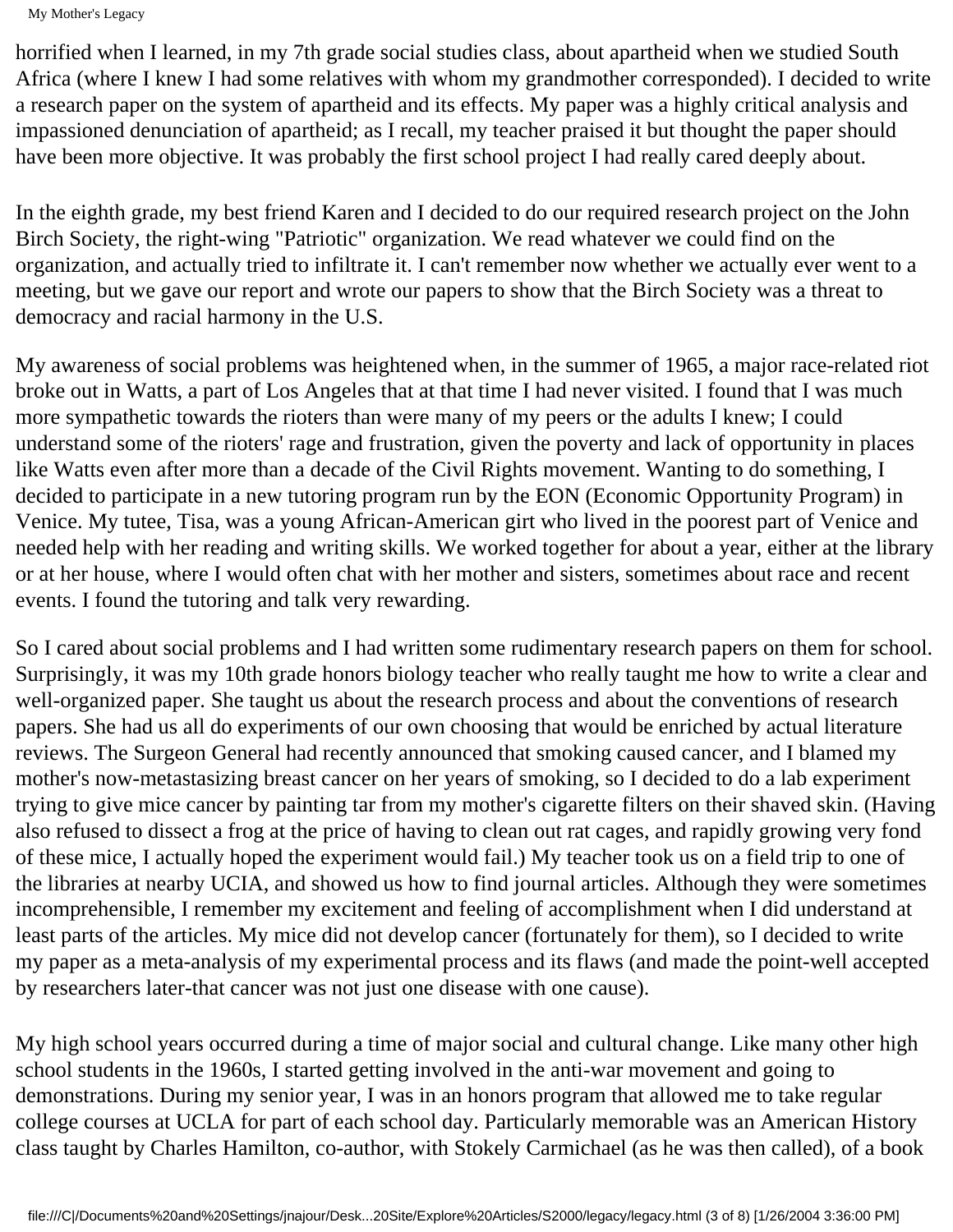on the Black Power Movement; he focused the class on issues of race and racism.

Having had my political consciousness raised, I decided, when it came time to go to College, that only university I would apply for and attend was U.C. Berkeley (famous for student activism, and near the then-enticing world of Haight- Ashbury). In my freshman year, I took a sociology course on racial stratification in the U.S., in which we read books like Tally@ Corner and Eldridge Cleaver's Soul on Ice. Long before the recent 'autobiographical turn" in scholarly writing in many humanities and social sciences disciplines, I wrote a term paper for this class in which I used texts like Cleaver's to analyze a horrifying experience in which a white friend and I were picked up hitchhiking and she was raped (while I talked my way out of being raped) by two African-American men who told us that since hippies like us believed in free love, they could not understand why we objected to having sex with them. As I had found before, writing could be a way to understand experience; in this case, it was also part of the healing process.

Although most of my courses at Berkeley were giant lecture classes and I had to camp on campus overnight in order to register, I did manage to take some wonderful classes, including one on Native American literature with N. Scott Momaday and one on Southeast Asian literature (which wound up being totally reconceived in mid-quarter, after major student protests against the U.S. invasion of Cambodia, as a student-led course on Southeast Asian politics). Still, after my freshman year, I decided that I wanted to attend a smaller school in which I might actually get to know my professors, where always-unavailable prerequisites did not keep me from taking courses I really wanted, where undergraduates were really valued. Having been a humanities major at Berkeley, I transferred to U.C. Santa Barbara for a year as a religious studies major, and then to small, progressive, residential Goddard College in Vermont, where there were no majors and we got narrative evaluations rather than grades. I became interested in writing, particularly poetry, and took courses in Chinese philosophy, Zen and existentialism, Finnegans Wake (offered every trimester), and French symbolist poetry. Mean- while, I was becoming much more aware of gender issues, in part because of my own experiences as a woman in academe and also because of what I was realizing was the androcentrism-the focus on (usually white) male thinkers and writers- in most of the courses I had taken at all four universities.

After completing my B.A., I took a year or so off to work and pay back student loans. My job at the Jewish Community Relations Council in San Francisco made me more aware of issues of anti-Semitism and more familiar with the Holocaust (which I had barely studied in school), as I worked on a new Holocaust guide we were distributing to local schools. But I knew I wanted to go on to graduate school. Since I couldn't decide between philosophy, religious studies, and literature, I applied to interdisciplinary graduate programs, and was happy to be accepted for the M.A. program called "General Studies in the Humanities' at the University of Chicago. I was interested then in the "big questions': "What is the meaning of life? How do we know what we know? What is reality? Mat is truth?" I discovered literary and critical theory, which speculated about such big questions and brought together many of my intellectual interests. Although my academic work did not seem clearly connected to social and political concerns, I was quite interested in issues of racial and gender justice in my life outside of academe. Living in a mostly African-American neighborhood on the South Side of Chicago gave some of these issues real immediacy.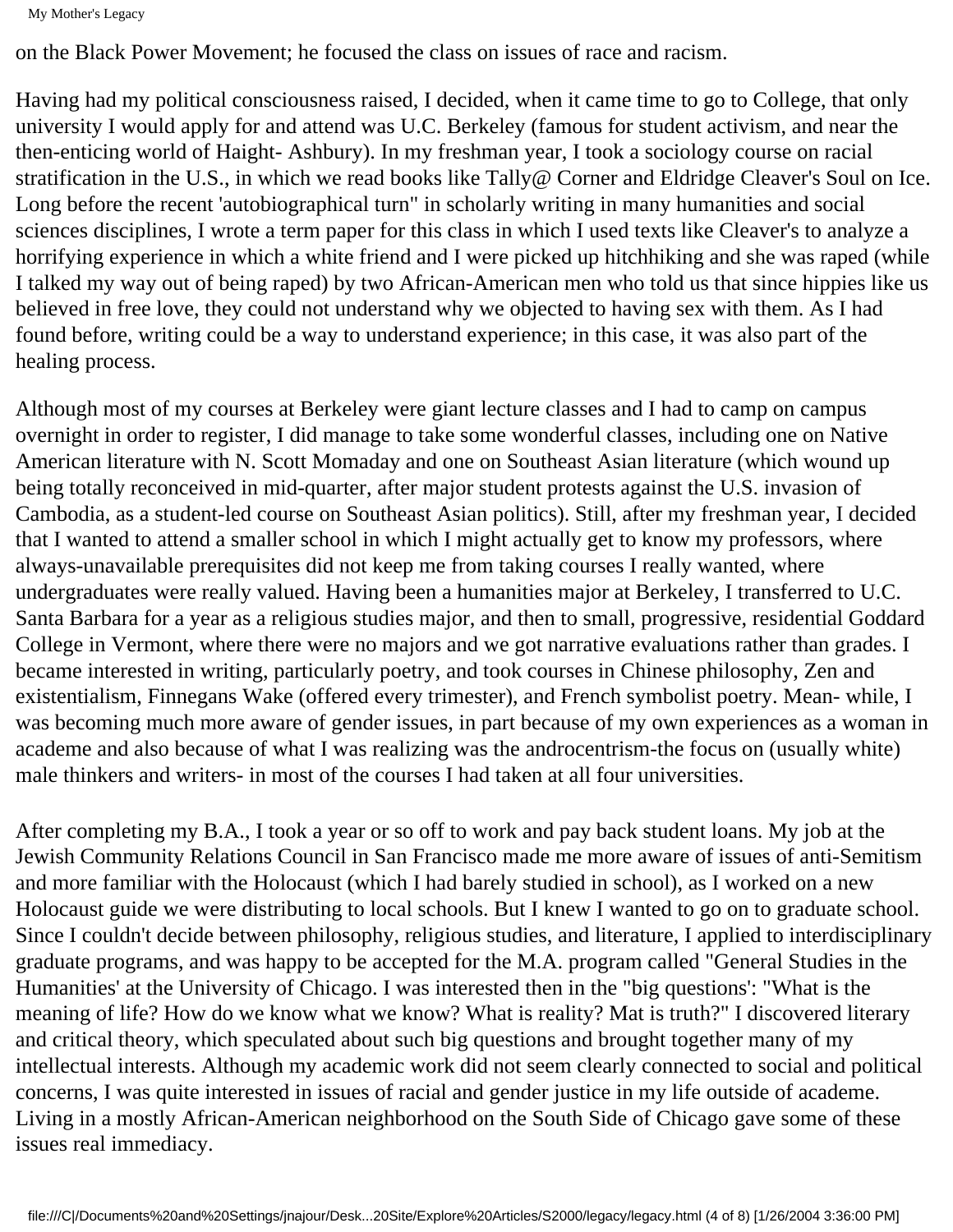After my MA. from Chicago, and more time out to work (at an academic research institute at U.C. Berkeley) and pay back more loans, I decided to get a Ph.D. in English in hopes of some day becoming a professor. Wanting an inter- disciplinary and flexible program-as well as a teaching assistantship to pay for my education-I decided to go to SUN-Y at Buffalo, whose English department was one of the strongest in the country, especially in literary/critical theory.

As soon as I began to teach for the first time-as a "teaching assistant" but with sole responsibility for all aspects of my courses-at Buffalo, I realized both how much I liked teaching and how much influence a teacher could have not only on the academic skills and knowledge of students but also on their views of the world and of themselves. (Sometimes now, after a difficult day of teaching, I think such a belief is overly optimistic, but I still can't give it up.) Like many universities then, Buffalo threw its TA.'s into the composition classroom with only a short orientation program to prepare us. Our first day as students there was also our first day as teachers. We did all take a teaching practicum during our first year, and there I began to read work on composition theory and on pedagogy as well as discuss day-to-day classroom issues with my peers and teacher. Like many of my peers, I thought of teaching writing as one way to encourage students to think critically about their lives and world and to encourage them (even if only subtly) to try to make the world a better place.

During my four years of teaching at Buffalo, I felt as though my interests in social justice were being served much more in the classroom than in my own reading and research, which focused on literature and on literary theory - even though I could articulate how even my most theoretical intersts in language and epistemology were *somehow* connected to "real-life" issues. I was teaching my students reading, writing, and thinking skills that they would need in all aspects of their lives; meanwhile, I was finishing a dissertation on the rhetoric of prefaces to novels, from *Don Quixote* to *Lolita*.

My first full-time teaching job was at Youngstown State University, an open-admission university in a dying steel town. Some of my students were men laid off from the steel mills; for them, and for the returning women students who had not been able to go to college before they had their families, education was a means to restore or gain economic security, although many of them also discovered a genuine interest in literature and the aesthetic, social, political, ethical issues it raises. Not Al our more traditional undergraduates were as eager to learn as most of these "non-traditional" adult students, whom I particularly enjoyed having in classes. Although the job was tenure-track, the teaching load was heavy and the town depressing, and I missed California, so I accepted a non- tenure-track position in UCLA's Writing Program. There I continued to believe that teaching students to write, read, and think-about texts, about life, about society-was my most important "social justice" mission. I also continued my literary and theoretical research, and in an effort to connect my research and teaching, read more widely in composition theory and in pedagogical theory; I was especially excited to discover new work by. feminist theorists as well as by "classic writers" on liberatory pedagogy, like Paolo Freire; my reading reinforced my sense that teaching could be a way to contribute to a more just and peaceful world.

Happy at UCLA but wanting a tenure-track position more connected to my primary areas of training and interest-literary/critical theory and 20th century literature-I applied for a position in literary theory in the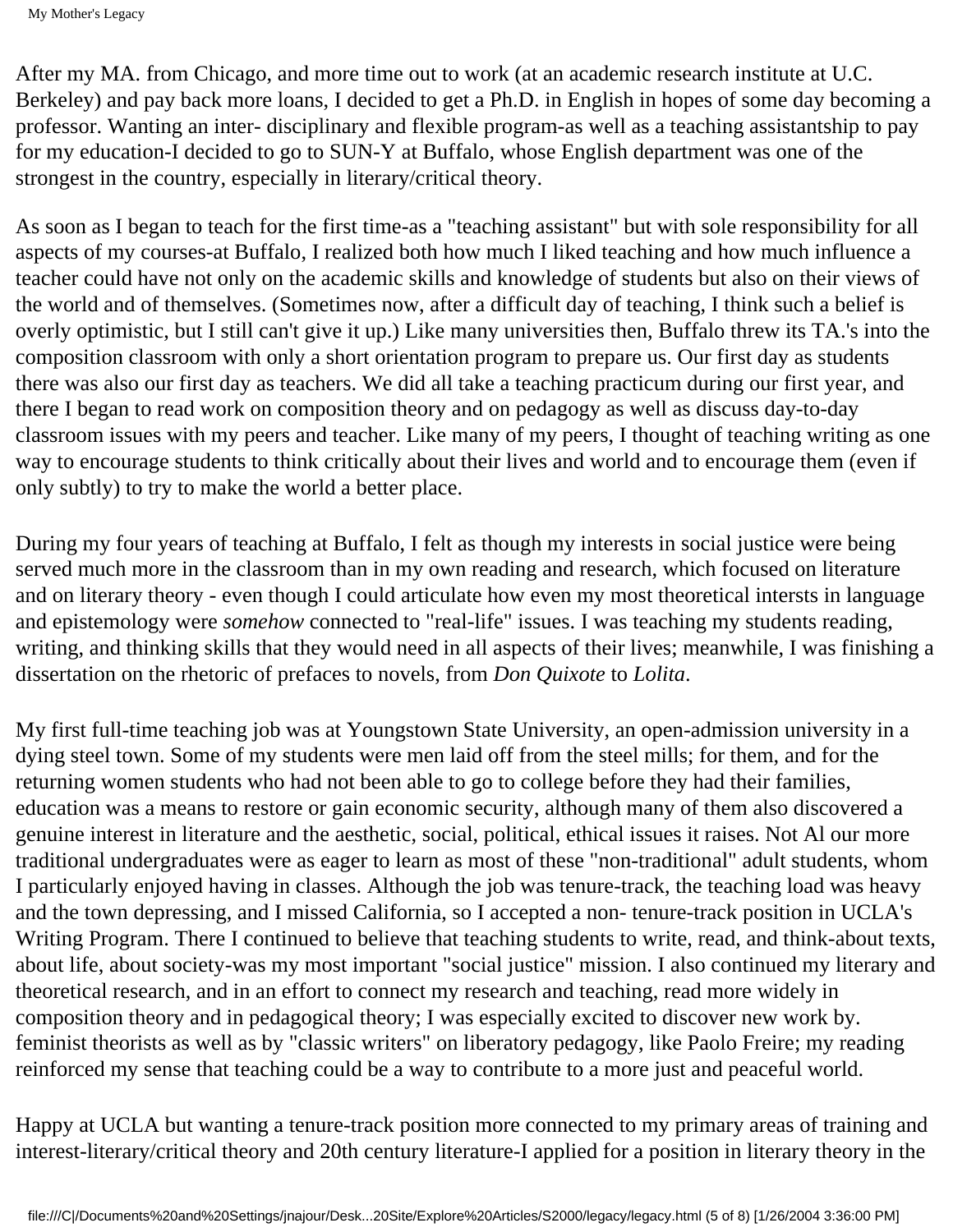Santa Clara University (SCU) Department of English. Since I was not Catholic, and since I had once had an on-campus interview at another Jesuit college at which I was told "my, my, you're remarkably logical for a woman," I had some concerns about my "fit" with SCU (which, even though I was an almost-native Californian I had never heard of before then). But after meeting colleagues, students, and administrators, reading and hearing about the strong social justice orientation, and seeing the beautiful campus, I felt that I would be right at home here. I have been teaching at SCU since 1987, and have indeed found a wonderful sense of community and shared values. Even my occasional experiences of feeling like a minority, or like the "other," as a Jew at a Jesuit university, have, I think, made me more aware of the situation of other "others" in society.

I still think of my teaching as making more direct contributions to social justice than my research, and my teaching has in many ways led my research more into social justice issues. A number of years ago, two of my students in an upper- division course on contemporary critical theory became interested in the work of the French psychoanalytic feminist theorist Julia Kristeva, and so I read more of her work in order to help them with their term papers. I wound up publishing two essays on Kristeva's work on psychoanalysis, gender, and ethics. My long-time academic and personal interests in issues of both gender and racial (in)equality were linked when I decided to develop a new course on feminist theory. Diane Jonte-Pace (Religious Studies) and I undertook a collaborative curriculum development project, thanks to an Irvine Grant, on "integrating diversity into the women's studies curriculum'; we focused on work by women of color in feminist theology and in feminist theory. A couple of years later, I was a leader of the summer Curriculum Integration Workshop for what was then the Women's Studies Program (now the Program for the Study of Women and Gender), helping colleagues learn more about feminist theory and integrate more work by and about women (including women of color) into existing courses or develop new Women's Studies courses.

In the Faculty Critical Theory Reading Group, which I founded in 1988 and have been co-directing with Professor Jonte-Pace for many years, we have some- times read recent theoretical work dealing with issues of gender, race, and/or other political and cultural issues. One contemporary theorist I had read on my own and then suggested we read for the Theory Group (and later for the Ethics Center's Racism Study Group, which started several years ago and in which I occasionally participate) was bell hooks, a prolific African-American feminist theorist and cultural critic who, has written more than 20 books now.

I found bell hooks's critical analyses of white supremacist culture, consumerism, and the politics of feminism very powerful; they have often made me see films, videos, and cultural phenomena in new ways. A few years ago I realized that, although hooks was beginning to be mentioned frequently in feminist scholar- ship, and had even begun to be visible in public discussions of race that had been dominated by white and black male scholars, no one had yet published an article on her work. I wound up reading just about everything she had written, and then published an essay on the implications of her work for future discussions of feminism and postmodernism, and the need for these to keep race as well as gender in the foreground. Her work has made me much more aware of what I call the "blancocentrism"--or normative whiteness-of much scholarly work and most curricula. I had been noticing for decades how often women writers and scholars were marginalized in scholarly work (and courses designed) by men; after starting to read hooks and other women writers of color, I saw that their work was also often marginalized by white scholars.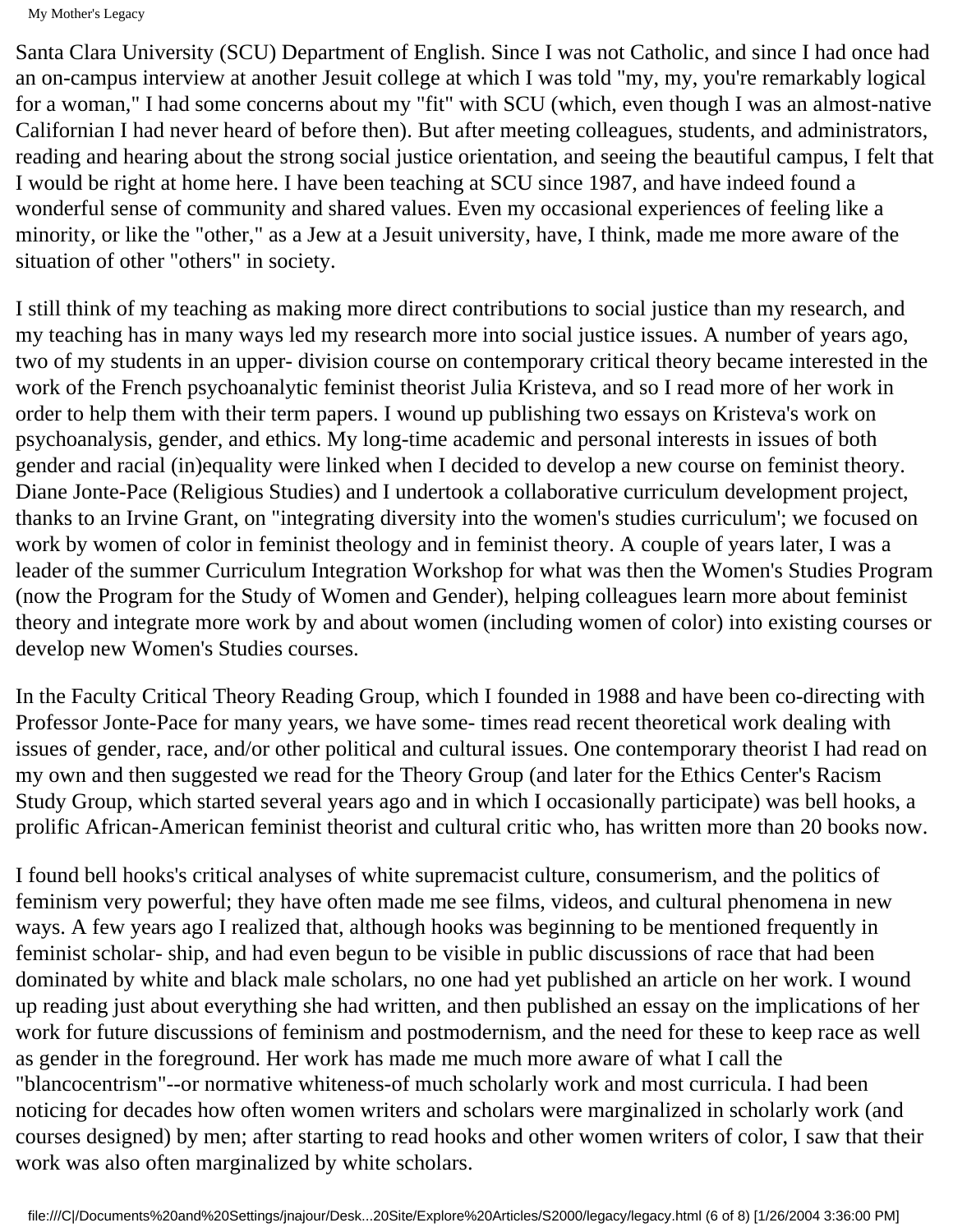My current research focuses on the relations between feminism, postmodernism, ethics, and politics. My interests in social justice, race, gender, and ethics (which I see as intimately related) have been shaping and becoming more visible in my teaching over the years-and vice versa. Literary and theoretical work by white women and writers of color figures prominently in many of my courses. Even when I teach courses or periods in which there is little such work (e.g., in the classical period), my students and I often discuss views of race, ethnicity, social status, and gender as these are shaped by and also shape their historical and cultural moments. Sometimes my students or new anthologies I choose for courses have brought new writers to my attention that I later include in another course. And some of these writers and the secondary literature on them work their way into my research. In my composition courses, I have chosen anthologies that address issues of multiculturalism, diversity, gender, American identity, and cultural politics that are especially important as we begin a new millennium.

Although, like most faculty teaching undergraduates in the College of Arts and Sciences, I rarely get to teach courses directly related to my research interests, I still find that my teaching shapes my research and vice versa. My experiences, colleagues, and students here have enabled me to forge a stronger link between my teaching and my research than I had before coming to SCU. I do occasionally remind myself that most of my scholarly work, like most other scholars'----even if on ethics, politics, race, or genderwill not in itself change the world. After all, how many, and what kinds of-people read scholarly books and articles? (In optimistic moments, I hope that perhaps some of my scholarship may affect how other scholars and teachers think about some of these issues and thus teach about them.) Even teaching that tries to help students become more socially conscious, more self-aware, more empathetic, more compassionate, and wiser may not always succeed, and even if it does, it may have only indirect effects, the results of which faculty may rarely see. Yet, as with many things, there can be a cumulative effect of social-justice-oriented teaching and research, even in humanities fields that do not readily or obviously lend themselves to direct social or political "application." Like Plato who thought literature was so powerful that he wanted to ban poets from his ideal republic, I believe literature can have significant effects on its readers- aesthetic, affective, intellectual, ethical. Like poets from Horace to Sir Philip Sidney, I believe literature can instruct and improve its readers as well as delight them. Reading, teaching, talking, and writing about literature and language can provide new ways of seeing, feeling, imagining, and thinking. I hope that in my teaching as well as my research I am contributing a little toward making the world a better-more just, hurnane, loving, peaceful-place. I hope my mother would be proud of me as I still am of her.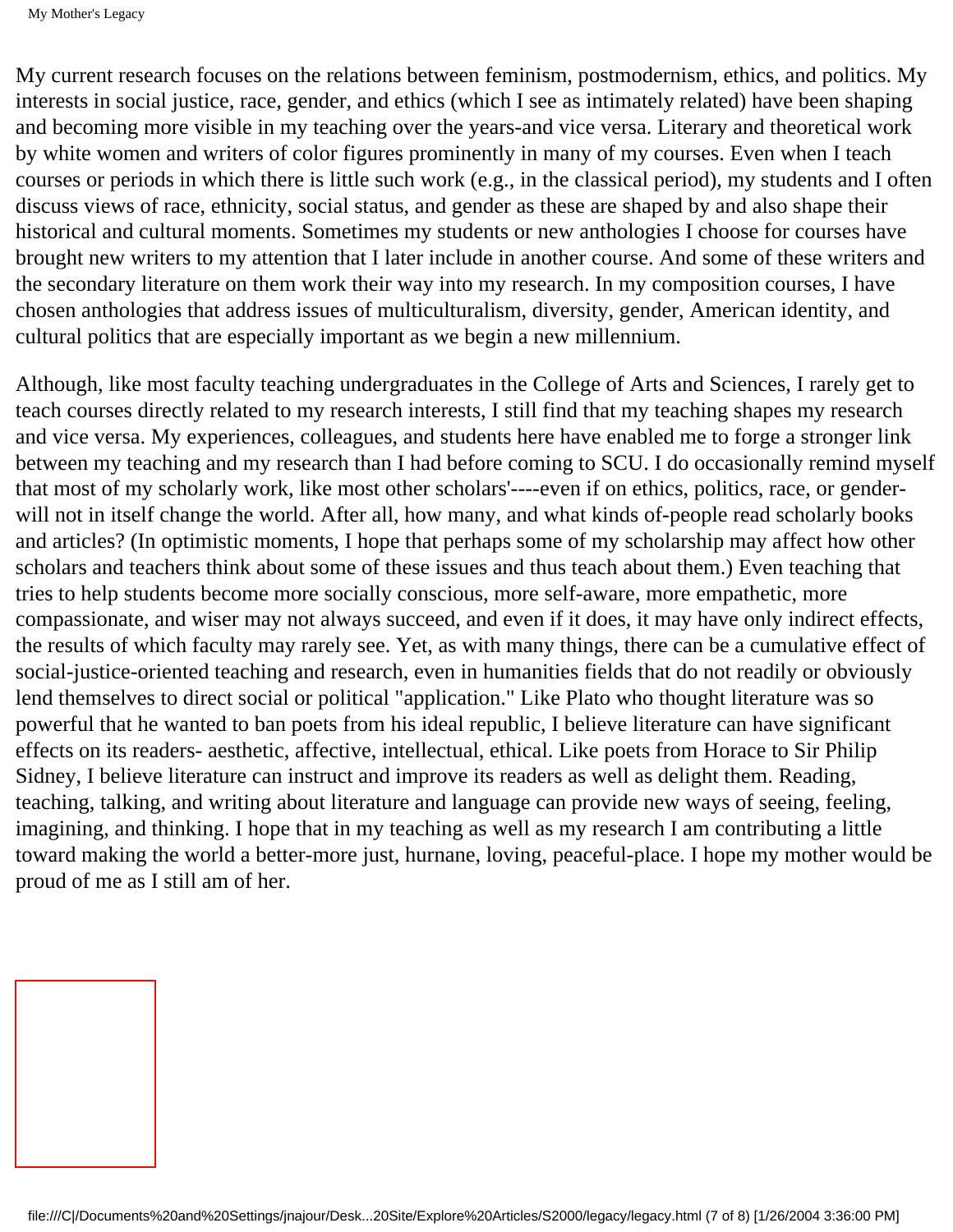### **Marilyn Edelstein**

Associate Professor, Department of English Santa Clara University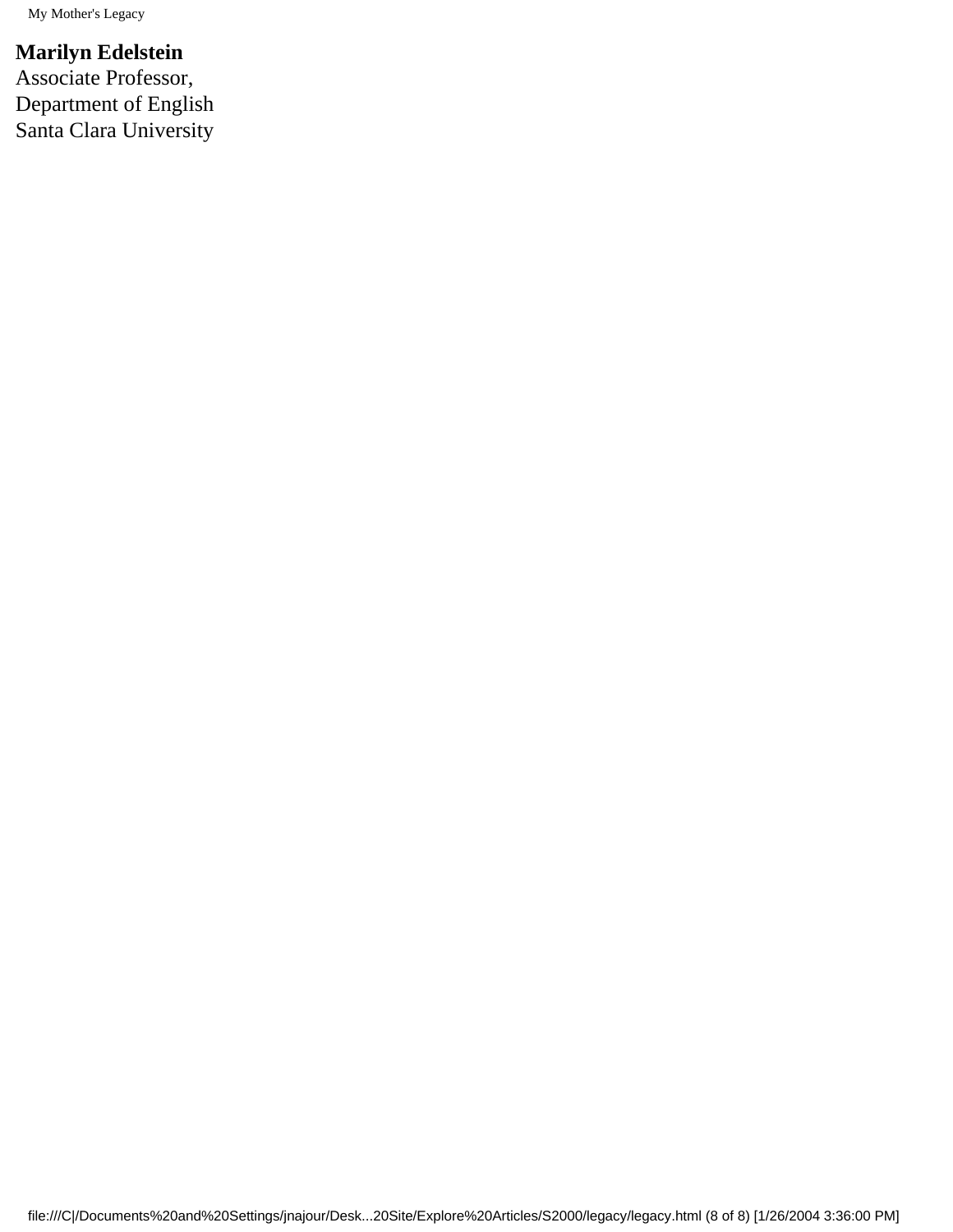# ONE

 $\mathbb T$  here are two images that I hold close to my heart. They are painful reminders of what is most

important to me. In one, a somber man, a local guide we have hired, most likely in his 50s, although he appears to be in his 70s, walks a step in front of me on a long, dusty road in rural Guatemala. As we pass a small hut to the side of the road, he hesitates, reading with obvious wonder a small sign that advertises fresh cow's milk for sale by the glass. The straight-from-the-cow, warm milk offered in a cup used again and again is entirely unappealing to me, but I buy the man a glass of milk, amazed at the depth of his desire, and watch as he drinks it with conspicuous delight. How can it be that something so basic and so available to me, so within my easy reach, is precious to this man?

In the second image, I am spoonfeeding a mash of beans and rice to a young Haitian child who sits in one crib among twenty or so others in the stark, hot room of a Sisters of Charity home for abandoned children. The child may be two or three, but he is the size of my co-worker's six-month-old daughter. This meal will be the only meal of the day, and the child I am feeding eats quickly until the bowl I am holding is empty. He does not cry when I show him the empty bowl, although some of the children in the room are crying, and those that are worse off have shown no interest in eating. How could it be that the bowl is empty and there is nothing more to feed these children?

> *Complacency is a far more dangerous attitude than outrage. —Naomi Littlebear*

I clearly remember sitting in the Faith, Justice, and Poverty course I took as a sophomore at Santa Clara, scribbling in my notebook, not class notes, but "this is painful, this hurts, why does this hurt?" I am not sure what we were discussing in class at the time, but I know that many of the things I learned in that course shook the foundations of everything I believed. During that quarter, one of my most striking encounters with truth came from reading the work of Frances Moore Lappé and Joseph Collins. Suddenly it became stunningly clear to me that people are hungry, not because there is not enough food in the world, but because of unjust economic and political arrangements designed by human beings; that there are not too many mouths to feed, but that redistribution of just a small fraction of the world's food supply would make a healthy diet available to every person on our planet.

I do not remember being told or taught that people were hungry because there was not enough food in the world. Most likely I had just assumed that if people were starving, scarcity was the culprit. But the knowledge that there was an abundance of food in our world, yet a major portion of the world's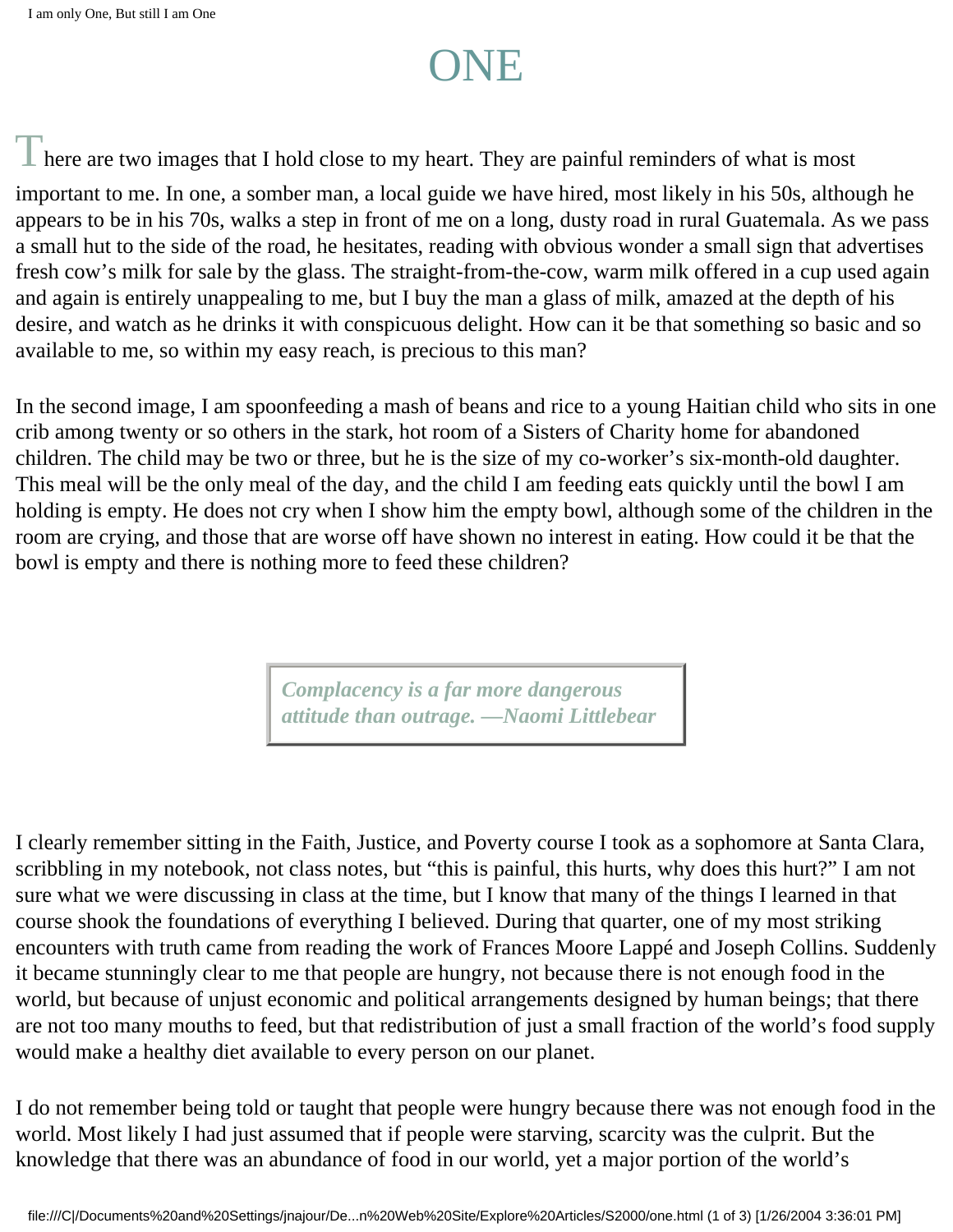population was chronically malnourished, hit me hard, and changed my view of the world in a fundamental way. I feel blessed, despite the pain, to have been outraged by the knowledge in a way that would stick with me to this day. This one simple fact had enormous ramifications. If there is an abundance of food in the world, God provides for His people. If there is an abundance of food in the world, and there are some who go hungry, human individuals and societies have failed. Human institutions, our U.S. government, U.S. corporations, and I bear responsibility for the injustice of chronic hunger.

> *I am only one but still I am one. I cannot do everything but still I can do something; and because I cannot do everything let me not refuse to do the something that I can do. —Edward Everett Hale*

Hunger is obviously not the only injustice in this world. I will not even argue that it is the worst form or most intolerable kind of injustice. But to me its presence represents a fundamental human failing. The knowledge that human failure is the cause of so much human suffering combined with other insights to bring me to a very different understanding of faith and action. One of these disquieting, challenging insights was that prayer does not change things. Prayer changes people and people change things. Truths like these hemmed me in, pressed me against the wall, required me to make life changes and to consider social justice in everyday choices. As a member of the human community that created the injustice, as a member of the human community with the power to eradicate it, as a human being with so much more than enough, I clearly had a responsibility. The choice was not between acting and not acting. We all take action every day through what we choose to spend time on, what we buy, what we speak about, the work we choose, what we teach, whom we relate to, and what we seek to learn. The choice then was how to act in a way that promoted justice, compassion, love, and peace.

In the classes that I teach at University of California, Davis, I often have students draw mind maps. They are chaotic diagrams of concepts connected by lines and arrows. It is always a new experience to see drawn before me the ways in which injustice anywhere, in the form of poverty, hunger, discrimination, violence, in whatever form, hurts not only its immediate victims, but people miles, borders, social classes, worlds removed. And neither the oppressors nor the missionaries and saviors are immune. (I have recently had a very personal experience of injustice that has served as a not so gentle reminder that I am not so different from anyone I have tried to serve or "help.") In college I discovered that our human community is plagued by tremendous suffering due to human imposed inequality. More recently, I have realized that the world is not divided neatly into the haves and have nots, those privileged enough to serve and the served, those who work for justice and those who suffer injustice. We all have some and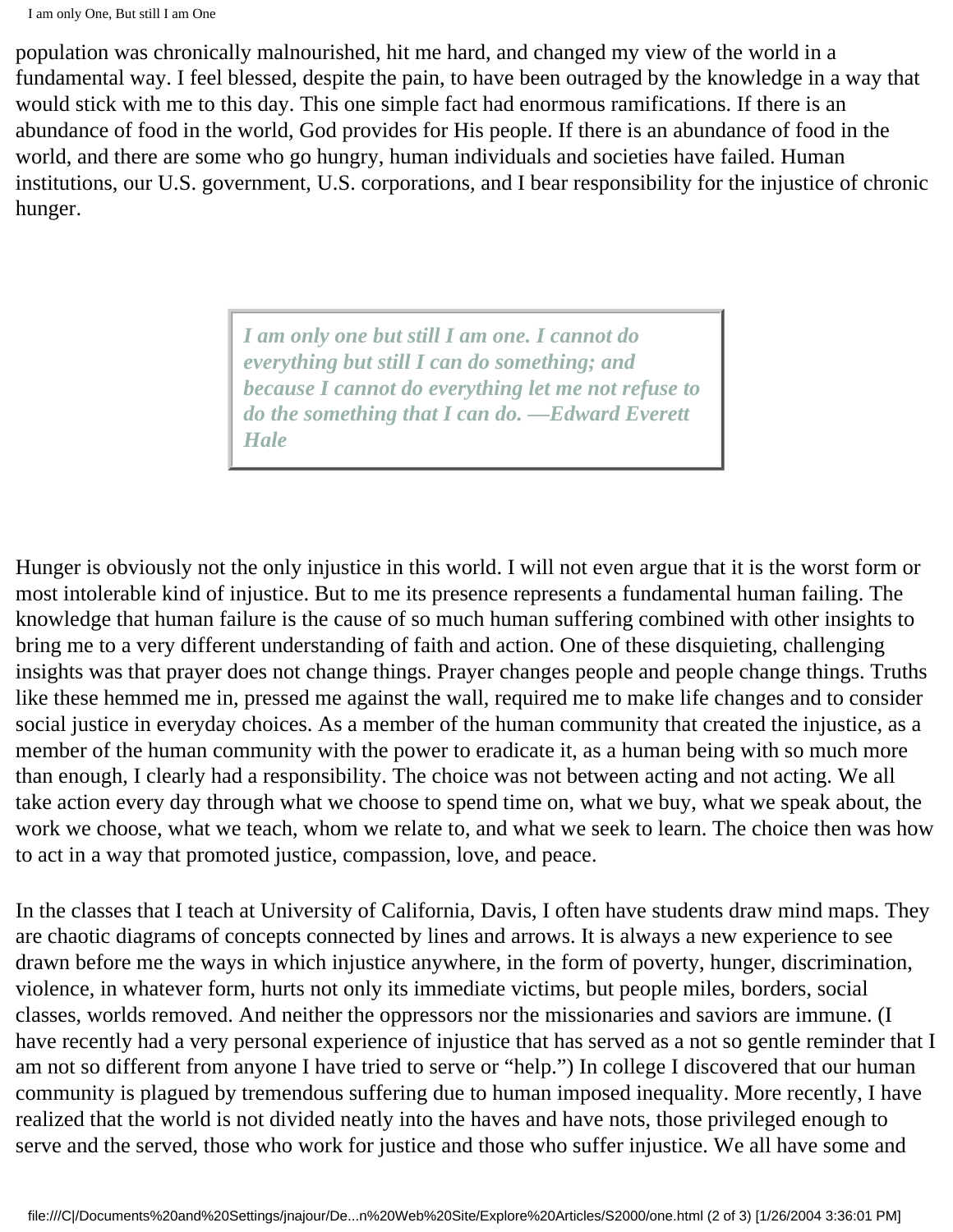have not something else, and we all have the opportunity to serve and be served. We all suffer from every injustice. Sometimes I am the one in need of compassion.

After graduating from Santa Clara seven years ago I am now in graduate school studying to earn my Ph.D. in political science. I love graduate school and feel uncommonly blessed to know that I am still motivated by a concern for social justice. Nevertheless, it has been somewhat discouraging to discover that as an academic I must attack huge questions of justice indirectly, in the tiniest of bites, contributing, if I am lucky, very minute pieces to an enormous puzzle. Currently I am studying political violence and war. But I do not get to ask "how can we prevent war?" but some vague derivation of that question three or four layers removed and scaled down to a "focused research question" answerable with real, available data. And, of course, the more I study, the more complicated issues become. The more complicated issues become, the more difficult it is to take a moral stance and the more difficult it is to teach the "answers" to undergraduate students.

> *More recently, I have realized that the world is not divided neatly into the haves and have nots, those privileged enough to serve and the served, those who work for justice and those who suffer injustice. We all have some and have not something else, and we all have the opportunity to serve and be served. We all suffer from every injustice. Sometimes I am the one in need of compassion.*

It would be easy to rationalize taking a little sabbatical from an active struggle for justice. In order to learn new information and conduct academically sound research, I must let go of some biases about the causes of poverty, hunger, oppression, and violence. In order to procure all-important letters of recommendation, publish articles, and secure an academic appointment, I must study what is of interest to my professors and what are considered legitimate, timely questions within the field. Then I can teach others about injustice. Then I can study and publish in the interest of justice. Then I can speak up about injustice and be heard.

While there is some validity in this line of thinking, I have found that by acknowledging my biases, I can allow them to be challenged by new information. And within the constraints imposed by a desire to succeed in academia, I have considerable latitude to allow my convictions to shape what I choose to study. I remain thankful for the many opportunities I have had to witness, experience, and learn about injustice in our human community. Throughout my academic career, I hope to continually find new ways to bring that awareness to my research, teaching, and public service.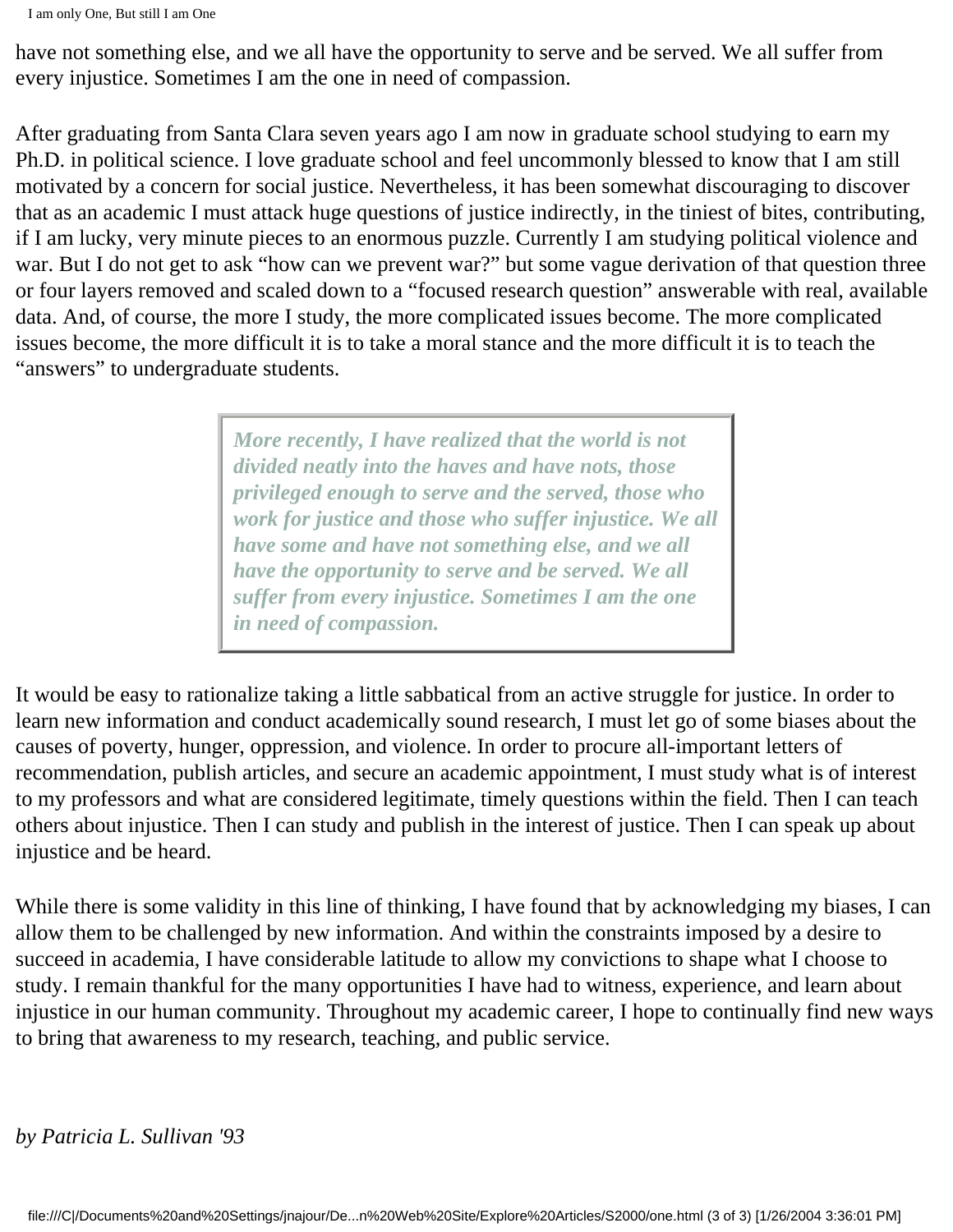

Learning to appreciate the world through this lens took some time. I am the product of a Jesuit high school, Colegio San Ignacio in Puerto Rico, and a Jesuit college, Georgetown University, and let's see, how many years times fifty-two weeks makes.... a lot of Sunday Jesuit sermons (many penned by the former academic vice-president of Santa Clara, Father Charles Beirne). So I feel comfortable in thinking that Jesuit education gave me, among other things, a vision of a just society, and a desire to contribute to its realization. There was a lot of inculcation in Jesuit education, and a little bit of incantation, but the learning mostly happened through personal example

in tiny, powerful incidents. One that sticks in my mind is a rainy afternoon in eighth grade, and involves le père Ferrand, our dreaded French teacher. I stood outside the classroom, doing what any twelve-yearold might be doing, slashing a broad-leafed tropical plant with a stick, very methodically ripping it to shreds. Père Ferrand came walking along. We dreaded him because in the classroom, he only spoke French, which none of us knew. (One story that circulates involves him repeatedly shouting, the first day of class, for a young student to Coupe l'appareil!, or "Turn off the projector!," which, to our Spanishspeaking

ears sounded awfully like Escupe la pared!, or "Spit on the wall!") Well, Father Ferrand came walking along, and as he passed me he stopped, looked, and commented in English: "Don't you know Mr. Kevane, that's not very nice. Plants have feelings, too." I never slashed a plant again.

My father is an accountant, and when we moved to Puerto Rico he was a partner in Arthur Anderson, so we were quite well-off by local standards. I never felt privileged; after my father left Arthur Anderson to set up his own practice we were always one step away from bankruptcy (according to him!), and eight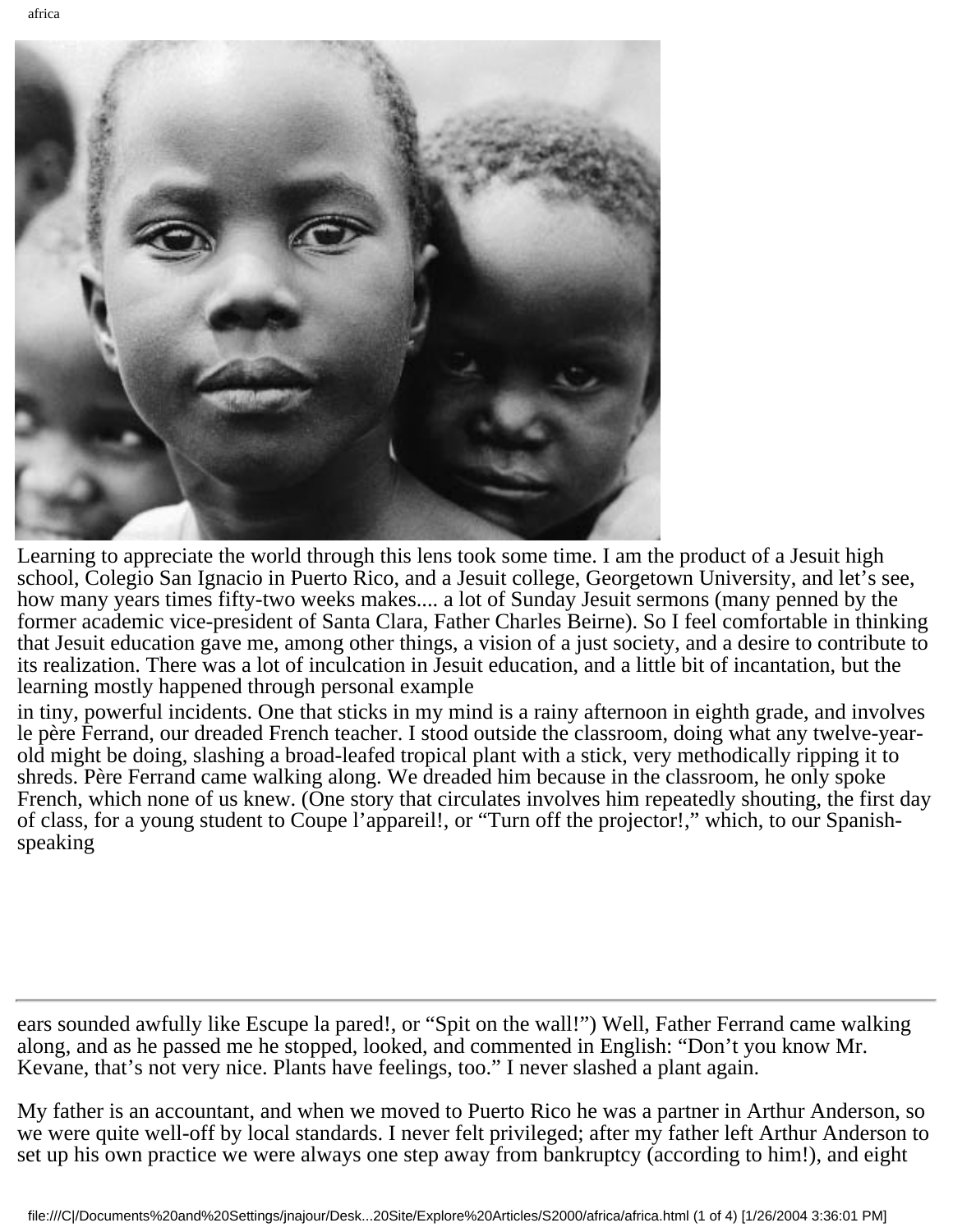brothers and sisters competing for my mother's affection left little time for smugness. At San Ignacio we had weekly community service. We took the bus down to public schools, in the caserios, where we tutored kids for two or three hours. That was probably my first realization of what I take to be a primary truth, that people are basically the same. Until then my relationship with kids from the caserios was one of fear. They were the kids who stole your bikes, who stole your BB gun, who punched you as you walked past; they were tough. Tutoring made me realize very quickly that they were also incredibly vulnerable, and nice, and cheerful.

So my moral education went from plants, to neighbors, and finally to foreigners. The last bit I owe to Leslie (my wife, and a faculty member in the environmental studies program and political science department at SCU). She studied Arabic at Georgetown, and we met at the end of my senior year, just before she flew to Cairo for an internship with Catholic Relief Services. I joined her over the summer, and while we were in Egypt we dreamed and talked about the Sudan, by many accounts and measures among the poorest and least developed countries in the world. (Here I confess that while my moral sense of justice was evolving, it remained abstract.)

After we returned from Cairo, a famine broke out in war-torn Ethiopia in 1984. Refugees walked across the mountains into the Sudan, thousands every day. C.A.R.E., the relief agency, was desper ate for Arabic-speaking volunteers to work in the camps. In a few months Leslie was on a plane to Khartoum. I was lucky enough to have read the bulletin board outside the economics department at Berkeley where I was a first-year graduate student; there, one day, I spotted an announcement by another development agency, PLAN International, offering a graduate student fellowship to do research at their field site in Sudan. There was my ticket, and within a month I joined Leslie.

In Sudan, I joined a team of Sudanese who worked for the development agency, and we lived together in group houses in the villages, shared meals and dishes, and very long rides across the savanna to and from town each week. PLAN operated a great establishment if you were an educated young Sudanese. At the head office in town they had thirty women translating letters from U.S. "foster" parents and Sudanese "foster" children. In each village was another young woman social worker. The guys worked out of central villages, touring the district and meeting with village leaders. Everyone earned great salaries by local standards; they were educated, funny, and working for the betterment of the country. The projects were all fantastic: starting poultry farms, bringing water and electricity to rural villages, improving schools, building community centers.

There was another face to Sudan, one that I saw when I went to visit Leslie in other regions of the country. There were the refugee camps, with several hundred thousand people living in tents. Children were emaciated, wasting away. Flies covered all the food, spreading cholera and dysentery. Camels and cows lay dead by the side of the road, the pasture insufficient to keep them alive. Even well-off PLAN workers lived in houses with dirt floors, used slop buckets for latrines, and died suddenly from preventable diseases. Their children died, too. One week I went out to visit Leslie in Kordofan, the western region of the country, where C.A.R.E. had moved her to work on another famine. The trip took thirty-six hours on the back of a lorry, in the desert sun. We drank water from ponds along the way. My stomach, and my access to health care, could probably handle the amoebas in the water. But all over

Sudan, children, who are especially susceptible to illness, die at early ages from diseases that could be prevented at low cost.

The most discomfiting thing about Sudan was the fear. The threat of arbitrary arrest was always with people, and a civil war raged in the south part of the country. Once, on my way back from Kordofan I took a bus—a covered lorry with wooden benches—and sat next to a young man who spoke a little English. He was Nuer, from one of the tribes fighting the government. (Over the decade, over two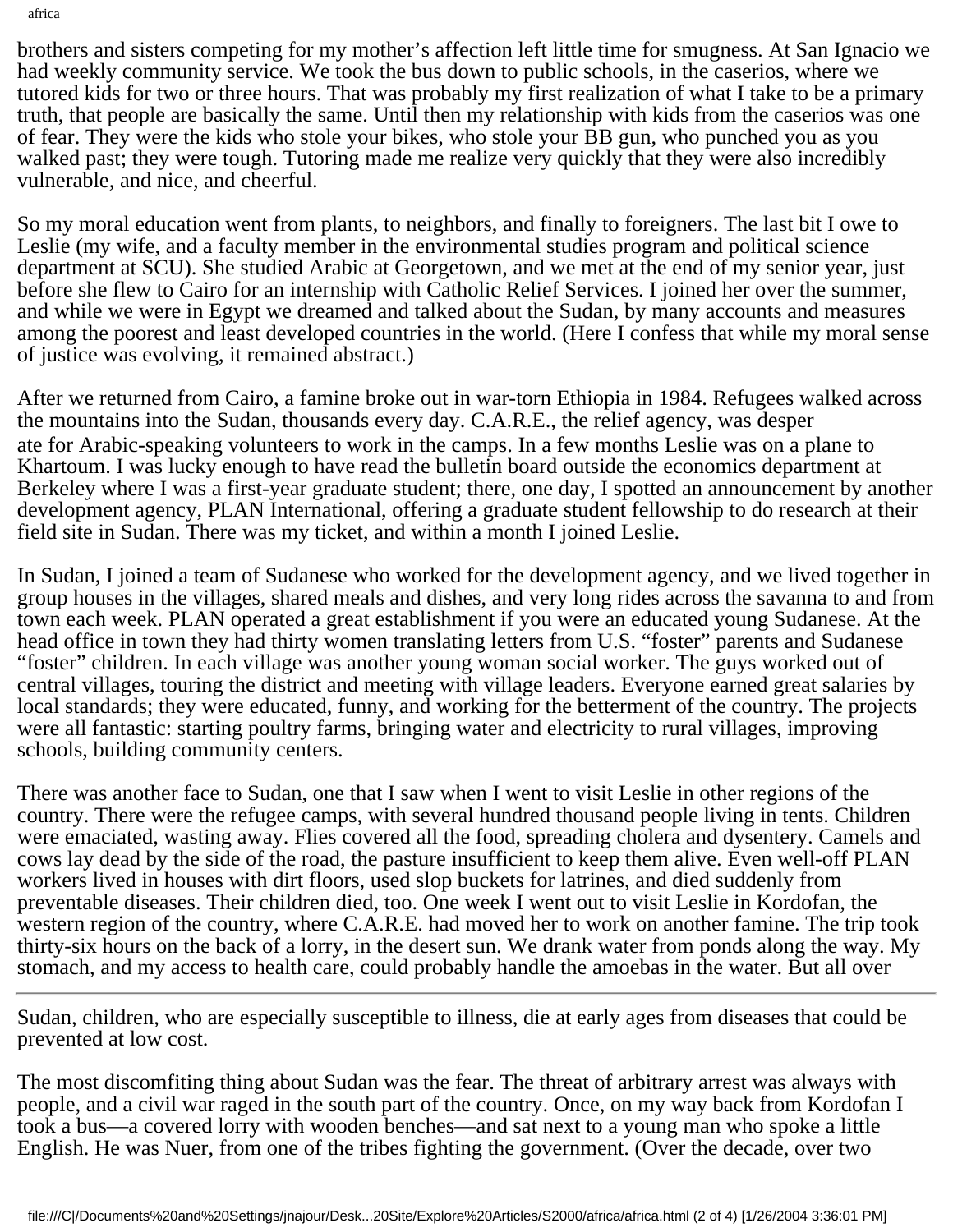million southerners were to die in the war and related suffering.) We, and two others on the bus, ended up sharing a small hotel room in a little town on the way to Khartoum. The Nuer man met a friend, they exchanged greetings. "Jin es sin!?" was what I heard. "Is that how you say hello in Nuer?" I asked. "Yes," my friend said, "Yes, we say, 'You still alive?' when we say hello."

So what does an economist study in a place where unexpected death and destitution are matters of everyday life? Like most economists, I focus on markets. When used under "adult supervision," as they say, markets are the most flexible mechanisms for allocating resources and improving people's wellbeing. The adult supervision, however, turns out to be crucial; markets depend on the institutional structure they are embedded in. Countries like the Sudan, or Burkina Faso, where I have also done research, have histories of violence, arbitrary rule, and instability. Colonial rule, because it lacked any local legitimacy, exacerbated the problem of legitimate market institutions. Violence and corruption remain common

methods used to appropriate private and common property. As a result, many markets perform poorly. Discrimination (ethnic and gender) is rampant. Monopoly power is exercised with impunity. Externalities, like pollution and land degradation, are common and unaccounted for. Contract enforcement itself is virtually absent. Reputations are poor guides to future behavior. In this atmosphere, people are much poorer than they need be. Moreover, through their actions (doing the best they can in the situation they face) they actually work to reinforce the same situation; where rules can be manipulated, everyone tries to do so.

My own research, and that of other academics interested in the economies of sub-Saharan Africa, tries to analyze how new rules for structuring economic transactions might emerge, and how these rules might persist. Some authors focus on external actors, like the World Bank and the International Monetary Fund. I tend to focus on local, village-level rules, and the local processes through which market rules are generated and negotiated.

My academic writing tries to win the war of ideas. Some ideas are easily defeated in argument, like the idea of self-sufficiency behind the slogan of the ruling military dictatorship in Sudan: "We will eat what we grow and wear what we make." Fortunately, most people, including the villagers I lived with for a year, knew this was a very bad idea. "We'll be naked," they sighed. Still, it is amazing how many people cling to romantic notions of

My own research, and that of other academics interested in the economies of sub-Saharan Africa, tries to

analyze how new rules for structuring economic transactions might emerge, and how these rules might

persist. Some authors focus on external actors, like the World Bank and the International Monetary

Fund. I tend to focus on local, village-level rules, and the local processes through which market rules are generated and negotiated.

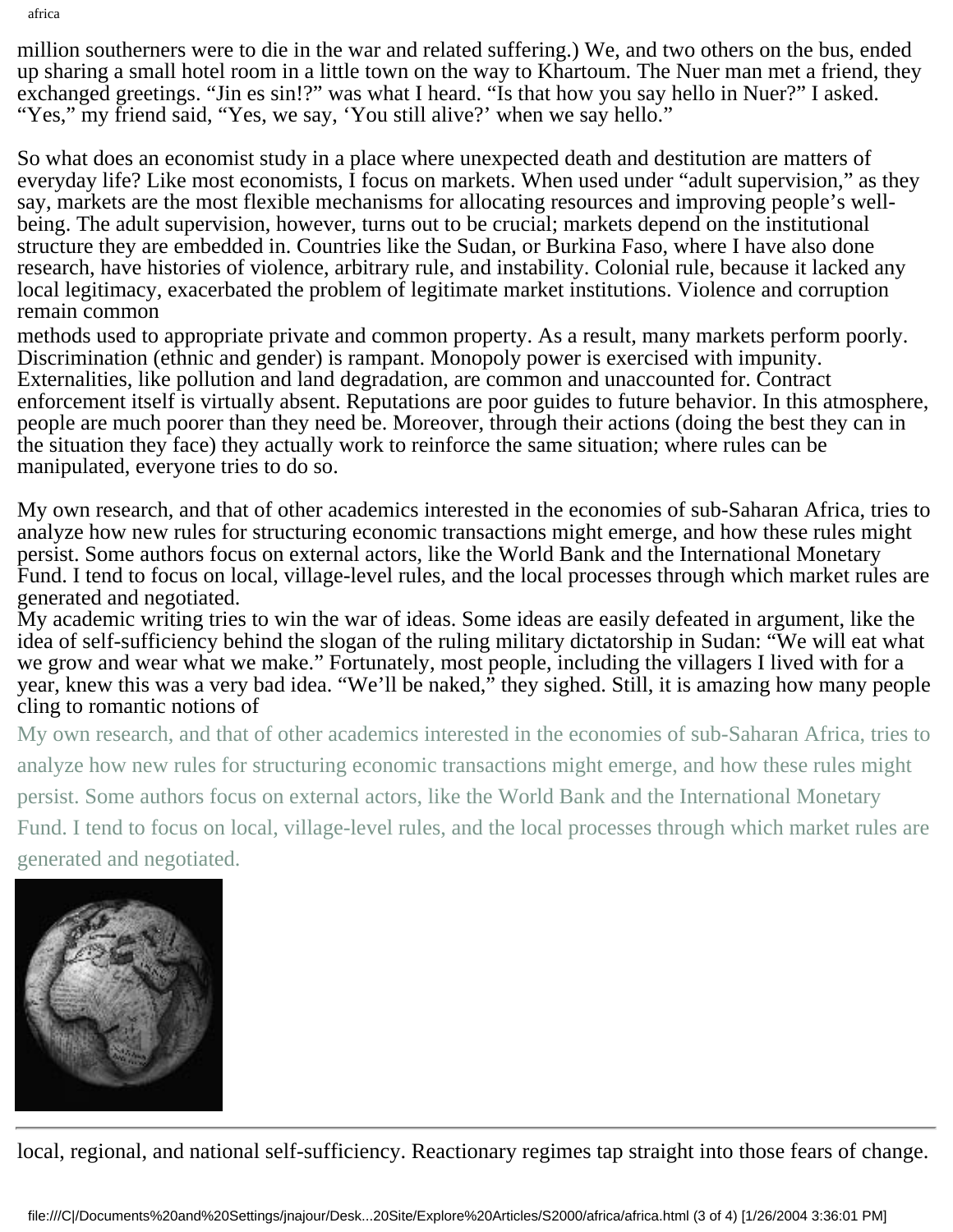Most ideas are more difficult to figure out. Many questions do not lead to straightforward answers. Should people be allowed to buy and sell land when ownership of land itself is not legitimate? Is a largescale credit program for farmers in Kordofan really necessary, or can local moneylenders handle the need for financing? Are women in Burkina Faso oppressed, and what is the best way to relieve that oppression? Should consumers from wealthy countries boycott the products produced by people who live in repressive societies?

One way I address these questions is through the courses I teach at Santa Clara University. I offer electives in the economics MBA program on African economic development and the economics of emerging markets (for many students, it is the first chance to grapple with the complexities of political economy), and a new course next year on the economics of gender in developing countries. In my regular economics courses, like the new Introduction to Economics, I try to integrate these issues; students read, for example, the wonderful book Poverty and Famines by Nobel Prize-winner, Amartya Sen.

In addition to work in the classroom, for the past two years I have helped organize spring term activities on Africa, including a library exhibit about Africa put together by returning students. This year we hope to move the exhibit to Benson Center to get more visibility. I have also organized several lectures on topics such as the Rwandan genocide and the war in Sudan, including a talk by Hafsat Abiola, the daughter of the elected President of Nigeria who was imprisoned by the military for years and then died the day he was to be finally released.

Ultimately, the goal of a social scientist is to foster and contribute to informed debate by rebutting bad ideas, clarifying legitimate arguments, and suggesting novel solutions. We live in a patently unjust world, by any stretch. But how

to go from injustice to justice is not always clear. Those of us who are privileged have competing moral obligations (to our own life, to our children, families, friends, students, colleagues, etc). It may be sometimes presumptuous to act on a naive understanding of injustice. Occasionally an ill-conceived attempt to redress injustice might lead to greater injustice. I hope I convey to students an optimistic view of a world that is full of possibilities. Perhaps one day one of them will redress my most embarrassing failure.

A woman in Burkina did not believe that I was there just to study village economic activities: "Why don't you teach us how to make better corn fritters?" The weight of hundreds of years of exploitation of African peasants was on my shoulders. Alas, corn fritters were not taught in graduate school, and the weight is still there.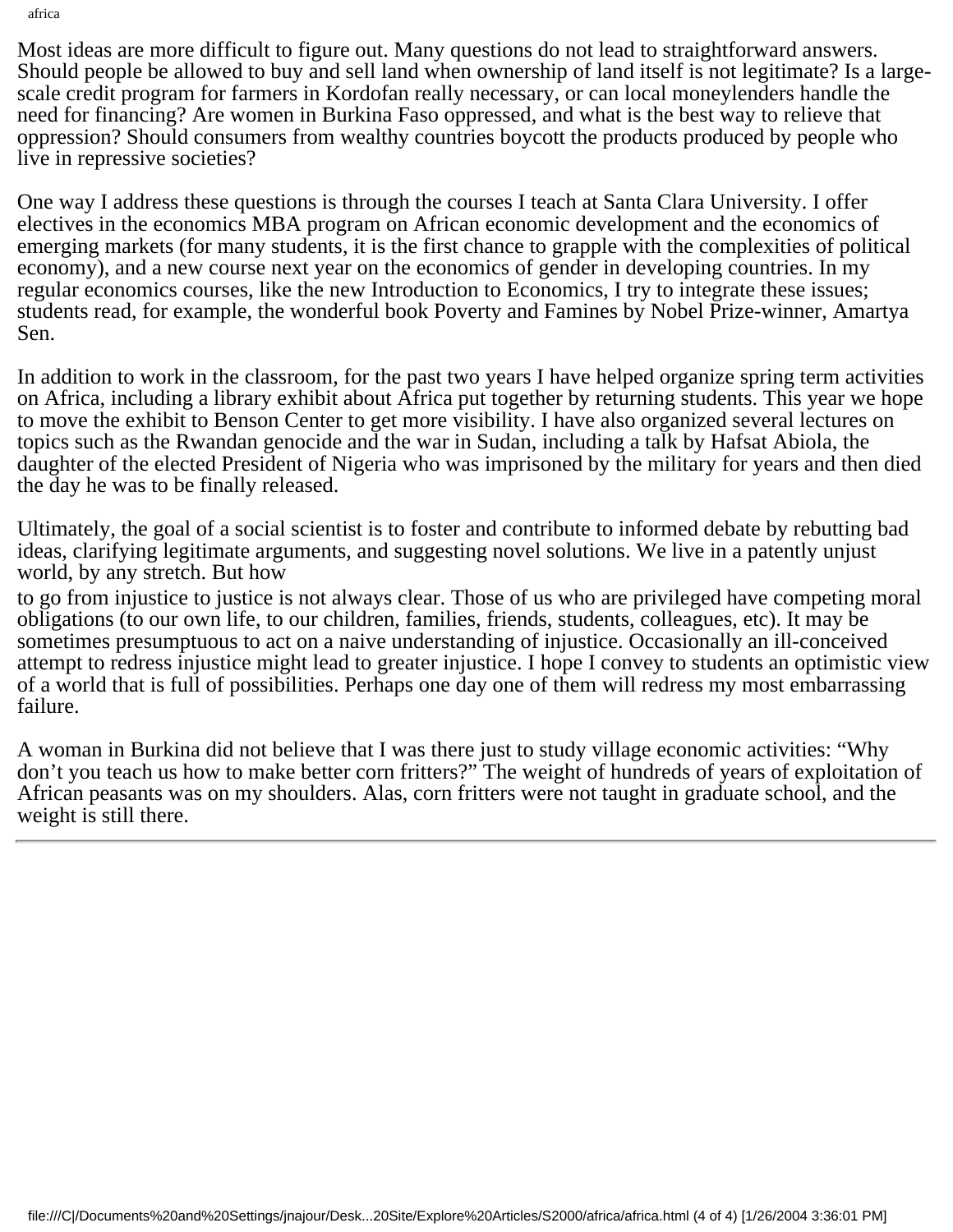# *"CURA PERSONALIS" —education of the "whole" student*

Each Jesuit university has its own way of articulating its "core" Jesuit values. At Santa Clara University, our strategic vision is to educate men and women of "competence, conscience, and compassion."1

Traditionally, classroom teaching has focused on "competence" or, more specifically, academic excellence, by cultivating and challenging students' intellectual selves and expecting other aspects of a student's individuality (social, moral, aesthetic, spiritual, physical) to be developed outside the classroom.

SCU has a stellar faculty; many have worked diligently, and with great success, to develop students' competence. I suspect fewer of us have considered how we might promote the development of the other two "C's"—conscience and compassion—through the students' experiences in our courses.

Yet, many of our SCU catalogs, brochures, and recruiting materials clearly emphasize educating the "whole student." As explained in the mission statement of the Bannan Institute for Jesuit Education and Christian Values (BIJECV), "cura personalis," the Latin phrase for "care of the person" has long been a characteristic of Jesuit education. "It recognizes the full individuality of each person, and seeks to integrate all aspects of that individuality—including the intellectual, aesthetic, moral, spiritual, affective, physical, and social." 2

Recently, many Jesuit universities, including SCU, have begun asking how we might engage the "whole student" *in the learning experience itself.* One response to this question has been to promote "active learning," aptly described by H.D. Thoreau in *Walden:*

> [Students] should not **play** life, or **study** it merely, while the community supports them at this expensive game, but earnestly **live** it from beginning to end. How could youths better learn to live than by at once trying the experiment of living?3

Indeed, many SCU faculty members have deliberately and effectively integrated their course materials with activities and course-related experiences beyond the classroom. At best, experiential learning challenges students to apply and integrate their theoretical knowledge with direct experience. A list of familiar instances of integrated education might include the many courses that creatively utilize Eastside Project placements, faculty/student collaborative research projects, practica and internships, courses that include field trips or employ a journal or other reflection exercises as a basis for class discussion or projects, and the freshman residential learning community. For integrated learning experiences to be effective, the students must have developed a sufficient knowledge base and the experiential assignments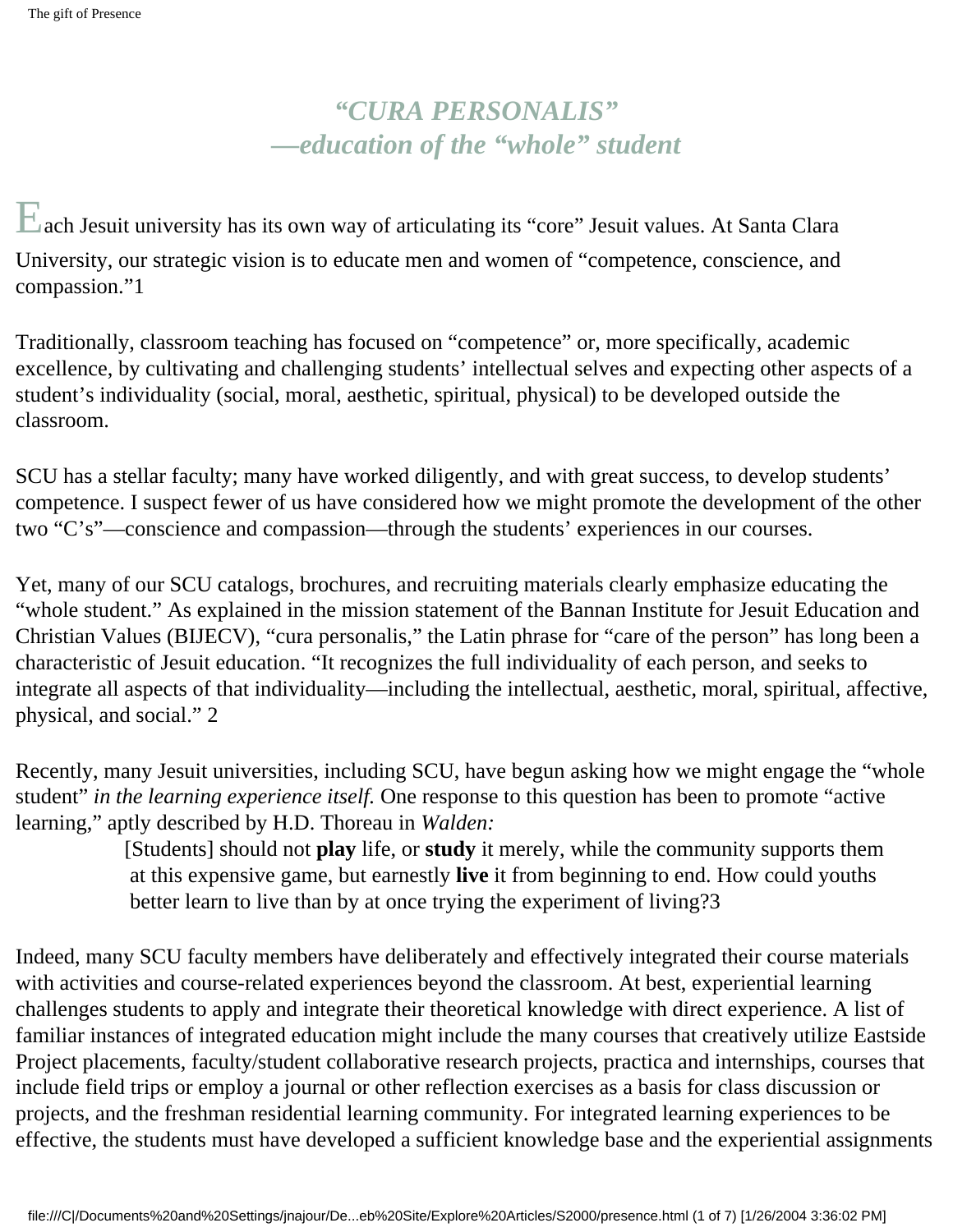must be carefully designed.

For example, psychology professor Patti Simone has students "give away" their newly-obtained knowledge in her upper division neuropsychology course. Teams of two students research and prepare a short presentation on the human brain and then make this presentation to a local high school class. For several years, the teams took with them a brain obtained from a local morgue to aid in the demonstration.

In sociology professor Marilyn Fernandez' demography course on population and resources, students apply the methodology skills they are developing by researching and writing their own family histories. In the final paper, each student analyzes his or her family history in the context of the family's community, related experiences of individuals at the student's Eastside Project placement, and selected demographic theories.4

History professor Dorothea French collaborates with students in learning to use the Internet in her seminar on technology and imperialism. The class develops a website as a teaching forum, communication center, and arena where course projects are developed, posted, and discussed.

Chemistry professor Amy Shachter, in her course on chemistry and the environment, has students first learn about a set of topics such as the SCU electric bill, who provides SCU with electrical energy, and alternative energy sources. Students then conduct environmental resource assessment (ERA) projects on, for example, the impact of the de-regulation of the electrical industry on SCU. Teams of students might also conduct their ERA projects with companies from the surrounding community. At the end of the quarter, these projects are presented at a poster session and the results are shared with the SCU Environmental Coordinating Committee in the hopes that some project recommendations could actually be implemented on the SCU campus.

In Religious Studies, Tennant Wright, S.J. teaches a course on meditation. At 8 a.m., five mornings a week, the students meet at the Mission where they meditate for 30 minutes; this is a course requirement and is in addition to the regular class meetings. The students' experiences with different forms of meditation then inform the class discussions of the readings.

In my upper division psychology course on sleep and dreaming, students keep journals during the quarter in which they record their observations of their sleep and dreaming experiences. For the course paper, each student analyzes the patterns in his or her dreams in relation to a major theory and related empirical evidence.

These are but a few examples of the types of experiential-learning opportunities that faculty use to foster the students' integration of their intellectual understanding of the course content with other aspects of themselves whether affective, physical, spiritual, social, moral, or aesthetic.

In an ideal learning environment, each student is given an opportunity to connect first-hand experiences with her developing knowledge base; to analyze theories in light of her own and others' experiences in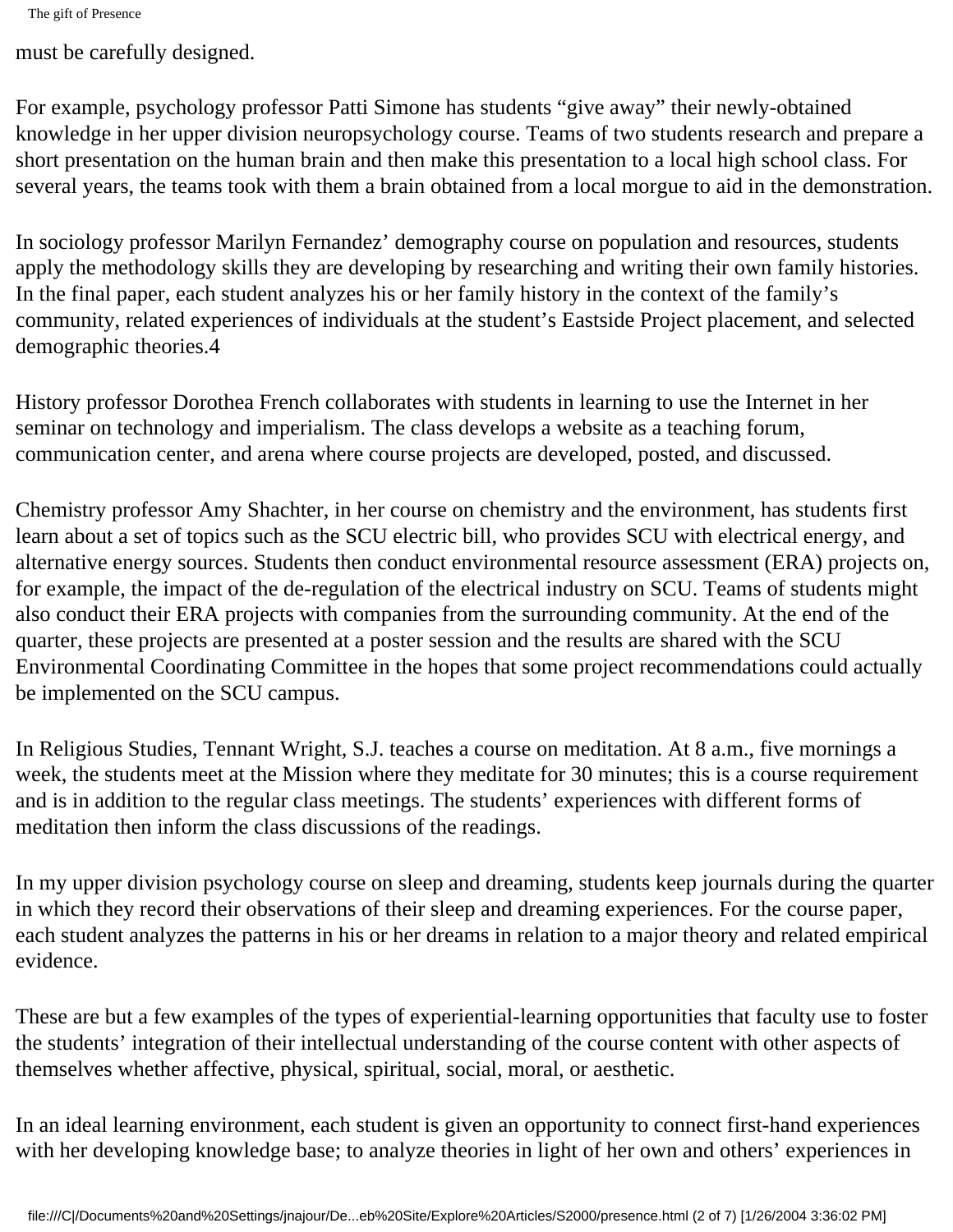addition to other types of evidence; to raise difficult moral and ethical questions; to appreciate complexity and ambiguity and, ultimately, to consider whether and how she might use her knowledge and skills to benefit society and the planet.5 Some of the most important contributions to this "integrated" learning are the lessons that students learn by observing the faculty or other mentors. As psychological studies of learning demonstrate, students also learn by example, by emulating effective role models and mentors.6

### *"CURA PERSONALIS" —education by a "whole" faculty*

What is often missing from discussions of "cura personalis" is how we, as a University community, recognize, welcome, and cultivate the full individuality of each **faculty member**.7

Beyond teaching technique, classroom exercises, or particular programs, there is the very real possibility that a rich path to the "education of a whole person" (the student) is through faculty who are willing and able to *teach* as whole persons. In the words of psychologist Mark Epstein, "[the teacher] may well have as great an impact through his *presence* as through his [lecturing/pedagogical] skills."8

Take a moment now to think of one of your own teachers, from any grade, who was important to you. Recall this teacher as fully as possible. How would you describe this person? What qualities did he or she embody?

I remember Mr. Sims from my sophomore year of English in high school. Slightly disheveled, off-white shirt partially tucked in, black- rimmed glasses, thinning hair, middle-aged, round at the waist. Eyes twinkling, Mr. Sims paced briskly around the room, up and down the rows of chairs, excited about the literature we were reading (e.g., Crane's *Red Badge of Courage*). He would take off his glasses and wave them in the air to emphasize a particular point. Mr. Sims was ever-enthusiastic; he welcomed student discussion and debate and respected students' developing intellectual skills at the same time he challenged us to step back and evaluate our positions and beliefs. He did not coddle us. Mr. Sims exuded a love of his work and care and respect for the students. His warmth was magnetic. Mr. Sims was well prepared and knowledgeable, yes, but was also down-to-earth, joyful, and *present*. Mr. Sims taught with what Parker Palmer calls "intel- lectual heart."9

What might it mean for each of us to teach "as whole persons"? I believe that teaching as "whole persons" means **being present** when we teach and interact with students; that excellence in teaching is as much about "being" as "knowing." Being present means bringing all of ourselves to the moment: mind, heart, and spirit and meeting with others at the level of our common humanity. The writer Natalie Goldberg tells this story about Allen Ginsberg, who taught poetry at the Naropa Institute in Boulder, Colorado:

[Allen] often had a lot of people over in his apartment for a meal. I remember I was there once, there were eight or ten of us at the table and he was encouraging us to eat—his lover of that time had made a big pot of soup—when there was a knock at the door. It was a Jehovah's Witness. Allen invited him in.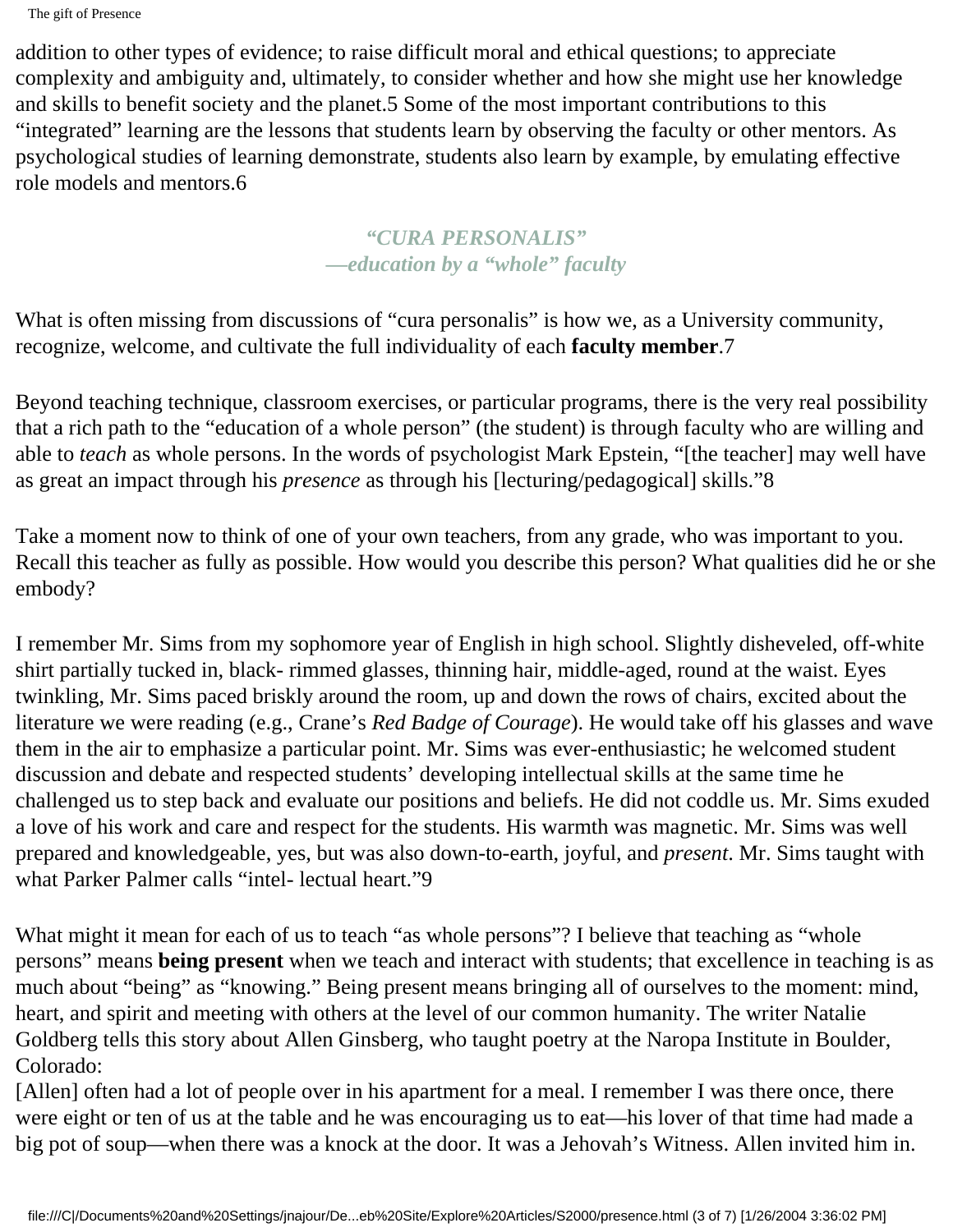"Eat, eat," he said and found him a chair and brought it over to the table. The evangelist was so stunned he did as he was told and spooned soup into his mouth. After a while, Ginsberg turned to him. "Now, what is it you came to tell me?"10

Ginsberg seamlessly drew this new person into his circle and the dining activities, without judging him or communicating any irritation at having the party interrupted. And, when the moment indicated, Ginsberg made himself available to listen with respect to what this person had to say, again without assuming that he knew what the message was to be.

I believe we *are* cultivating the Jesuit values of competence, conscience, and compassion in our classrooms any time we are fully present to our students, any time we are open to meeting them where they are. If I come to the classroom and I'm occupied with thoughts of whether Highway 17 will be closed when I drive home, or I'm thinking about how I'm going to solve a data analysis problem, I'm not in the classroom; I'm not "present." How can we meet students where *they* are if we're not there? If I ask a question, already knowing what answer I seek, I cut myself off from listening to the students' experience. If I am more committed to covering a certain amount of material during class than I am to checking in with students regarding their understanding, I am sacrificing the present learning opportunity to meeting a standard. This is not to say that I believe it is necessary to spend the entire class time in "discussion," but it is to suggest that presence includes opening ourselves up to the students' experiences, challenges, frustration, and epiphanies.

Certainly, we may sometimes find it difficult to be wholly present in the classroom. Even on a Jesuit campus such as SCU, the demands on busy faculty (and administrators, staff, and students, for that matter) are such that we are valued primarily for what we "do" (teaching, scholarship, service, advising). The academic calendar is layered with committee meetings, special events, workshops, outreach, and other programs, colloquia, conferences, student club and society events, and collegial gatherings. The multiple and complex roles we occupy, both within the University and in our home communities, and the rapid-fire pace of the academic year create an environment that seems to encourage, reward, even demand workaholism more than the reflection, contemplation, silence, and solitude which are the necessary companions of present-centered awareness ("mindfulness").

Most spiritual and religious traditions acknowledge the importance of silence, solitude, and presentcentered awareness as sources of refreshment, rejuvenation, connection with humanity, and the transcendent. As Mark Epstein notes, "awareness itself [can be] healing."11

This same emphasis is clear in the *Spiritual Exercises* of St. Ignatius of Loyola, the founder of the Jesuit order.12 The Ignatian *Spiritual Exercises*, typically undertaken in a 30-day silent retreat, also emphasize solitude, contemplation, imagination, present-centered awareness and discernment as methods for seeking and finding God's presence in all things. (Indeed, **how do we "seek and find God in all things" if we're not paying attention?**)

Ignatius himself is often described as a "contemplative in action."13 Ignatius was fully engaged with the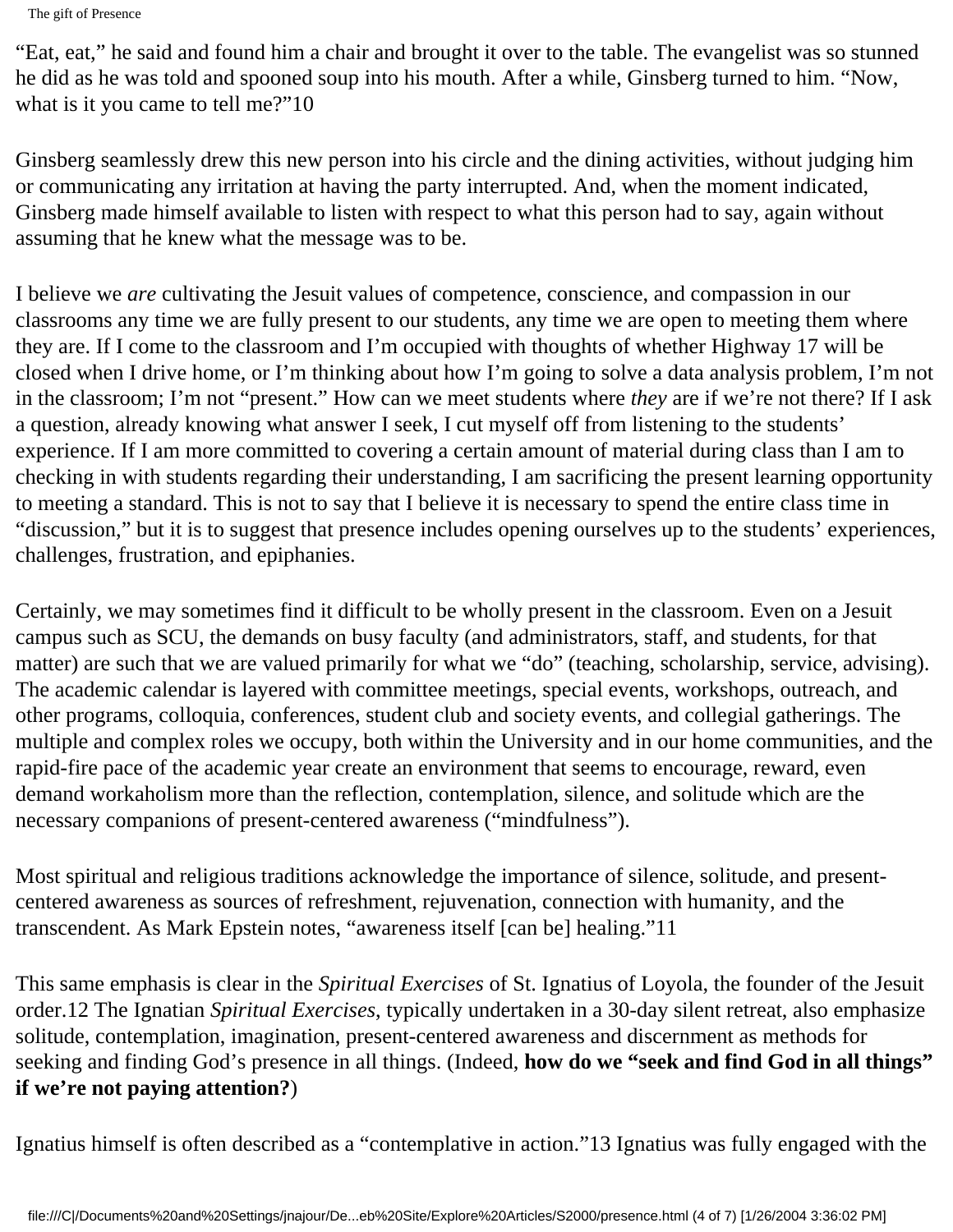world, but the exuberant presence that he brought to his work grew from the daily prayer and reflection that attuned him to God's presence. As Dan Germann, S.J., explains: "One element that figures strongly into Ignatius' view is the divine presence, whether this is named God, Father, Jesus, Spirit, or whatever. A person, in Ignatius' view, who is seeking to live as a contemplative in action is thus always living in that presence, collaborating in the unfolding reign of God."14 Following Ignatius, Jesuits put great emphasis on the daily 'examen' or period of mindfulness when they review the day and reflect on how or where they experienced God's presence and where they might have missed this opportunity.

Our Western culture values "action" over "contemplation." Most of the voices we hear are saying "buy more," "do more," "be more." Even at a Jesuit university such as SCU, where we are involved in ongoing conversation about how best to cultivate and nourish Ignatian values in education, the emphasis is clearly on action and outcomes.

Yet, if we, the faculty, are distracted, over- committed, exhausted, sleep-deprived, tense, anxious, stressed (too much to do, too little time), how "integrated" are the persons we take into the classroom? How can we possibly be *present* to our students? Are we *capable* of being faculty who come prepared, are we enthusiastic/ passionate about our subject matter, do we "engage" with the class, invite the students to join us in the discovery process, meet students "where they are," care about the material, the students, and ourselves as teacher/scholars?

As Zen teacher Cheri Huber says, "it's not *what* we do but *how* we do it that's important."15

**"W**hat they (different religious leaders) taught was their way of life. It did not end at the end of a work day. Their work was integrated with everything they did. And what we learned most from them was **who they were as people**, and that each one had a path—Judaism, Christianity, Hinduism—to refine who they were."16

How might we make it possible to be more "present" in our classrooms? How do we rise to the challenge of remaining engaged in the "doing" in such a way that the doing is actually enhanced by the "being"? Perhaps by practicing compassion towards ourselves; by balancing action with contemplation; by cultivating our own interior lives. By taking time to regenerate *before* we feel wrung out. By slowing down. By inserting moments of deep breathing into our day. By scheduling time for reflection, exercise, and solitude into our busy days. By doing one thing at a time. By taking care of ourselves and being kind to ourselves. By listening more often, especially to our hearts.

The recent explosion of popular interest in retreats, meditation, and simplifying one's life suggests that many people feel estranged from their interior selves and crave time for silence and reflection. Giving ourselves permission to spend time in silence and solitude, to listen to our interior selves, without making assumptions or judgments as we listen, may allow us to listen more openly to our students, col- leagues, and family members. When "being" precedes "doing," we have the opportunity to discover our individual talents and to direct our energies towards activities and projects that best match these talents, rather than trying to do it all.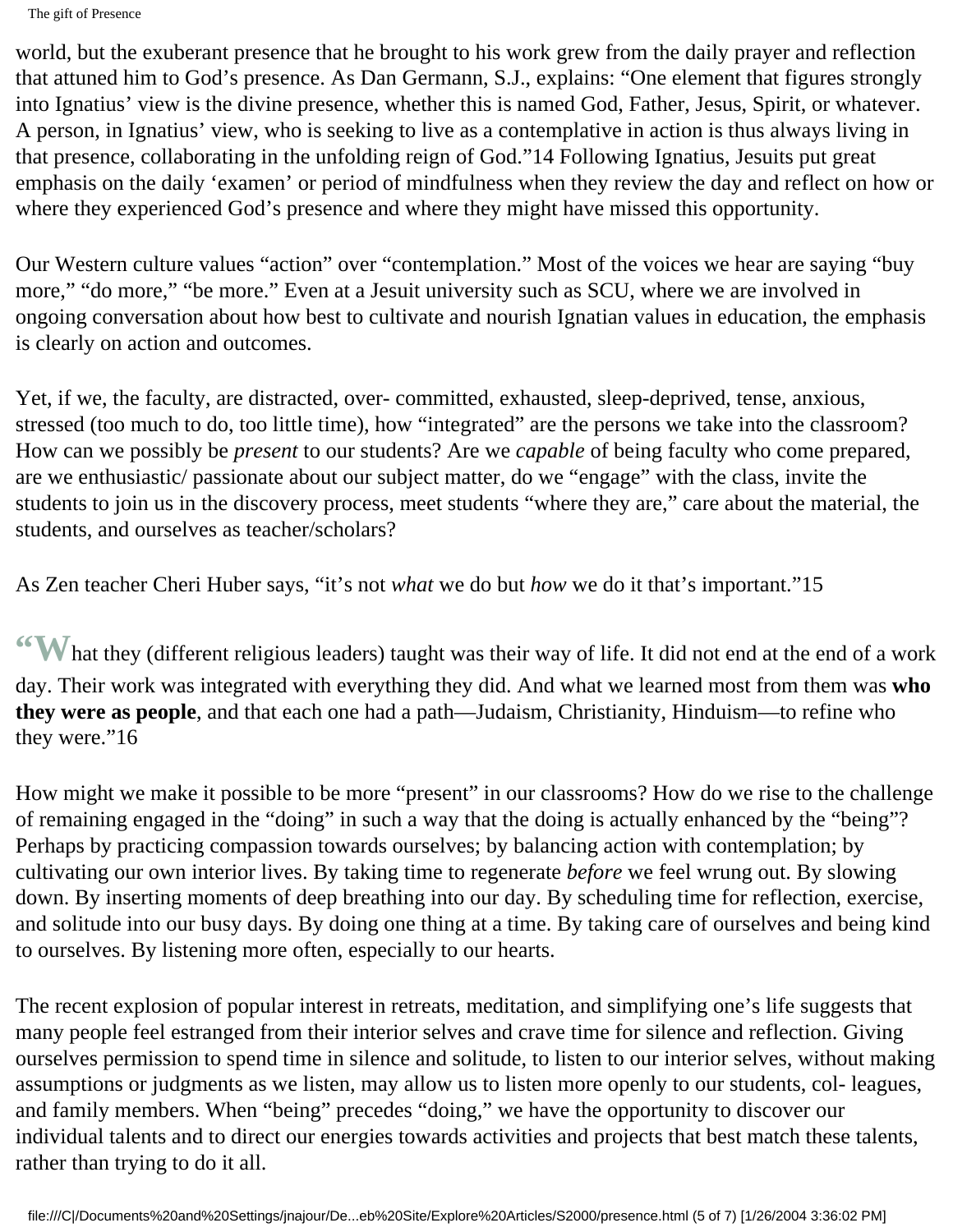### *CONCLUSION*

At its best, our teaching is a way of giving away the gifts of our scholarly "contemplation," particularly when we share ways that our life experiences enliven our scholarship and teaching, when we bring "intellectual heart" into the classroom. On my morning walk some weeks ago, I noticed a monarch butterfly on the road; its wings were parted and its legs curled up beneath it. It didn't look dead, exactly, but I walked past it, thinking "how sad..." Then I recalled the condition of "torpor" that many insects, birds, and small mammals experience when it is cold out; their body temperatures drop and they become immobilized (to preserve precious energy) until the temperature warms up. I thought, perhaps the monarch is experiencing torpor, so I walked back, picked it up gently and moved it off the road into the leaves. When I came back down the road on my return, the butterfly was gone; whether blown away by a passing car, eaten by a bird, or flown off after warming up, I'll never know. I only know that I followed my heart and did my best to help it overcome its torpor because I was present enough to notice its plight. Being present moved me to perform this small act of compassion in the same way that all of us are naturally more compassionate towards others—our students, our colleagues, our neighbors and family—when we ourselves are more centered and aware. The "cura personalis" begins with the care of our own selves. As scholars and teachers in the tradition of St. Ignatius, we draw upon many levels of knowledge, continuously seeking for ourselves and others "the education of the whole person."

Of the many ways life can be perceived, interpreted, and understood, there are two toward which most of our attention is directed. There is the **knowledge of our senses**, which reveal the undulations of a garter snake, the aroma of an approaching storm, the chill of December under our collars. There is also the **knowledge of science**, which informs us of cells, virus, and quantum particles, imperceptible to our naked senses. Goethe, poet, dramatist, and advocate for a holistic scientific practice, stressed that neither of these ways of knowing should operate in isolation. As we must call upon both intuition and logic in finding our way in the world, so we must also call upon directly and obliquely perceived phenomena in order to understand our experiences.... In this union of science and the senses, a less recognized way of knowing comes into play: the knowledge of the heart.17

*by Tracey L. Kahan* Associate Professor Department of Psychology Santa Clara University

#### **Notes**

1 Strategic vision statement of Santa Clara University's Strategic Plan (1998).

2 Mission statement of the Bannan Institute for Jesuit Education and Christian Values (BIJECV) (1997).

3 Henry David Thoreau. (1992) (originally published 1906). Walden ("Economy"). Boston, MA:

Shambhala Classics.

4 Quote from Dr. M. Fernandez' course guidelines for the term project in Sociology 138.

5 Santa Clara University has a specific operational definition of "integrated learning," as stated in Basic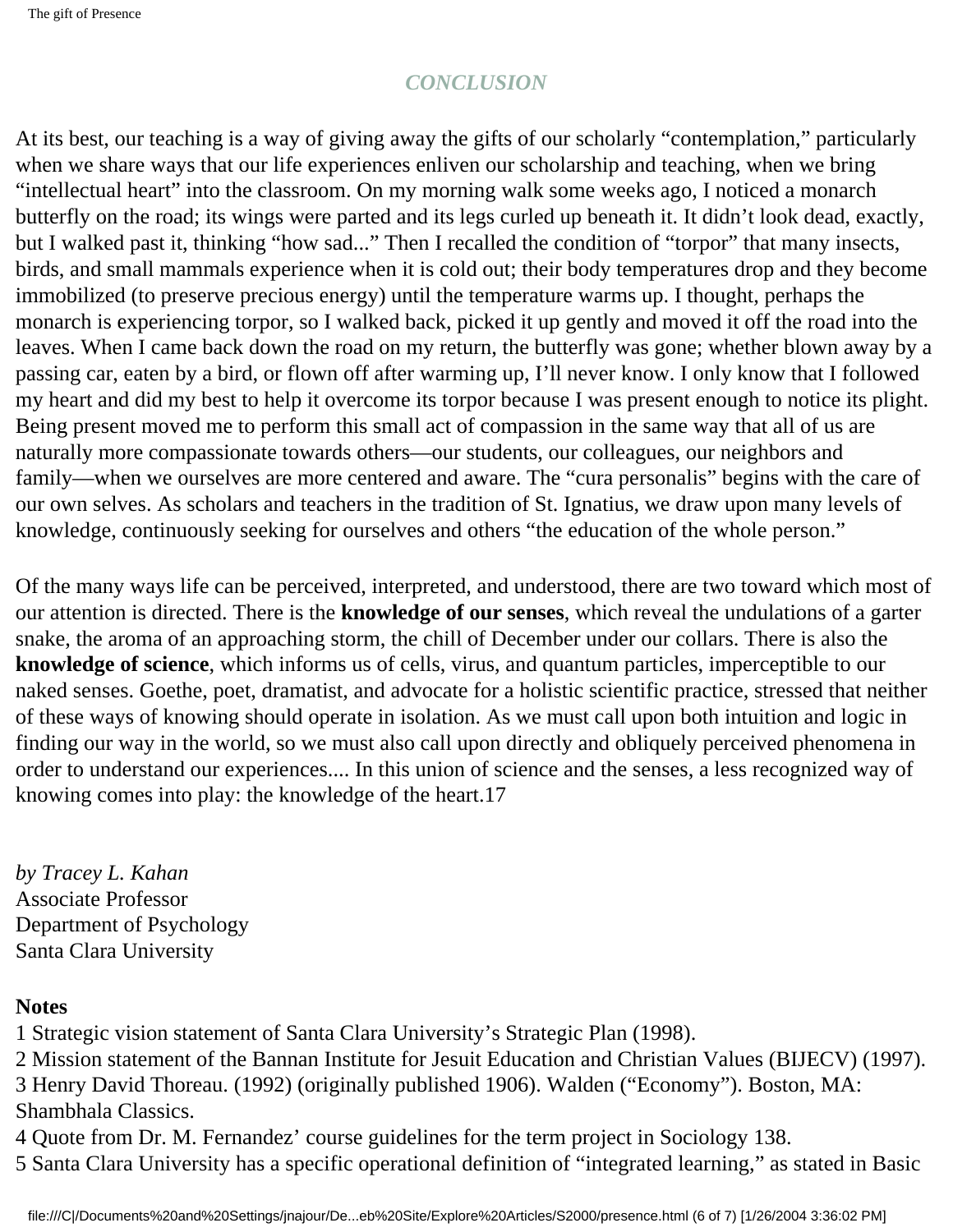Principle #4 of the SCU Strategic Plan (1998): "Create a learning environment that integrates rigorous inquiry, creative imagination, reflective engagement with society, and a commitment to fashioning a more humane and just world."

6 See, for example, the work of Albert Bandura on observational learning: Bandura, A. (1977). Social Learning Theory. Englewood Cliffs, NJ: Prentice-Hall; Bandura, A. (1986). Social Foundations of Thought and Action: A Social-Cognitive Theory. Englewood Cliffs, NJ: Prentice-Hall.

7 I acknowledge the importance of engaging in a parallel discussion with administrators and staff.

8 Mark Epstein, M.D. (1995). Thoughts Without a Thinker. New York: Basic Books. (p. 186)

9 Parker Palmer. (1997). "The heart of a teacher: Identity and integrity in teaching." Change, November/December, pp. 15-21.

10 Natalie Goldberg. (1993). Long Quiet Highway: Waking Up In America. New York: Bantam Books. (p. 83)

11 Mark Epstein, M.D. (1995). Thoughts Without a Thinker. New York: Basic Books. (p. 76)

12 David L. Fleming, S. J. (Translator) (1978). The Spiritual Exercises of Saint Ignatius: A Literal

Translation and Contemporary Reading. St. Louis, Missouri: The Institute of Jesuit Resources.

13 Jacqueline Bergan and Marie Schwan. (1991). Praying with Ignatius of Loyola. Winona, Minn: Saint Mary's Press. (pp. 24-27).

14 Dan Germann, S. J. Personal communication (October, 1998).

15 Cheri Huber. (1998). How You Do Anything Is How You Do Everything: A Workbook. Murphy's, CA: Keep It Simple Books.

16 Natalie Goldberg. (1993). Long Quiet Highway: Waking Up In America. New York: Bantam Books. (p. 67)

17 Amanda Gardner. (1997). Editor's introduction to the special section "Closely Observed." Orion Magazine, Vol. 16(4), p. 15.

# **Acknowledgments:**

Preparation of this article was supported by a grant from the Bannan Institute for Jesuit Education and Christian Values. Some of the ideas discussed in this paper were first presented at Loyola Marymount University in February 1998 as part of an invited Lenten Lecture titled "How do we cultivate Jesuit values in the classroom?"

I am grateful to Diane Dreher, Jerry Burger, Dan Germann, and Andre Delbecq for helpful comments on an earlier version of this article.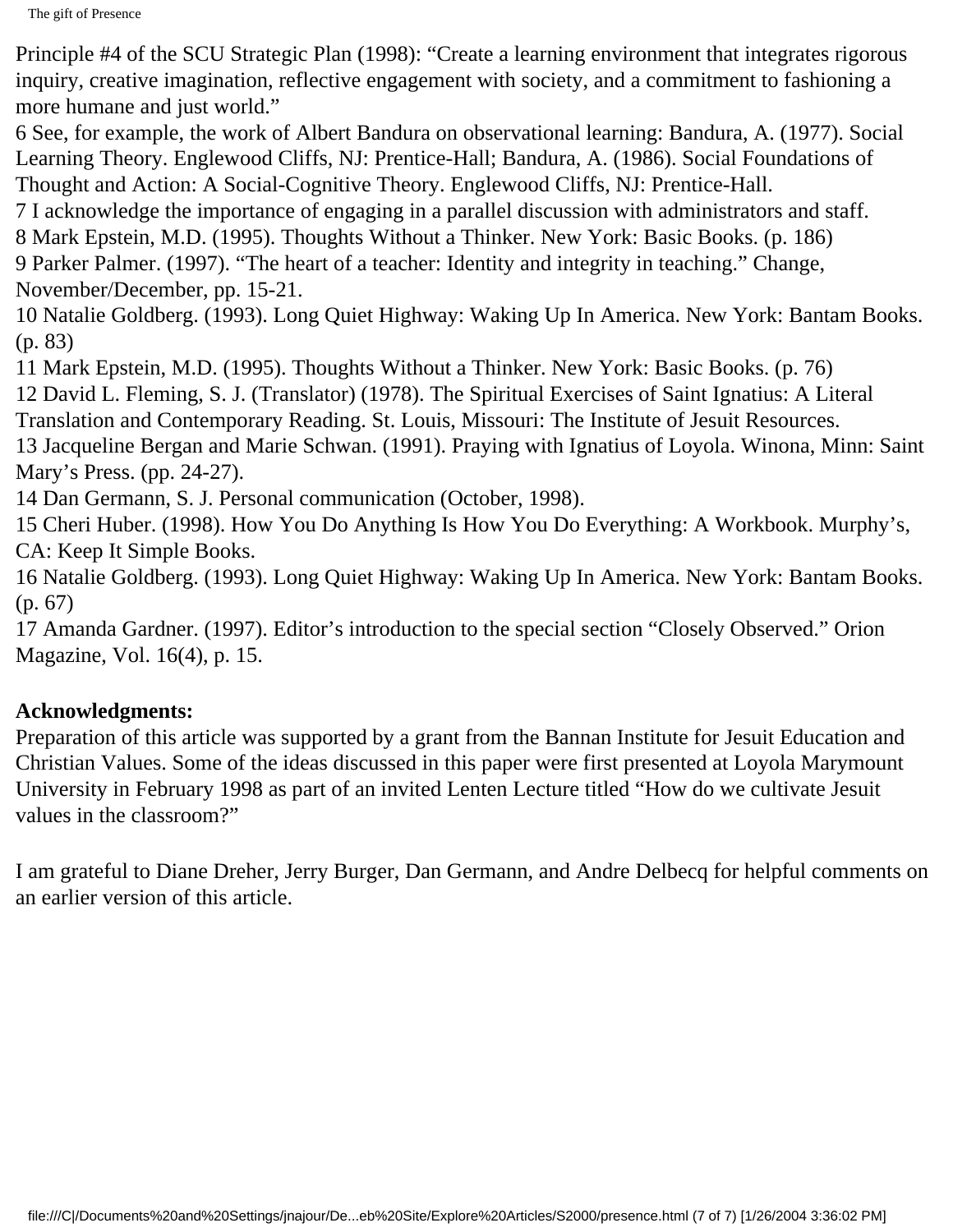# Teaching Compassion Philosophically

Santa Clara University cites as a goal of education the development of people of "competence,

conscience, and compassion." In this essay I shall explore the issue of teaching compassion. I shall ask whether the development of compassionate people is an appropriate goal for a university; whether, and how, compassion can be taught; and what philosophy can contribute to the teaching of compassion.

# SHOULD THE UNIVERSITY ATTEMPT TO TEACH COMPASSION?

It could be argued that the University should not attempt to teach compassion. First, it might be objected that the business of the University is the discovery and transmission of knowledge. Compassion, on the other hand, is a value, and values are not matters of knowledge, but of opinion. Knowledge is objective and impersonal, whereas values are subjective and personal. The University, as an institution devoted to knowledge, ought to be neutral about questions of value.

A second, related objection is that the methods of teaching appropriate to the University are not the methods by which compassion can be taught. Knowledge is acquired and defended by rational means. Values, on the other hand, arise from emotions (which cannot be taught at all) and are shaped by habituation and persuasion, which are not rational methods. Habituation and persuasion are not the business of the University.

## THE RATIONALITY OF VALUE AND THE TEACHING OF ETHICS

In defending the teaching of compassion, I shall develop an account of compassion from which it can be seen that these objections make a certain amount of sense. On the view I shall sketch, there is an emotional element in compassion that can only be shaped by training. I hope to show that this is not the whole story, however, but that compassion also has a rational aspect, which can be studied philosophically. At present, let me merely note that most philosophers would reject the distinction between knowledge and value on which the above objections are based. Most philosophers believe that value can be studied rationally and objectively, using methods appropriate to the university and to the discipline. Philosophical ethics is the rational study of moral value. Few philosophers believe that the outcome of rational inquiry into questions of value is entirely negative; few philosophers, that is, are moral skeptics. Most philosophers believe that some values can be shown to be superior, on rational grounds, to others.

Consider the values of human dignity and equality. These are values that are incompatible with the ethnic hatred and violence that are reported almost daily in the news. They are, however, values almost universally agreed to, and advocated by, teachers of ethics. Contemporary moral philosophers believe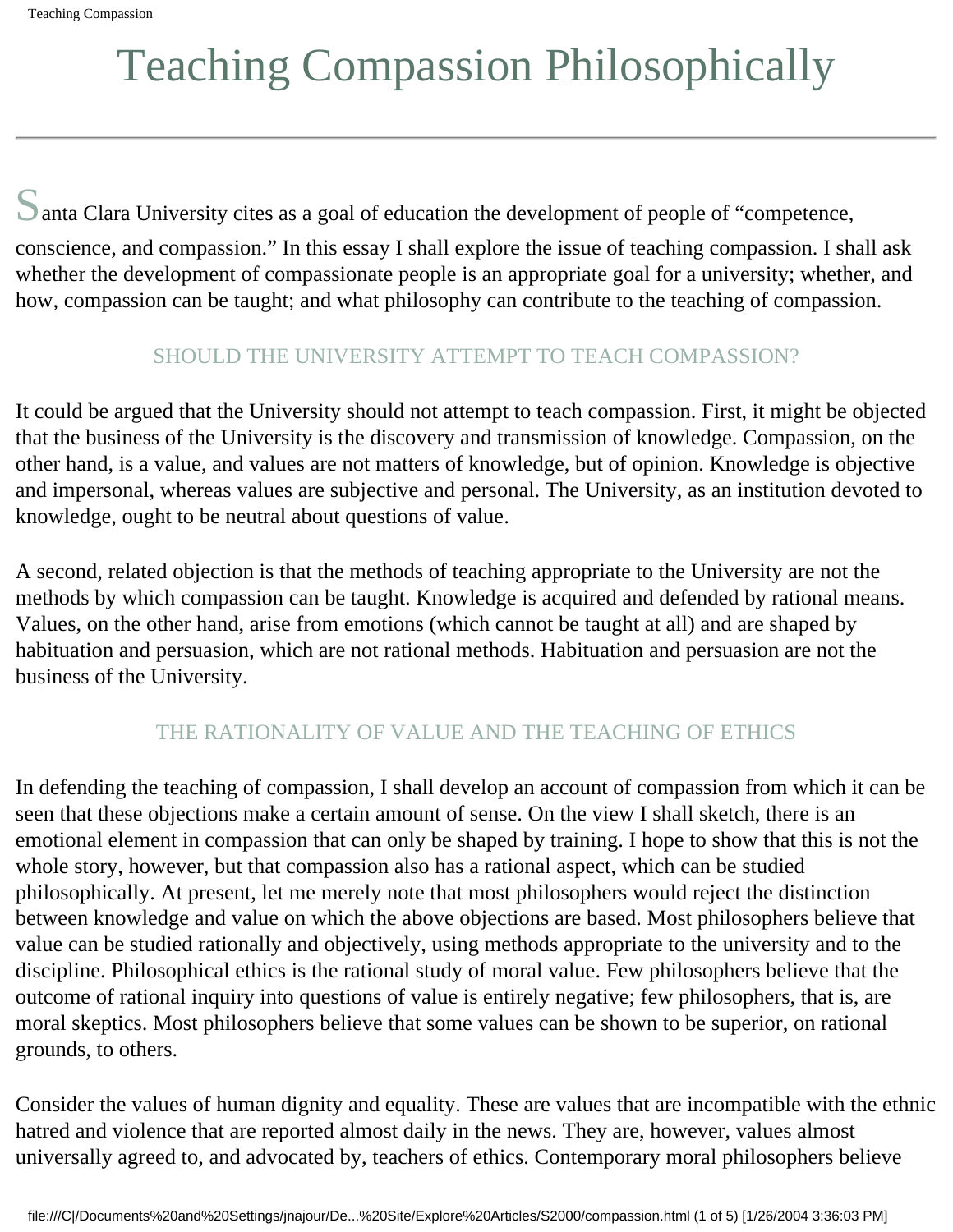that the values of human dignity and equality can be shown on rational grounds to be superior to the values that lie at the basis of class and ethnic conflict. The arguments that provide the basis for this conclusion have largely been developed within the last two and a half centuries of Western moral and political philosophy. The widespread acceptance of these values among moral philosophers is due to their rational superiority to the competing values of privilege and prejudice, values that are all too common in the world today, but lack rational defenders, and for good reason. They have been shown to be rationally indefensible.

My own lifetime has produced at least one clear instance of conceptual change in this respect. In my youth it was not uncommon to hear defenses of racial segregation from public officials in states where that practice was legal. Today those arguments are confined to members of hate groups. This was not simply the result of a sea change in public opinion. It was in part the result of the failure of those defenses to withstand rational scrutiny. The virtual disappearance of defenses of racism from American public life is proof of the effectiveness of the kind of rational treatment of questions of value that philosophers provide.

### COMPASSION AS A VIRTUE

The question then arises, can philosophers defend compassion in the same way they defend dignity and equality? I aim to show that they can. In the remainder of this essay I will sketch one possible defense of compassion, which will be Aristotelian in its structure. Other moral theories would handle compassion in different ways. I am acutely aware that I am just scratching the surface of this topic here. A full defense of compassion would have to deal with the differences in approach that alternative theories would take. It would have not only to describe the Aristotelian views I present here, but also to argue for their superiority to other accounts. The argument would provide the material for a rich philosophical discussion. For that reason alone, the defense of compassion should be of interest to philosophers. For the present, however, I must be content to describe one view of compassion rather than offer a full philosophical defense of it. This description, however, will itself be a defense of compassion. For, as I shall argue, compassion is a virtue, and to describe a trait of character as a virtue is to commend it.

To defend compassion we must first understand what it is. All accounts of compassion of which I am aware agree that compassion is a response to suffering. One might claim that compassion is an emotion; I shall assume, however, that compassion is a trait of character that is based on, but not identical with, that emotion. Compassion involves not just our emotional response to suffering, but our thoughts and actions as well. Somewhat arbitrarily, I shall use "sympathy" as the name for the emotion and "compassion" as the name for the trait of character that is based on it.

The simplest way to defend compassion is to show that this trait of character is a virtue. This in turn requires an understanding of what a virtue is. For Aristotle, a virtue is a quality that promotes human flourishing. Possession and exercise of the virtues are what enable people to lead excellent lives. Aristotle does not distinguish, as modern ethicists might, between moral virtues and others. He distinguishes between virtues of intellect and virtues of character. A virtue of character typically involves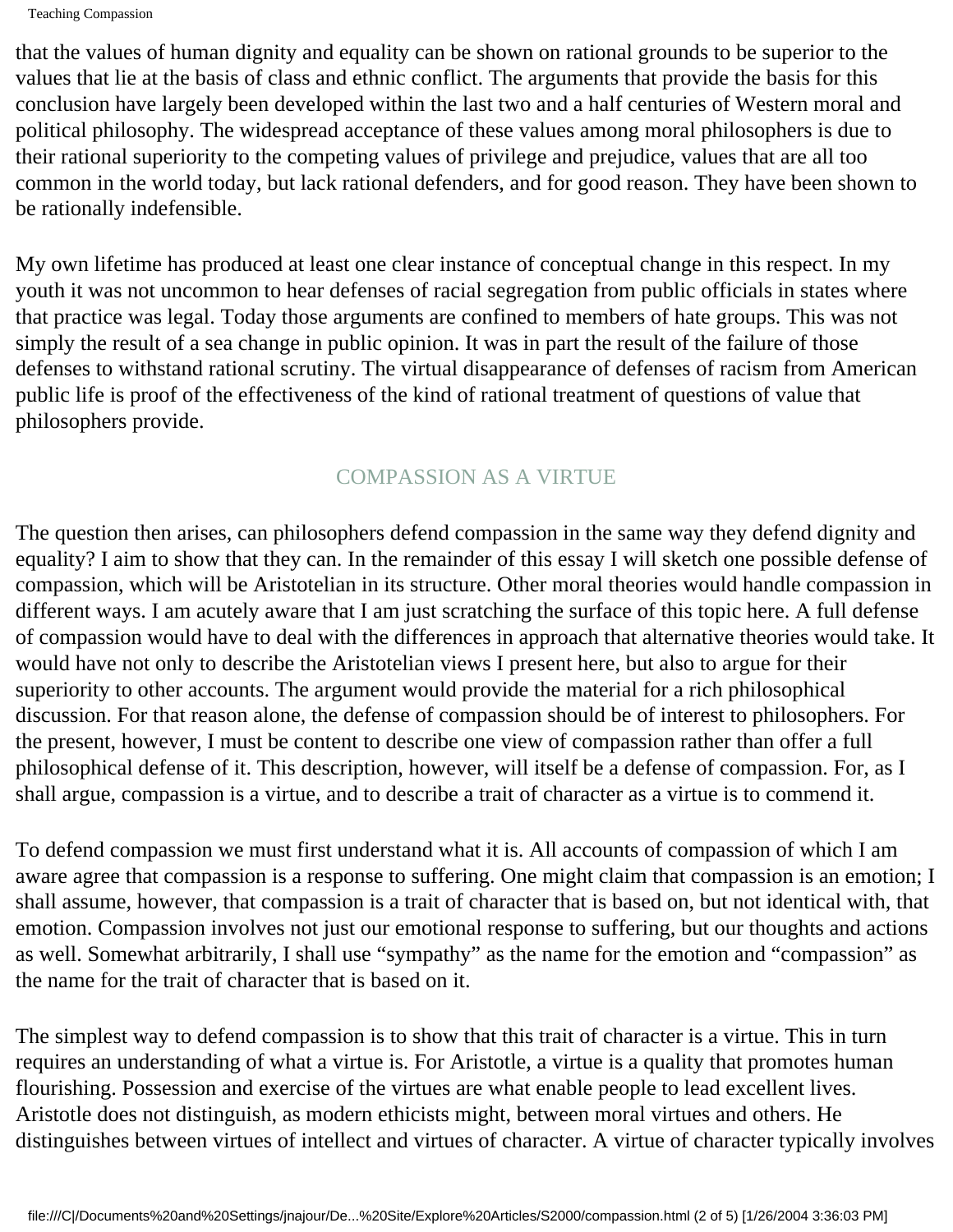the integration of an emotion with reason at a practical level. If compassion is a virtue, it must be a virtue of character.

In Aristotle's view it is the emotional aspect of a virtue of character that motivates the agent to act: "thought alone moves nothing."1 Emotions ungoverned by reason may be harmful, however; to turn an emotion into a virtue one must shape it by rational guidance. The education of character is the process whereby the emotions and appetites of a human being are made to serve the human being's rational interest. This education does involve habituation and persuasion; to this extent Aristotle would agree with the objection raised at the start of this essay. The habituation and persuasion are, however, under the rule of reason. For Aristotle, reason plays three major roles in ethics. First, Aristotle understood virtue as a mean between two vices: a vice that arises from an excess of emotion or appetite, and one that arises from a deficiency. In the case of compassion, reason determines how much sympathy is conducive to virtue. Second, reason shows us how to make our sympathetic responses practically effective; it tells us how to act. Third, it enables us to understand and justify our actions. Reason is of crucial importance in showing that compassion is a virtue.

### WHO BENEFITS FROM COMPASSION?

To show that a character trait is a virtue one must show that it is beneficial, and, for Aristotle, this meant showing that it was beneficial to the person who possessed it. In the case of compassion this seems to be problematic. Consider the paradigmatic story of compassion, the parable of the Good Samaritan (Luke 10:25 ff.). The Samaritan, finding by the roadside a man robbed and beaten by outlaws, sees to his care, treating his wounds and paying for his lodging at an inn. The obvious beneficiary of the Samaritan's compassion is the wounded man. How, we may ask, does the Samaritan benefit?

Aristotle does not answer this question in the case of compassion, for he does not deal with compassion as a virtue. He does deal with friendship and justice, however, two other virtues that seem to be concerned with the good of another. In the case of friendship he notes that the friend becomes "another self," in the sense that one identifies one's friend's concerns with one's own, so that, in benefiting one's friend, one benefits oneself.

This seems to be the case with compassion. Compassion involves an emotional response to the suffering of another. This response produces identification with the other: one sees that "there but for the grace of God go I." This identification need not blur the boundary between self and other; it need not be complete. It does, however, enable one to extend one's concerns beyond the limits of one's own person. While the identification that takes place in friendship may be based in part on the shared particular interests of the two friends, compassion is based on something more universal: the shared capacity to suffer. Compassion makes identification possible even beyond the boundaries of our own species, since one can clearly feel compassion for non-human animals.

This feature of compassion is extremely important morally. It is the ability to identify with others—the rights of another in the case of justice, the interests of another in the case of friendship, and the suffering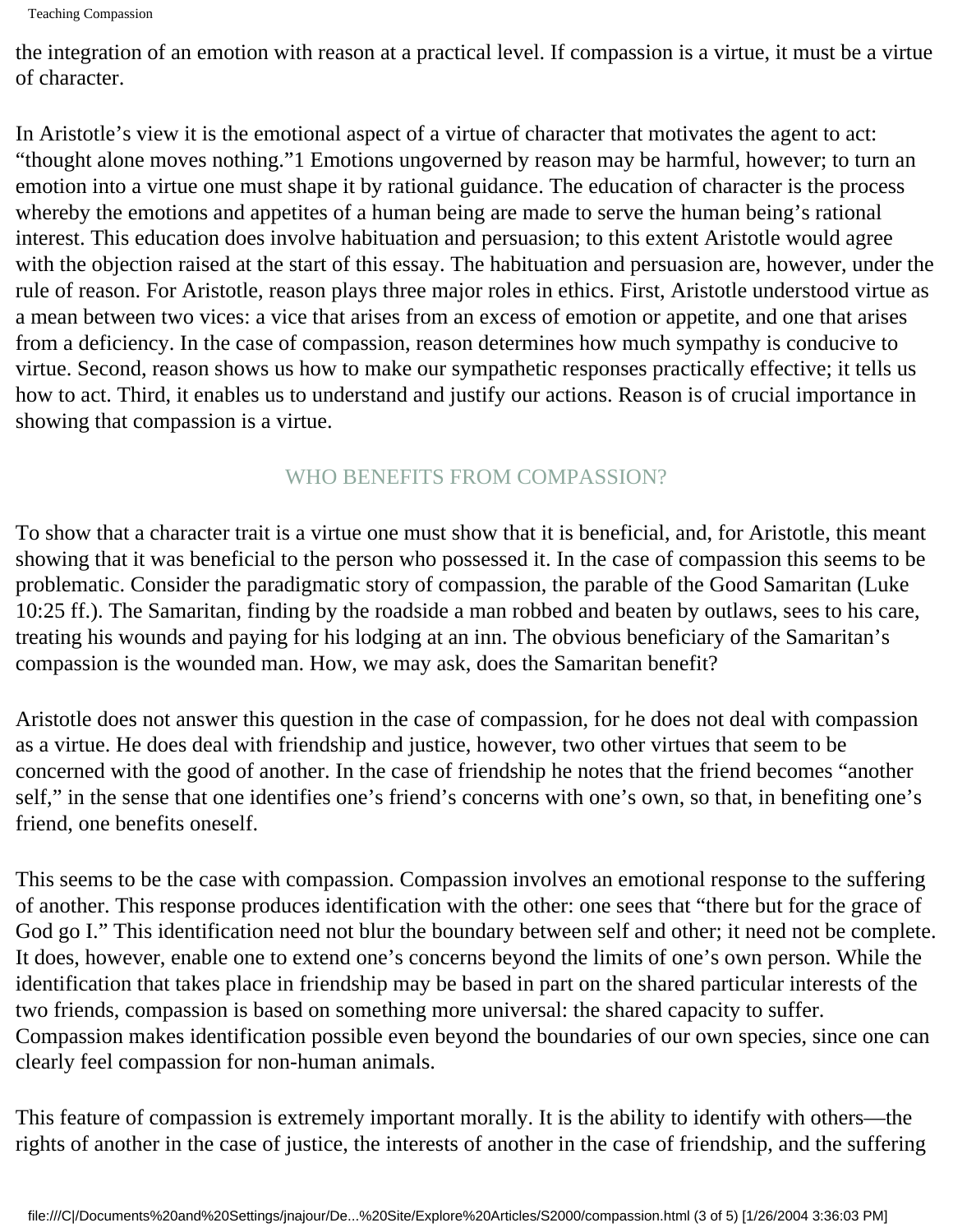of another in the case of compassion—that enables us to understand that we are not isolated individuals but members of a larger community. It is because we are able to identify with others that we can both come to understand that we have moral reasons to act on their behalf, and can be motivated to act as those reasons indicate we should. It is generally assumed in moral psychology that there are no particular difficulties in understanding why someone is motivated to act in his or her own interest. The problem is to understand why someone would be motivated to act in the interest of others. The ability of compassion to produce identification with others, based on the capacity to suffer, and thus to reduce or eliminate in certain contexts the distinction between self and other, is a crucial element in the solution to that moral problem.

# COMPASSION, FRIENDSHIP, AND JUSTICE

As I noted above, compassion can be linked with other virtues, such as justice and friendship, which aim at the good of others. The question naturally arises whether compassion may not be identical with, or part of, these virtues. If so, it will not require a separate justification. I think it can be shown, however, that the three virtues are different, though they have interesting similarities.

1) Friendship, in its literal sense, is confined to those known to us. If we include family members among those with whom we have friendships, as the ancient Greek philosophers did, friendship is a relationship we have to all who are "near and dear" to us. We have special obligations, obligations of friendship, to our friends that we do not have to people in general. Compassion and justice, on the other hand, are virtues that relate us to people in general, not to a select group of people. The Samaritan in Luke's story acts compassionately toward a perfect stranger.

2) "Justice," as Philippa Foot claims, "has to do with that to which someone has a right."2 Compassion is not so limited. There are other ways to bring sorrow and suffering to a person than violating his rights. One may have compassion for someone whose rights have not been violated. Justice and compassion have different (but overlapping) domains.

3) Justice is connected closely with the dignity of human beings. This dignity is connected with the kind of being humans are. Particularly relevant here is the fact that human beings are rational beings; human rights devolve, if not entirely, then in large part, from this fact. The appropriate emotional response to injustice is indignation, which is connected etymologically with dignity. Philosophers have questioned whether one can be unjust toward "lower" animals.

4) Compassion, in contrast, is not connected so closely with the moral status of humans, to their dignity or their capacity for rational agency. Compassion is a response to suffering. Humans can suffer in complex ways because they are complex creatures, and one of the ways in which they can suffer, and in which other members of the animal kingdom arguably cannot, is to have their rights violated. Nonetheless, humans can suffer in ways unrelated to their particular status as moral agents, and compassion is a response to suffering in all its aspects. Since humans are not the only beings capable of suffering, human beings are not the only beings who are appropriate objects for compassion. Thus, the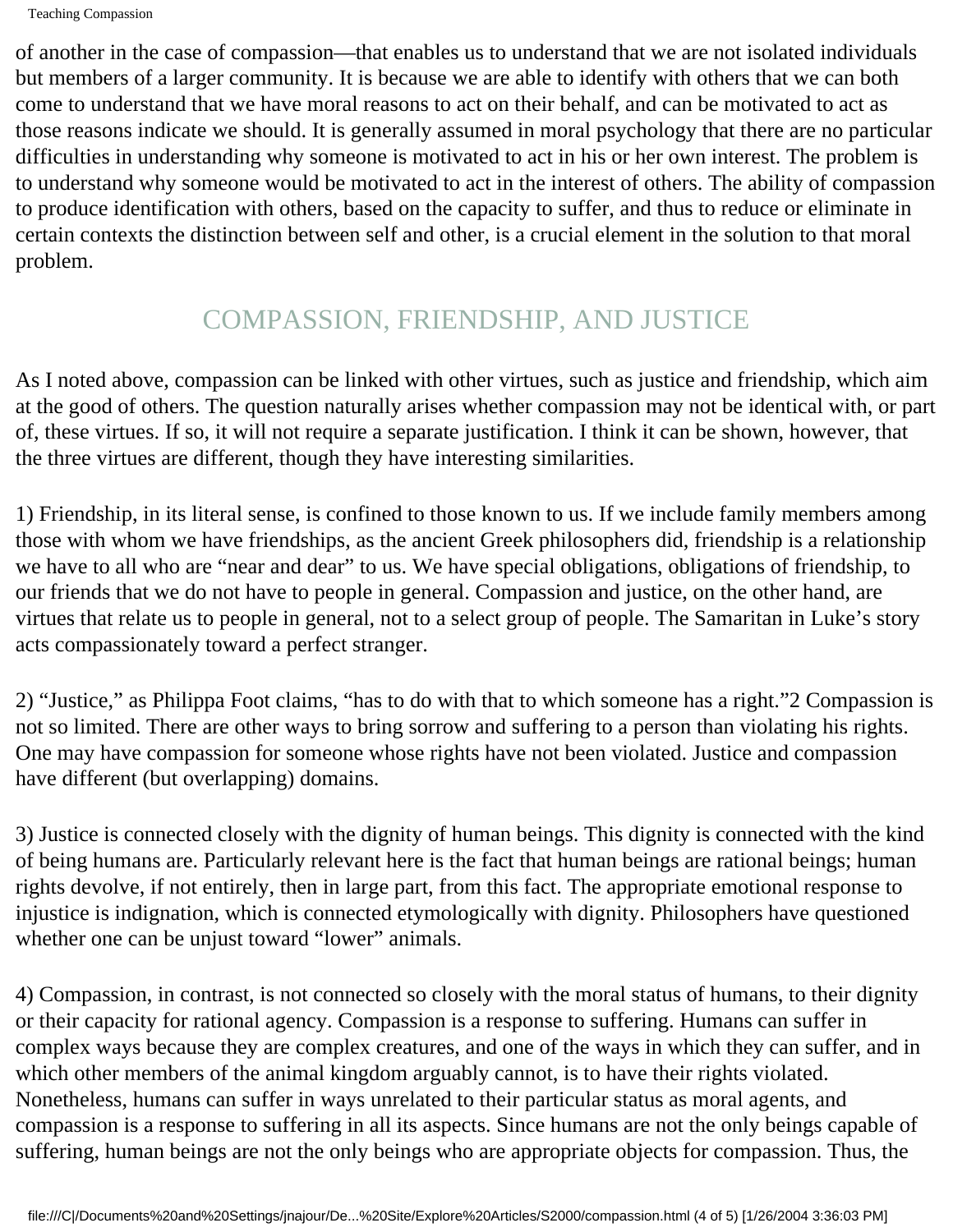domain of compassion is wider than that of justice. Conclusion I have argued above that compassion is a virtue of character, a beneficial character trait. It is one of the "other-regarding" virtues, but it also benefits the person who possesses it. It does so by making that person aware that he or she is not an isolated individual, but a member of a community. The community in the case of compassion is that of beings capable of suffering. Compassion is the virtue specifically dedicated to the relief of suffering. Without compassion our moral response to events in the world would be seriously lacking.

As I noted at the outset, this is just a sketch of a defense of compassion. Much more needs to be said, especially about the role of practical reason in turning natural sympathy into the virtue of compassion. Philosophers, by offering a rational defense of compassion as a virtue, can play a positive role in the development of compassionate people. Philosophers can be *champions* of compassion, just as they can be champions of the other virtues, in a way that is thoroughly philosophical: not by appealing to the emotions, but by using rational argument. This is not the only kind of teaching that is important for the development of compassionate people, but it is important; for without it, people will lack rational understanding of the reasons why compassion, as a virtue, is essential to human well-being.

*by William Prior* Professor and Chair Department of Philosophy Santa Clara University

### **Notes**

1 Aristotle, *Nicomachean Ethics* VI.2, 1139a35-6.

2 "Virtues and Vices," in Foot, *Virtues and Vices and Other Essays in Moral Philosophy* (Berkeley and Los Angeles: University of California Press, 1978), 3. The issues I raise about compassion in this essay are closely related to those raised by Foot concerning virtue in general in this essay; I am indebted to her discussion of these questions throughout.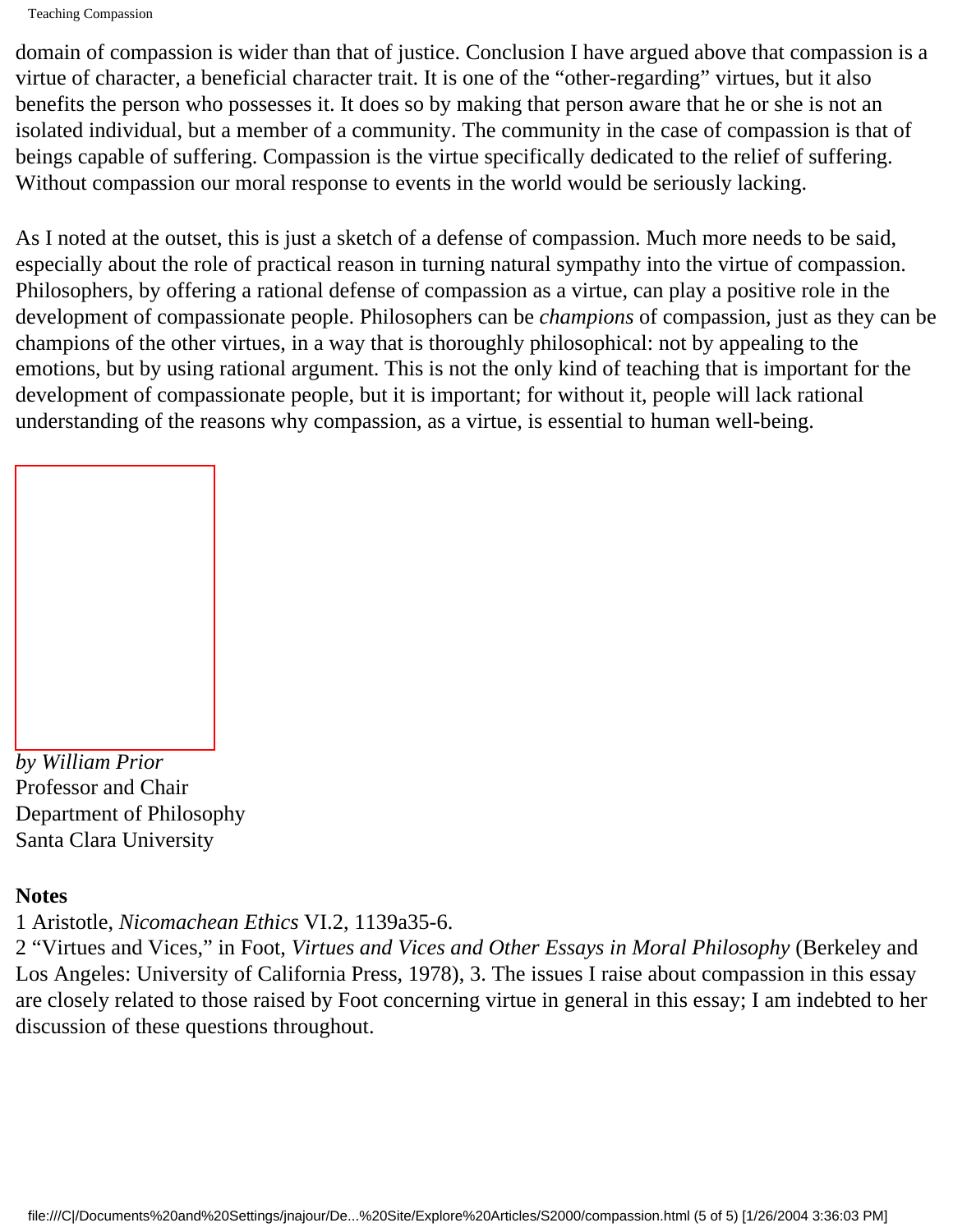#### by gregory sharkey, s.j. Assistant Professor, Department of Religious Studies, Santa Clara University

Their publication of my response prompted several interesting conversations with colleagues, especially the participants in the October 1999 SCU conference entitled "The Commitment to Justice in Jesuit Higher Education." Thus, I welcomed the invitation to expand on my comments in this issue of **explore.**

An honest answer to the question of what draws me to do justice-related research would start with the admission that I have never made justice a deliberate and direct focus of my work. Nonetheless, attentiveness to the issue at a personal level has

led me into engaging justice issues at many levels of scholarly and academic life—often in unexpected ways. I began my formation as a Jesuit in 1979, not many years after the 32nd General Congregation had made concern for justice a central element in the definition of a Jesuit. When I was in training as a Jesuit, we were very much in the midst of working out the implications of this rather challenging claim that the service of faith could not be separated from the promotion of justice. For some, this

But by training I am a Sanskritist and religious ethnographer, a sub-species of anthropologist. For most people in my field, there would be no natural bridge to the issue of justice. It may well be true that those whose research is in ethics, political science, sociology, or any field that employs social analysis, may find it easier to make issues of social justice a particular focus of their inquiries. Yet I am convinced that a concern for justice can inform all of our endeavors. This may not always mean that we do it in "active mode," so to speak. But even a passive sensitivity and receptivity may open up the issues in surprising ways that enhance our research and teaching. I have found several opportunities to address the issue in my primary fieldwork, in scholarly writing and even in my classroom teaching.

For the past few years I have been involved in a project, initially funded by the Fulbright Foundation, to document an historic Hindu site in Kathmandu, known as Samkha Mula. The partially ruined temple complex, which includes shrines, a residence for the officiating Brahmins, and shelters for pilgrims, has for many decades been home for short- and long-term squatters. At first they were very resentful of our investigation, regarding us as intrusive foreigners. Their anxiety increased when they learned we were preparing a restoration plan, fearful that the plan might include eviction, as such projects in Nepal typically have. Having heard that a few of the inhabitants had an hereditary claim to residence, we added meant a definite turn into direct service of the poor and marginalized, and to works such as legal advocacy for the poor, or community organizing. Many Jesuits in more traditional apostolates were unsure of the link between this "new" issue and their lives' work. Some felt threatened and became defensive or cynical. Many felt that we had made central what was important but ancillary. Decree Four of the 32nd General Congregation, where the focus on justice is articulated, was a visionary statement, but visions need time to mature. It took time for many of us to grow into an awareness of the promotion of justice as part of our corporate identity and mission, whatever our particular mission might be. For individual Jesuits the promotion of justice may be more or less direct. Our concern with the issues is more or less constant. Our contributions are as diverse as our abilities and the circumstances in which we work.

I believe that there may be a parallel experience for many academics at Jesuit institutions who reflect on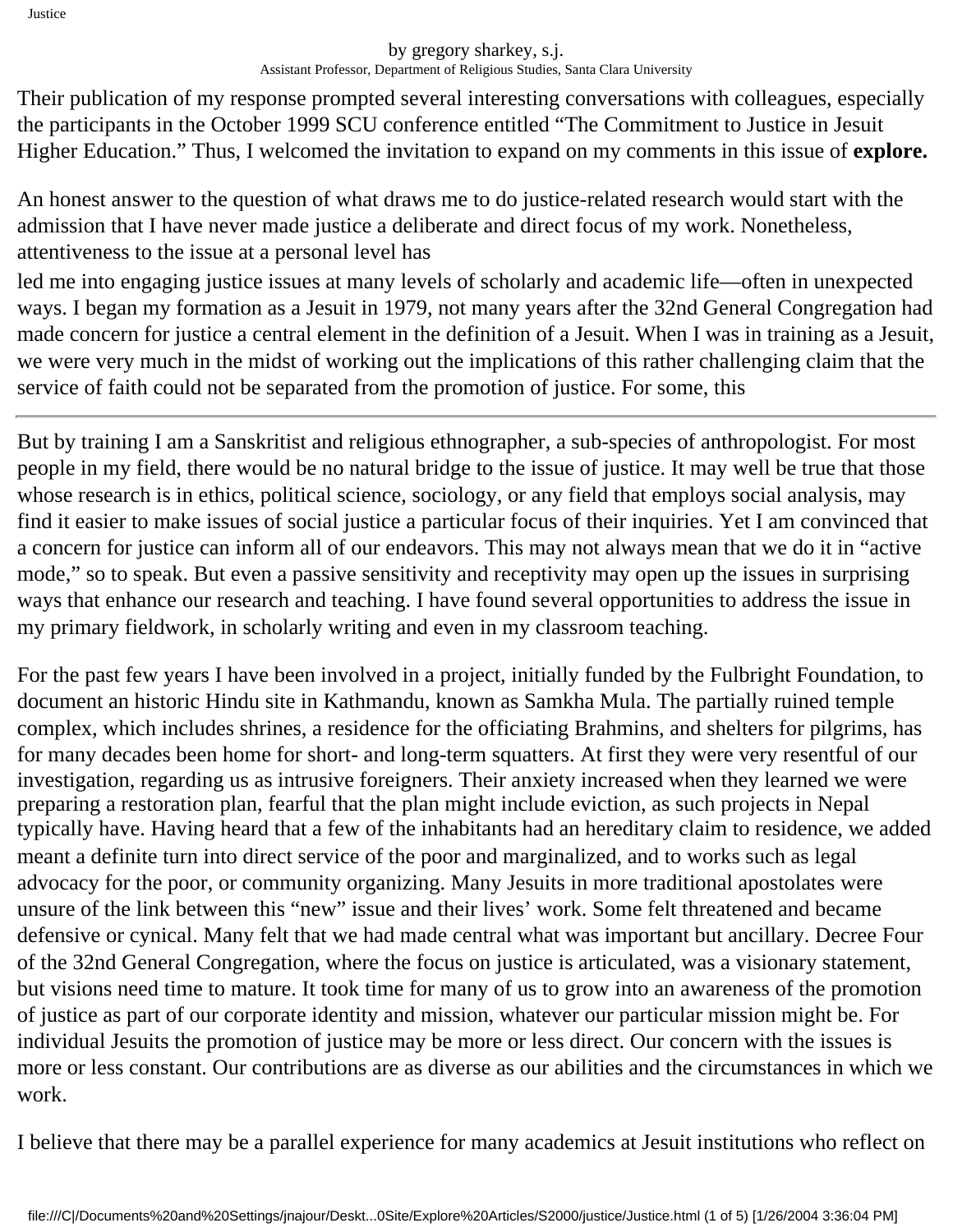the ways in which they may engage issues of justice in their scholarly work and teaching. For some, the entry point, or the connection, may be obvious. For others, the connections may not be immediately clear, but may be very relevant. I believe that is very much true of my situation. I am in the Religious Studies department. This seems to be—and is—a logical place for reflection on the promotion of justice. An honest answer to the question of what draws me to do justice-related research would start with the admission that I

have never made justice a deliberate and direct focus of my work. Nonetheless, attentiveness to the issue at a personal

level has led me into engaging justice issues at many levels of scholarly and academic life—often in unexpected ways.

a sociological survey to our historical, epigraphical, and architectural research. We also began a series of dialogues, intended to allay suspicion. The net result is that the final plan for restoration assumes that none of the long-term residents will be displaced and provision will be made for transient residents.

Our intention is that they will be "co-opted" as collaborators—involved in the restoration and future protection of an historic site which is also their home. We are building on a well-tested preservationist axiom that effective adaptation and re-use better serves the goal of preservation than efforts to maintain a museum. The historical study of the temple's foundation deals with justice questions at a more theoretical level. The modern nation of Nepal came into existence in the 18th century, when the ruler of Gorkha conquered neighboring kingdoms, including the Kathmandu Valley. In 1849, a man named Jang Bahadur Rana seized power, without deposing the king formally. For the next century Nepal was ruled by his descendants, who formed an oligarchy.

The very construction of the temple was part of the Ranas' efforts to supplant the religious practice of the Newars, the indigenous people of the Kathmandu Valley. In particular, the Sanskrit dedication inscriptions at Samkha Mula indicate that the Ranas were attempting to justify their usurpation of royal prerogatives by concocting a false genealogy. In the name of national unity, the Ranas were ruthless in their efforts to replace the language, literature and culture of Nepal's many ethnic communities with their own.

While schooling people to forget their specific cultural achievements, they inculcated a profound sense of inferiority in the nation's ethnic minorities. In the past decade, there has been a resurgence of ethnic awareness and pride in these communities.

There is an element of activism in our work. By shining a light on the Ranas' project of religious and social control, we can contribute significantly to local communities' struggles to recover their particular histories after two centuries of suppression. More concretely, we must be activists as the Samkha Mula Project moves from the documentation level to restoration. Having arrived at a new understanding of how the temple squatters may be collaborators and not obstacles to the project, we must now act as their advocates as we prepare to negotiate with the funding agencies that may underwrite the restoration, which may include UNESCO.

At a personal level there can be great rewards for attending to such concerns for justice. Last spring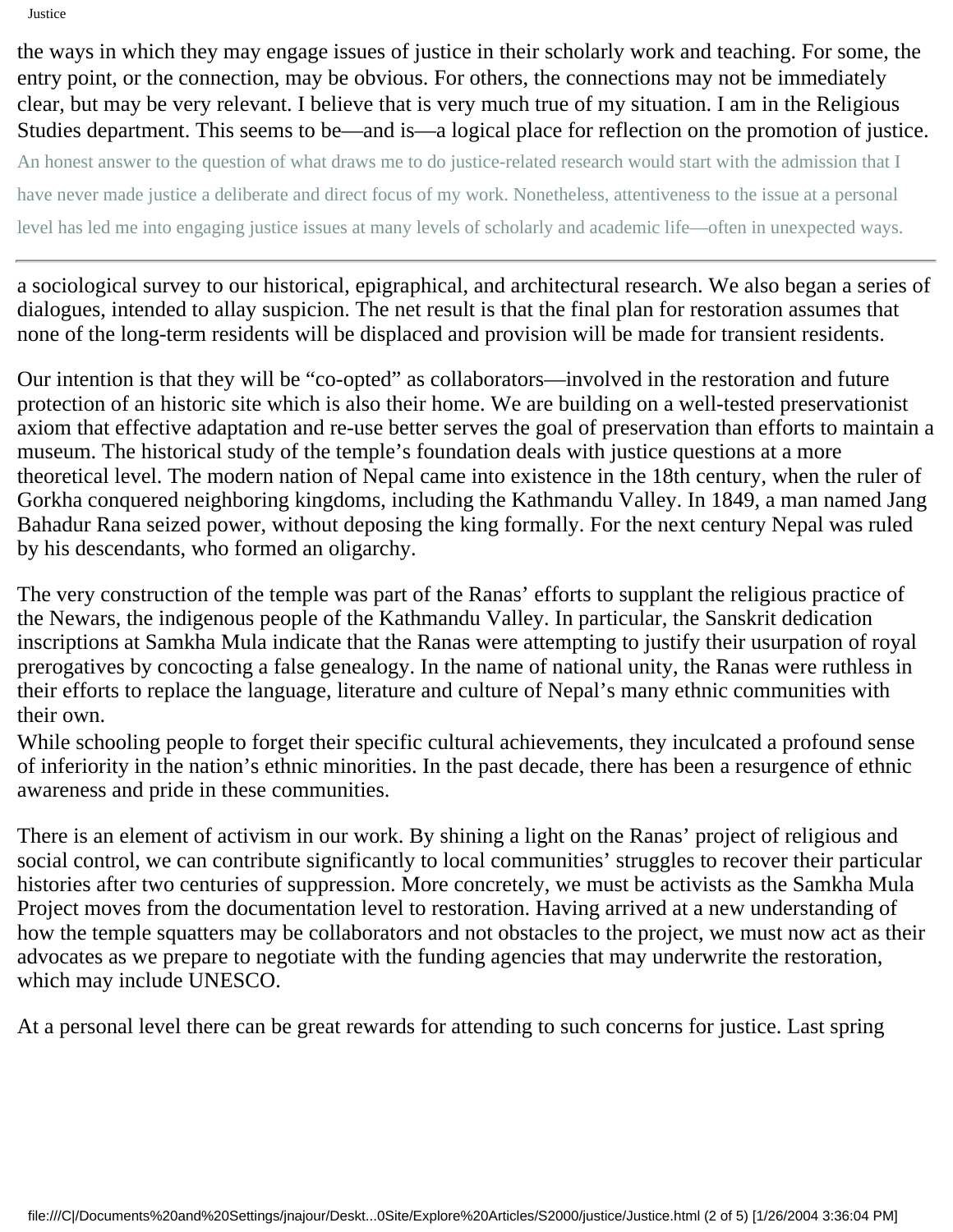#### Image27.jpg

Gregory Sharkey, S.J. *Assistant Professor, Department of Religious Studies, Santa Clara University*

Those whose research is in Ethics, Political Science, Sociology, or any field that employs social analysis, may find it easier to make issues of social justice a particular focus of their inquiries. Yet I am convinced that a concern for justice can inform all of our endeavors. This may not always mean that we do it in "active mode," so to speak. But even a passive sensitivity and receptivity may open up the issues in surprising ways that enhance our research and teaching.

Loyola, I do not remember explicitly discussing justice concerns. However, on hindsight, justice seems to be a running sub-text of our conversations in the classroom, whether the subject matter was research methodology or demography.

My first full-time job in the United States was as a research associate with the Asian American Mental Health Research Center, which was then housed at the University of Illinois at Chicago. There was much discussion at the Center of the historical and current disadvantages faced by Asian Americans and other minorities. Similarly, my next job with the Research and Evaluation division of the Ounce of Prevention Fund in Chicago focused on disadvantaged adolescents in Illinois and the United States. The Ounce developed and administered programs for "at-risk" children and adolescents. As part of the evaluation team, I got to visit economically deprived communities in Chicago's housing projects and similar communities throughout Illinois. I was not there to provide services or to actively lobby on behalf of these communities; rather I was there to collect data for program evaluation that program developers and advocates could use in their work.

At the Ounce of Prevention Fund, I felt that I had found my niche. I was a researcher and teacher by training. At the same time, I felt a close affinity to subject matter related to disadvantaged groups in society, be they ethnic minorities or the economically poor. Not that I went searching for this kind of work. Rather, when it came my way, I seem to have seized the opportunity, and, more importantly, I stuck with it. I have continued to do research in adolescent pregnancy and parenting as well as Asian American issues, even after I left Chicago to join the Anthropology and Sociology Department at Santa Clara University (SCU). Besides, in my first year at SCU, I had the opportunity to meet some people who

worked in the area of domestic violence in Santa Clara County. Again, a social issue engaged my research interest.

When I look back on this seemingly unplanned journey, it appears that I have just fallen by chance into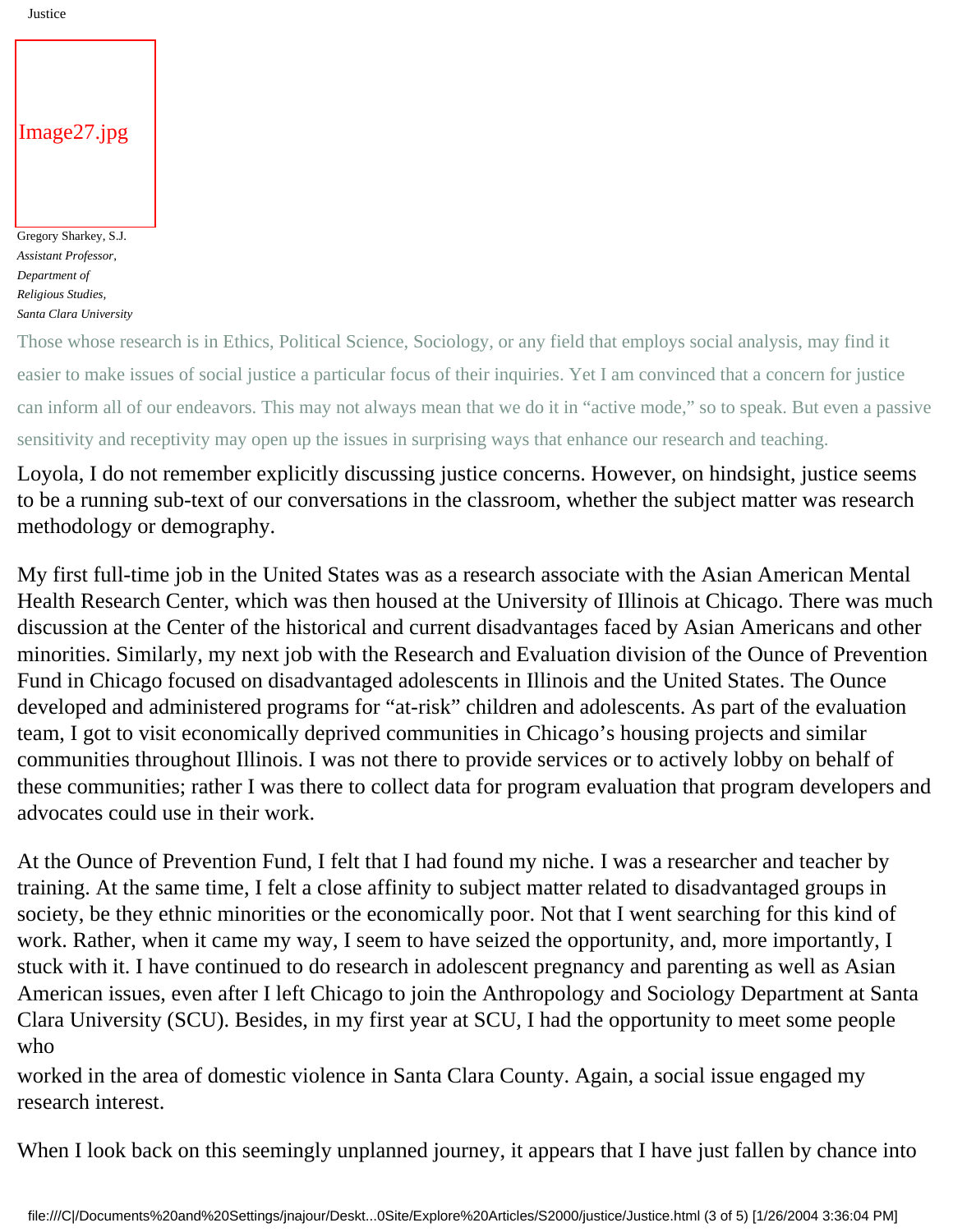areas of research that have justice implications. On the other hand, it could also be that I was attracted to such research. I have always had a soft spot for those who seemed to be on the margins of society, be they the poor, women, or ethnic or religious minorities. Having grown up in a region (Kerala, India) with a Portuguese/Spanish last name and a mother tongue that was different from the local language, I always felt like an outsider. That outsider status followed me when I moved to the United States. Here I felt like a foreigner, with a non-American accent, a perpetual tan, and a pierced nose to boot. Perhaps it is that perpetual outsider status that draws me to research about the disadvantaged, marginalized, victimized, all of which have justice connotations. But the researcher in me stops me from being an outright activist. Rather, I seem content doing theoretically guided research that can assist agencies and communities to develop proactive and reasoned strategies for achieving their justice goals.

# Spelling JUSTICE IN SANSKRIT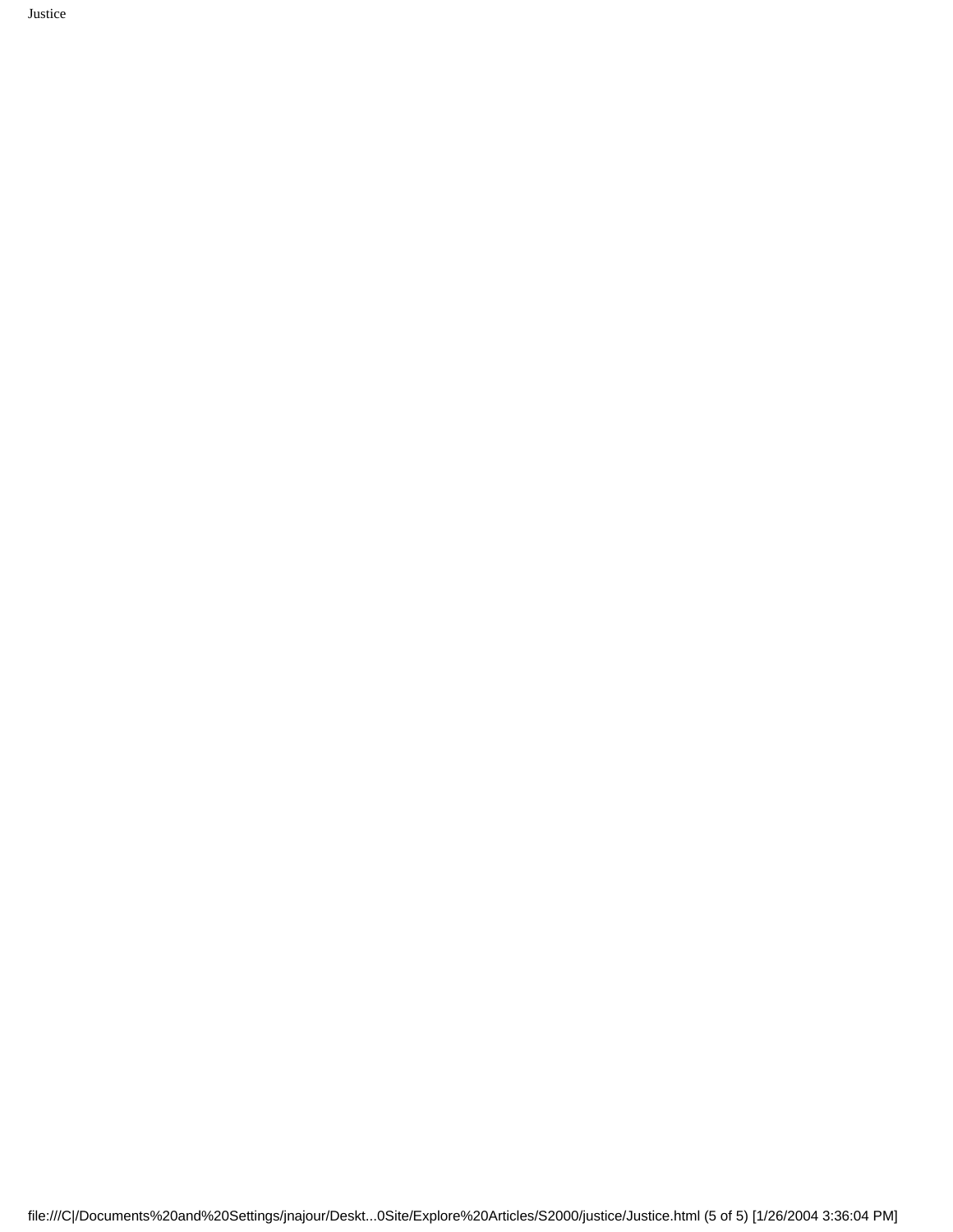#### **By Marilyn Fernandez**

**Associate Professor, Department of Anthropology and Sociology, Santa Clara University**

 $\Gamma$  he last 10 years of my research has focused on social issues that have justice implications. When I think back on how I got started doing this kind of work, the journey often seems to have just happened, but something in the work has sustained my interest.

My first exposure to justice and community involvement happened when I signed up for a program called the National Service Scheme which was available to students at my undergraduate college in Kerala, India. One day per month, we (about 10 of us at any given time) were driven in a college van to a semi-rural part of the district to help out in rural development projects. We were engaged in manual labor (helping make bricks and cleaning the area) for the low cost housing development program run by the state. I don't remember getting anything tangible, like a grade or even a certificate, in return for it, other than the thrill of getting off campus for a day and the allure of doing something that I had never done before. The fact that my aunt, a Carmelite nun, was in charge of the program, may have had something to do with my participation.

Upon graduation with an undergraduate degree in economics, I found myself applying to a masters program in sociology, much to the dismay of my econ professors. What attracted me to this particular sociology program, which was run by Jesuits in Kerala (this was my first encounter with Jesuits), was a project that was unique to this institution compared to others in India. Every Friday afternoon of the school year, all the students spent time outside the classroom either doing manual labor, teaching in a local elementary school, or helping distribute medicine to the local community on behalf of the nearby hospital. One could rotate one's assignment over the year. I did all three. The manual labor involved clearing a plot of land on campus and preparing it for planting tapioca. Some of us had the responsibility of going to the cowshed and carrying buckets of cow manure that was used to fertilize the land. When my turn to teach came along, I agreed to teach Indian dancing to the school children. The medical service involved door-to-door distribution of medication to the villagers. Once again, there were no tangible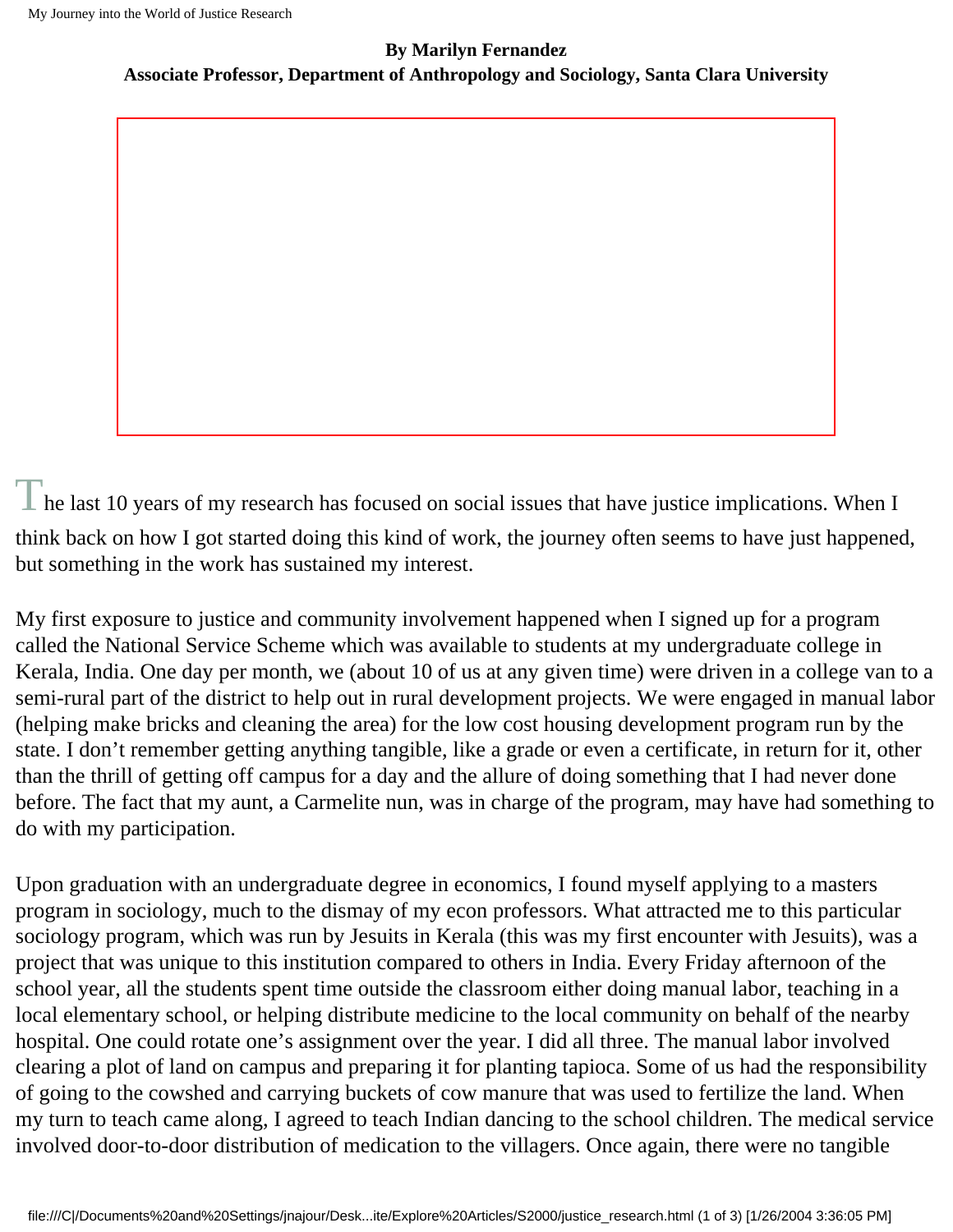rewards, other than the sheer joy of being able to get out of the classroom.

At that time, I never thought about the justice implications of these assignments although I am sure the Jesuits and the nuns spoke to us about such matters. Then I thought I was leaving all that behind when I received a one year fellowship to start my doctoral work in sociology at Loyola University of Chicago. At Loyola, I do not remember explicitly discussing justice concerns. However, on hindsight, justice seems to be a running sub-text of our conversations in the classroom, whether the subject matter was research methodology or demography.

My first full-time job in the United States was as a research associate with the Asian American Mental Health Research Center, which was then housed at the University of Illinois at Chicago. There was much discussion at the Center of the historical and current disadvantages faced by Asian Americans and other minorities. Similarly, my next job with the Research and Evaluation division of the Ounce of Prevention Fund in Chicago focused on disadvantaged adolescents in Illinois and the United States. The Ounce developed and administered programs for "at-risk" children and adolescents. As part of the evaluation team, I got to visit economically deprived communities in Chicago's housing projects and similar communities throughout Illinois. I was not there to provide services or to actively lobby on behalf of these communities; rather I was there to collect data for program evaluation that program developers and advocates could use in their work.

At the Ounce of Prevention Fund, I felt that I had found my niche. I was a researcher and teacher by training. At the same time, I felt a close affinity to subject matter related to disadvantaged groups in society, be they ethnic minorities or the economically poor. Not that I went searching for this kind of work. Rather, when it came my way, I seem to have seized the opportunity, and, more importantly, I stuck with it. I have continued to do research in adolescent pregnancy and parenting as well as Asian American issues, even after I left Chicago to join the Anthropology and Sociology Department at Santa Clara University (SCU). Besides, in my first year at SCU, I had the opportunity to meet some people who worked in the area of domestic violence in Santa Clara County. Again, a social issue engaged my research interest.

When I look back on this seemingly unplanned journey, it appears that I have just fallen by chance into areas of research that have justice implications. On the other hand, it could also be that I was attracted to such research. I have always had a soft spot for those who seemed to be on the margins of society, be they the poor, women, or ethnic or religious minorities. Having grown up in a region (Kerala, India) with a Portuguese/Spanish last name and a mother tongue that was different from the local language, I always felt like an outsider. That outsider status followed me when I moved to the United States. Here I felt like a foreigner, with a non-American accent, a perpetual tan, and a pierced nose to boot. Perhaps it is that perpetual outsider status that draws me to research about the disadvantaged, marginalized, victimized, all of which have justice connotations. But the researcher in me stops me from being an outright activist. Rather, I seem content doing theoretically guided research that can assist agencies and communities to develop proactive and reasoned strategies for achieving their justice goals.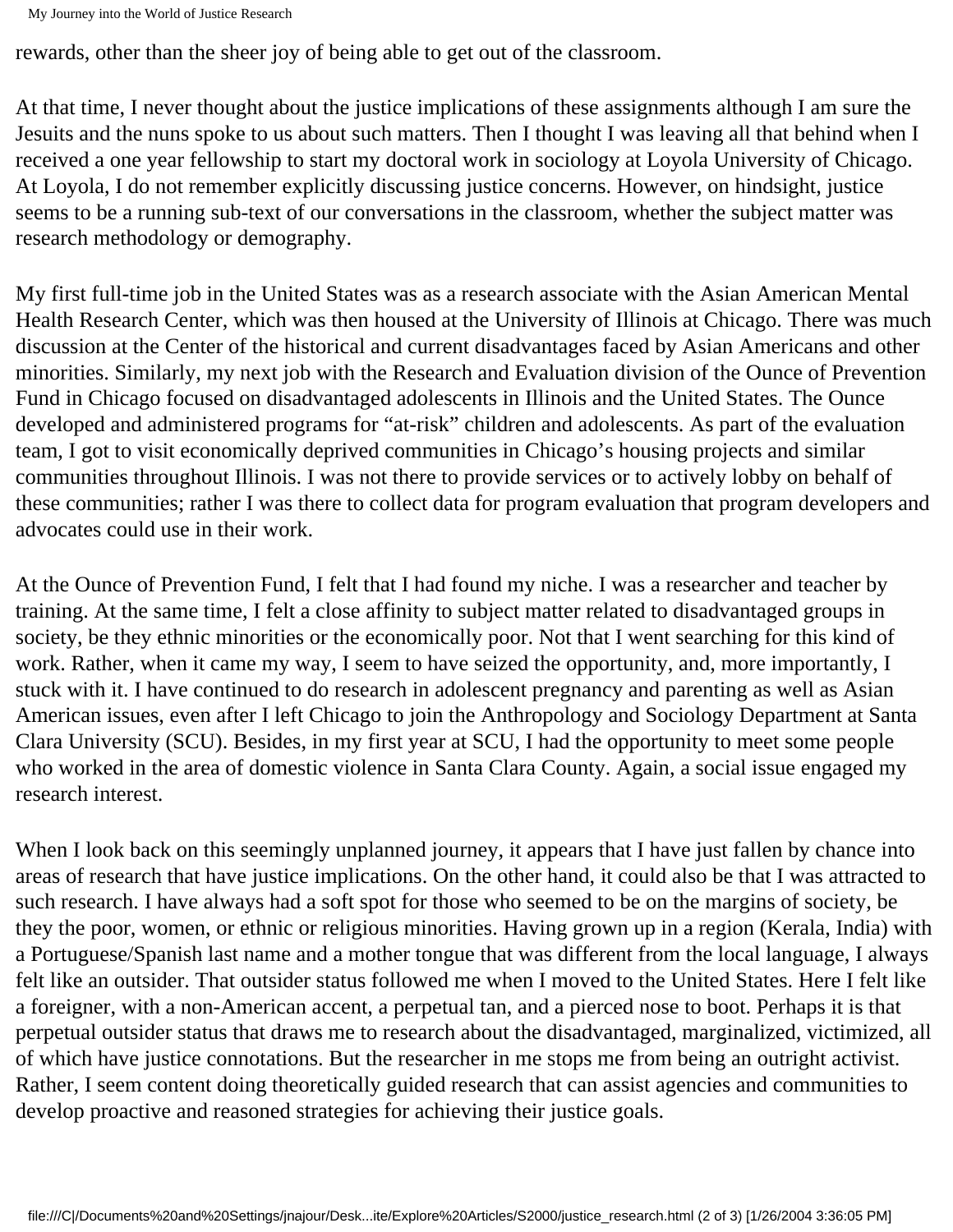*By Marilyn Fernandez* Associate Professor Department of Anthropology and Sociology Santa Clara University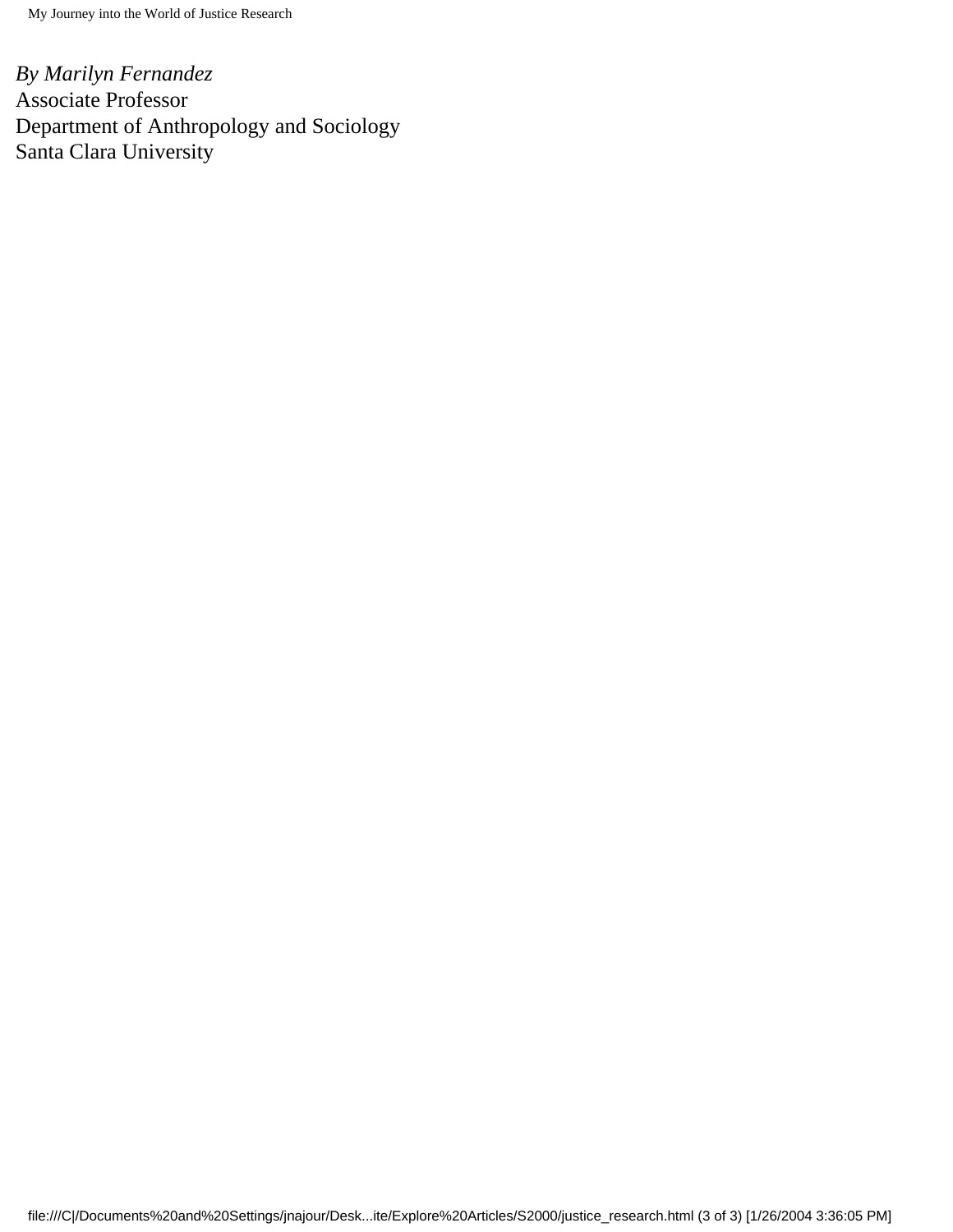#### **SPRING 2000 SPIRITUALITY SERIES**

# **GOD'S SPIRIT AMONG US**

*This series of meditative sessions offers an opportunity for alumni, faculty, staff, and students to experience, deepen, and reflect on spirituality in their daily lives.* 

> All sessions will be held from 12 noon until 1 pm in the Nobili Chapel. For more information on the series please contact the Bannan Institute at 408- 551-1951.

April 5, 2000

Exploring Three Pillars of the Spiritual Life: Community, Solitude, and Ministry

#### *Led by Randy Sweringen*

We will examine these three central aspects of the spiritual life through the life of Jesus and through the Benedictine monastic tradition. We will begin with communal prayer and then share a Lectio Divina, or "prayerful reading." Finally, we will discuss new ideas about the role of community, solitude, and ministry in our lives.

RANDY SWERINGEN is one of the newest members of the Santa Clara University Campus Ministry team. A Camaldolese Benedictine monk for eight years, he recently received his M.A. in Christian Spirituality from the Graduate Theological Union and the Jesuit School of Theology in Berkeley.

April 12, 2000 Practicing Zen Spirituality *Led by Robert E. Kennedy, S.J.* What is Zen Spirituality? Why is it called the "practice" of Zen? What are koans? In addition to answering these questions, Father Kennedy will give an introduction to Zen training, which will include meditative sitting and an opportunity for questions.

ROBERT E. KENNEDY, S.J., is a Bannan Visitor for Spring 2000. Please see the box below.

April 19, 2000 The Heart of Passover *Led by Cynthia Baker* The Jewish festival of Passover provides an opportunity to explore the connections between the personal and the political/communal and to celebrate the cycles of nature and the power of historical memory. We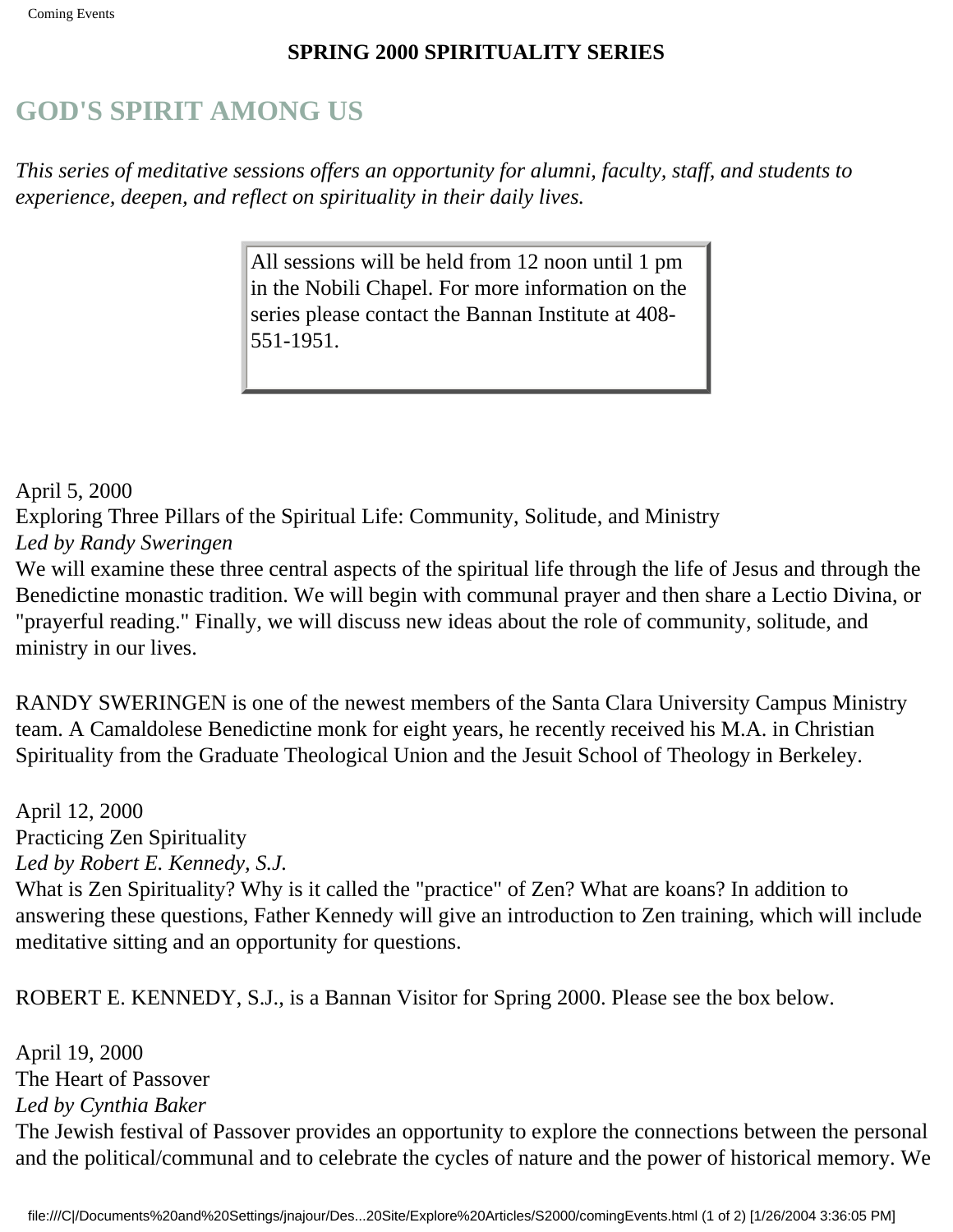will use the many symbolic foods of the Passover Seder, along with the "Telling" (Haggadah) of the Passover story, as focal points for shared meditation on the meanings of the holiday.

CYNTHIA BAKER is an assistant professor in the Department of Religious Studies at Santa Clara University. She earned a B.A. from Wesleyan University, an MTS (Master of Theological Studies) from Harvard, and a Ph.D. from Duke University.

April 26, 2000 Resurrection: Crossing over Troubled Water *Led by Paul Locatelli, S.J.*

Jesus, facing his own death, told his friends not to have troubled hearts and went on to promise that he and all who believed in God would rise to a new life. Because we see death but not the risen life, it is only human for our hearts to become troubled. Together we will explore those life experiences that can move us to believe that the resurrection is more than an ancient promise.

PAUL LOCATELLI, S.J., is President of Santa Clara University. He earned a B.A. in accounting from SCU, a Master of Divinity from the Jesuit School of Theology in Berkeley and a Ph.D. in business administration (accounting) from the University of Southern California.

### **BANNAN VISTOR---SPRING 2000**

ROBERT E. KENNEDY, S.J., is Chair of the Department of Theology at St. Peter's College, Jersey City, New Jersey, where he teaches theology and Japanese. He is also a practicing psychotherapist in New York City and the author of *Zen Spirit, Christian Spirit*. He is active in interfaith work, teaching Zen to persons of all faiths.

During his visit to SCU, he will give a lecture, entitled *Zen's Gift to Christianity*, on April 9 at 8 p.m. in the Recital Hall in the Performing Arts Center. His talk will draw on the Buddhist use of the koan, or paradoxical teachings, to illustrate those areas of agreement between Buddhism and Christianity. He will also explore how the centuries-long tradition of meditation in Buddhism can be a great gift to us and can help us in our attempts to pray and live with insight and energy. He will also teach several courses in the SCU Religious Studies Department, including Introduction to Religious Reflection, Catholic Priest, and Buddhism.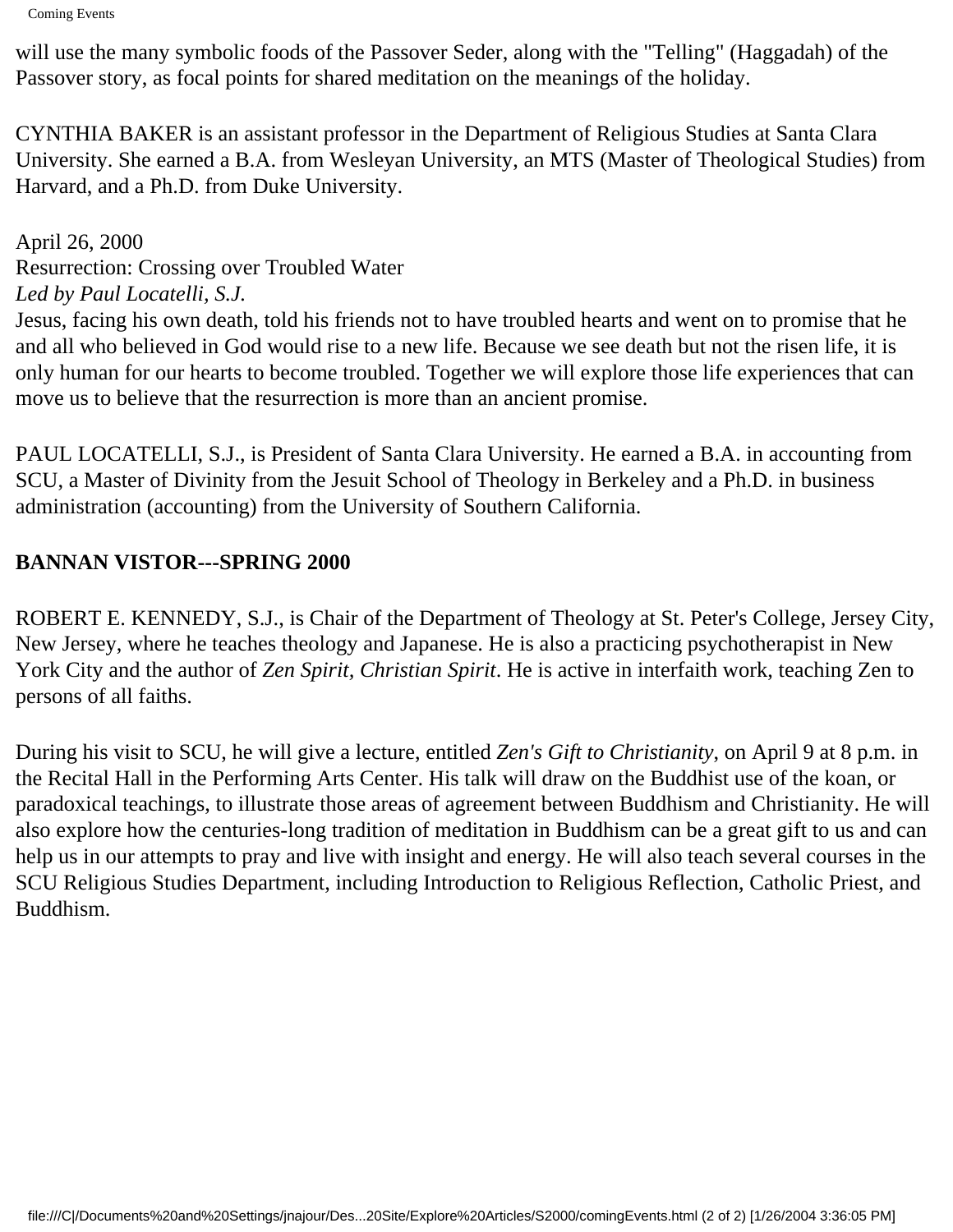**explore** is published three times per year by the Bannan Institute for Jesuit Education and Christian Values at Santa Clara University, 500 El Camino Real, Santa Clara, CA 95053-0452. 408-551-1951(tel) 408-554-4373(fax) www.scu.edu/BannanInstitute

The Bannan Institute for Jesuit Education and Christian Values, established in 1996 as an academic enterprise at Santa Clara University, endeavors, as its mission, to assist the University in enhancing its Catholic and Jesuit character.

The Institute offers faculty, staff, students, alumni, and friends opportunities to explore the implications of the Ignatian and Jesuit vision in the ongoing life of the contemporary University.

The views expressed in **explore** do not necessarily represent the views of the Institute. We welcome your comments.

EDITOR William C. Spohn

MANAGING Editor Bernadette A. Proulx

ASSOCIATE Editor Elizabeth Kelley Gillogly

Designer Amy (Kremer) Gomersall Art in Motion

The Bannan Institute for Jesuit Education and Christian Values

**Director** William C. Spohn

Assistant Director Paul Woolley

Program Coordinator Bernadette A. Proulx

Advisory Board Members David J. Arata Margaret M. Bradshaw Robert P. Bunje Louise Bannan Carroll Paul Fitzgerald, S.J. Jennifer Konecny-Costa Francis R. Smith, S.J. Tim Smith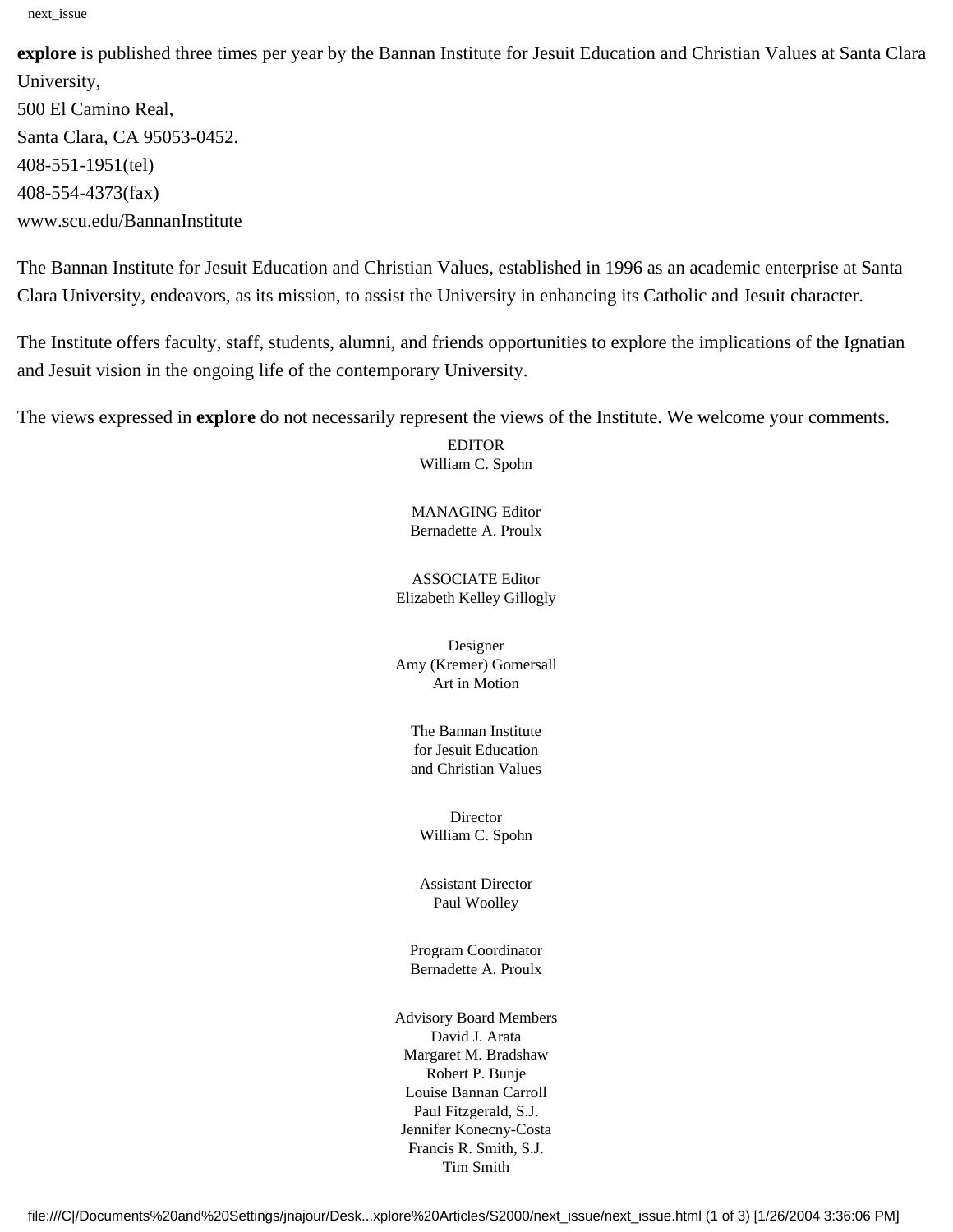Steering Committee Members Denise Lardner Carmody Ronald L. Danielson Andre L. Delbecq Tracey Kahan Gerdenio M. Manuel, S.J. Teresa B. Nally Dennis Parnell, S.J. Mario J. Prietto, S.J. Dennis Smolarski, S.J.

At first, it might seem odd to imagine how justice factors into engineering and technology, those worlds of precision and computations. Yet the creations of engineers are influenced by the values of society and can raise justice issues. Consider the strong environmental concerns that have affected the design of automobiles. And though the Internet is an incredible resource, it has caused yet another division in our society because millions of people do not have access to it. Engineers must be aware of the possible impacts of their creations and be able to help formulate debate about questions of justice.

The fall issue of explore will examine the role of justice in the educational activities of Santa Clara University's School of Engineering. Dean Terry Shoup will describe his grant program, which encourages senior engineers to choose capstone design projects that benefit the underserved in society, and highlight a few of the recent grant recipients. Ruth Davis,